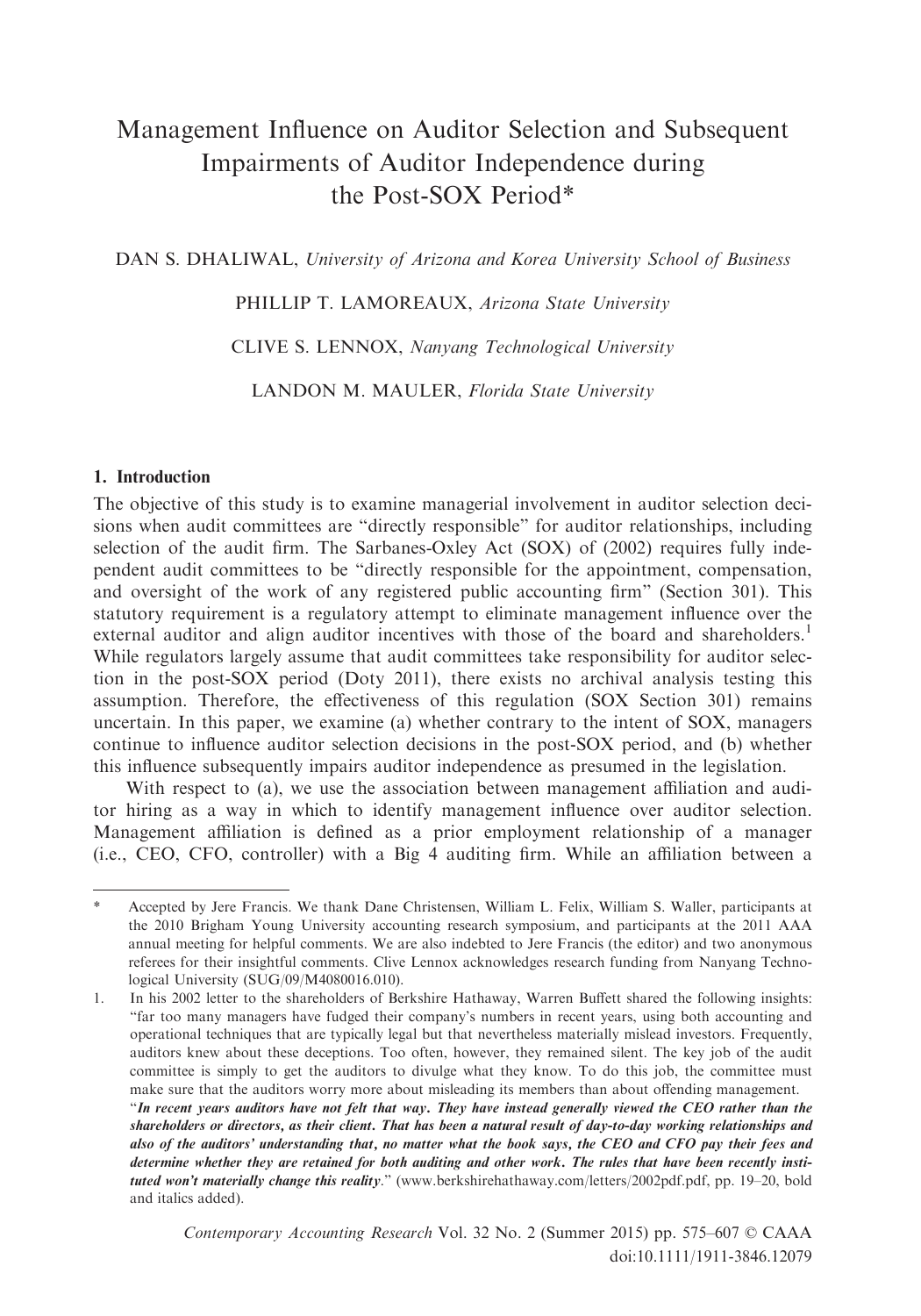manager and his former audit firm employer is not necessarily "bad," provisions in SOX presume that affiliations can have negative impacts on auditor independence and judgment. Furthermore, Lennox and Park (2007) find management affiliation has a significant impact on companies' choices of Big 5 audit firms during 1995–2000, a period when audit committees did not have statutory responsibility for auditor selection. We expect this association between management affiliation and auditor selection would disappear in the post-SOX period if the regulation has had the intended effect of removing management influence from the auditor selection decision.

Contrary to this, we find management affiliation continues to have a significant impact on auditor selection during the post-SOX period. For example, univariate results indicate that Ernst  $\&$  Young (EY) is appointed 29 percent of the time when there is no affiliation between the company's management and EY. In contrast, EY is appointed 61 percent of the time when there is a management affiliation with EY. These univariate results are consistent with multivariate results that indicate management affiliation increases the probability of appointing EY by 27 percent. Similar results are obtained for two of the other Big 4 firms (PWC and KPMG) while results for Deloitte are weaker in both the pre- and post-SOX periods.

As audit committee quality varies across companies, we next examine whether the relationship between affiliation and auditor selection is affected by audit committee quality. Ex ante, it is unclear how audit committee quality would affect the extent of management influence over auditor selection. On one hand, a high quality audit committee may prohibit the selection of an affiliated auditor in order to prevent a threat to auditor independence. On the other hand, a high quality audit committee may be better equipped to deal with any independence concerns subsequent to the auditor selection date. Therefore, a high quality audit committee may be less concerned about the appointment of the manager's former audit firm employer. In various empirical analyses, we find no evidence of high quality audit committees impacting the hiring of an affiliated auditor in the post-SOX period. Overall, our results suggest that management continues to have a significant influence over auditor selection during the post-SOX period.

With respect to research question (b), we examine how management influence over auditor selection affects subsequent auditor independence. The underlying presumption in SOX is that management influence over auditor selection leads to negative outcomes. As such, we search for evidence that management influence impairs auditor independence during the post-SOX period.

We find no consistent evidence that management influence over auditor selection leads to impaired auditor independence during the post-SOX period. While companies that hired "affiliate" auditors during the post-SOX period appear less likely to receive going-concern opinions compared with companies that hired "unaffiliated" auditors, we find no evidence that affiliate auditors are less likely to constrain earnings management (as proxied by the company's propensity to meet or just beat analyst forecasts and abnormal accruals).

We next examine whether the relationship between hired affiliate auditors and audit quality is influenced by audit committee quality. We find the lower propensity of hired affiliate auditors to issue going-concern opinions is partially offset by audit committees that are larger and audit committees with accounting expertise. However, we find no evidence that audit committee quality impacts the relationship between hired affiliate auditors and the two proxies for earnings management (i.e., meeting or just beating the consensus analyst forecast and abnormal accruals).

Taken as a whole, our results provide no consistent evidence that management influence over auditor selection decisions during the post-SOX period necessarily leads to lower audit quality as assumed by the original legislation.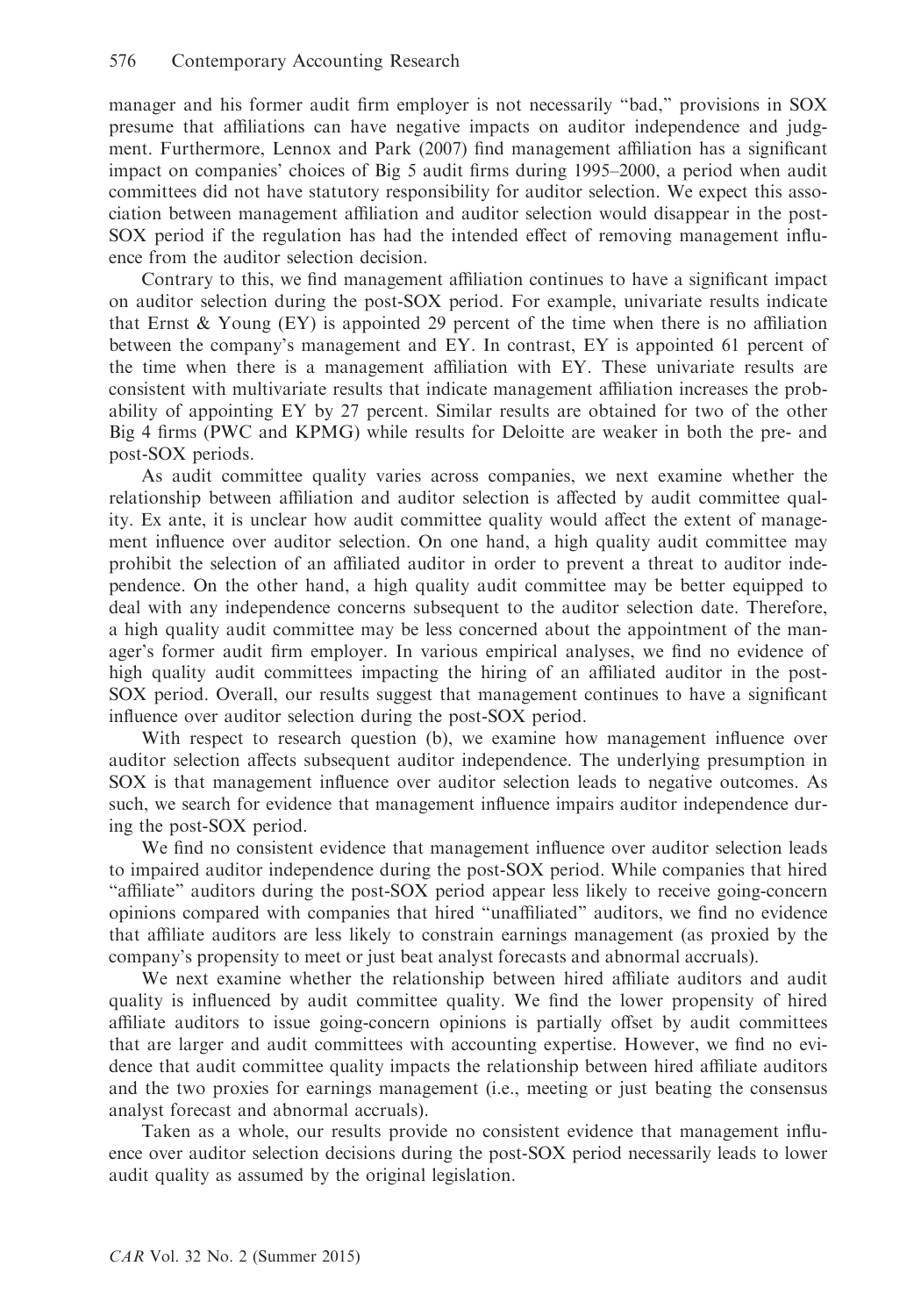This study makes four contributions. This study is the first to provide large-sample archival evidence of management influence over auditor selection during the post-SOX period for companies selecting Big 4 audit firms. Our analysis complements recent survey and case-based evidence suggesting that managers continue to influence auditor selection (Cohen, Krishnamoorthy, and Wright 2010; Beasley, Carcello, Hermanson, and Neal 2009; Fiolleau, Hoang, Jamal, and Sunder 2013).

Second, we find no consistent evidence that managerial involvement in auditor selection decisions has adverse effects on audit quality during the post-SOX period. The lack of strong evidence casts doubt over the presumption in SOX that management influence necessarily leads to negative outcomes. This result may be due to the many governance mechanisms inserted into the auditor–client relationship with the passing of SOX, which limits the ability of management to influence audit quality, *even if* management is the driving force in choosing which auditor is hired. Thus, the concerns in SOX about management improperly influencing auditors may be unfounded. On the other hand, the lack of strong evidence could be attributable to the fact that the proxies for audit quality used in the archival literature have significant limitations (DeFond and Zhang 2014). Given the insignificant results and the limitations of our audit quality tests, we do not make policy recommendations.

Third, although prior studies examine the choice between hiring a Big N or non-Big N auditor, little is known about how companies choose from among the Big N audit firms. Moreover, little is known about the relative importance of management versus the audit committee in auditor selection, particularly in the post-SOX period. Therefore, this study contributes to research on auditor selection. The spirit of our analysis is related to Dao, Raghunandan, and Rama (2012) which considers shareholder ratification of the auditor appointment decision, which is another mechanism to enhance auditor independence through external (shareholder) input in the auditor selection process.

Fourth, previous studies on management-auditor affiliations are primarily motivated by the "cooling-off" provisions in SOX and address the consequences of hiring employees away from the external auditor rather than hiring an audit firm affiliated with current management.<sup>2</sup> In contrast, we examine a different mechanism which is a company's selection of an audit firm who is affiliated with the company's current management.

Section 2 discusses background and hypotheses. Section 3 discusses research methods and results. Section 4 presents supplementary analyses. Section 5 concludes with a summary and limitations of the study.

## 2. Background and hypotheses

### Auditor selection and the regulatory environment

As a result of the significant number of financial statement frauds discovered in the late 1990s and early 2000s, auditor independence again became a widely debated topic in the popular press and by the Securities and Exchange Commission (SEC 2000). Regulators viewed auditor independence as likely compromised when management is responsible for the selection, retention, and compensation of the external auditor, as auditors may view their responsibility as serving management rather than users of the financial statements.

<sup>2.</sup> Lennox (2005) identifies three types of affiliations: employment affiliations, alma-mater affiliations [hired affiliates in our study], and chance affiliations. Prior studies on affiliations are primarily motivated by SOX Section 206 and the requirement for "cooling-off" periods for audit firm employees accepting employment with an audit client. The results of some studies support the necessity for cooling-off periods (e.g. Menon and Williams 2004; Krishnan and Dowdell 2004; Lennox 2005) by finding negative associations between proxies for audit quality and affiliations. On the other hand, some studies find no evidence that affiliations are associated with lower audit quality (Geiger, North, and O'Connell 2005; Geiger and North 2006; Geiger, Lennox, and North 2008).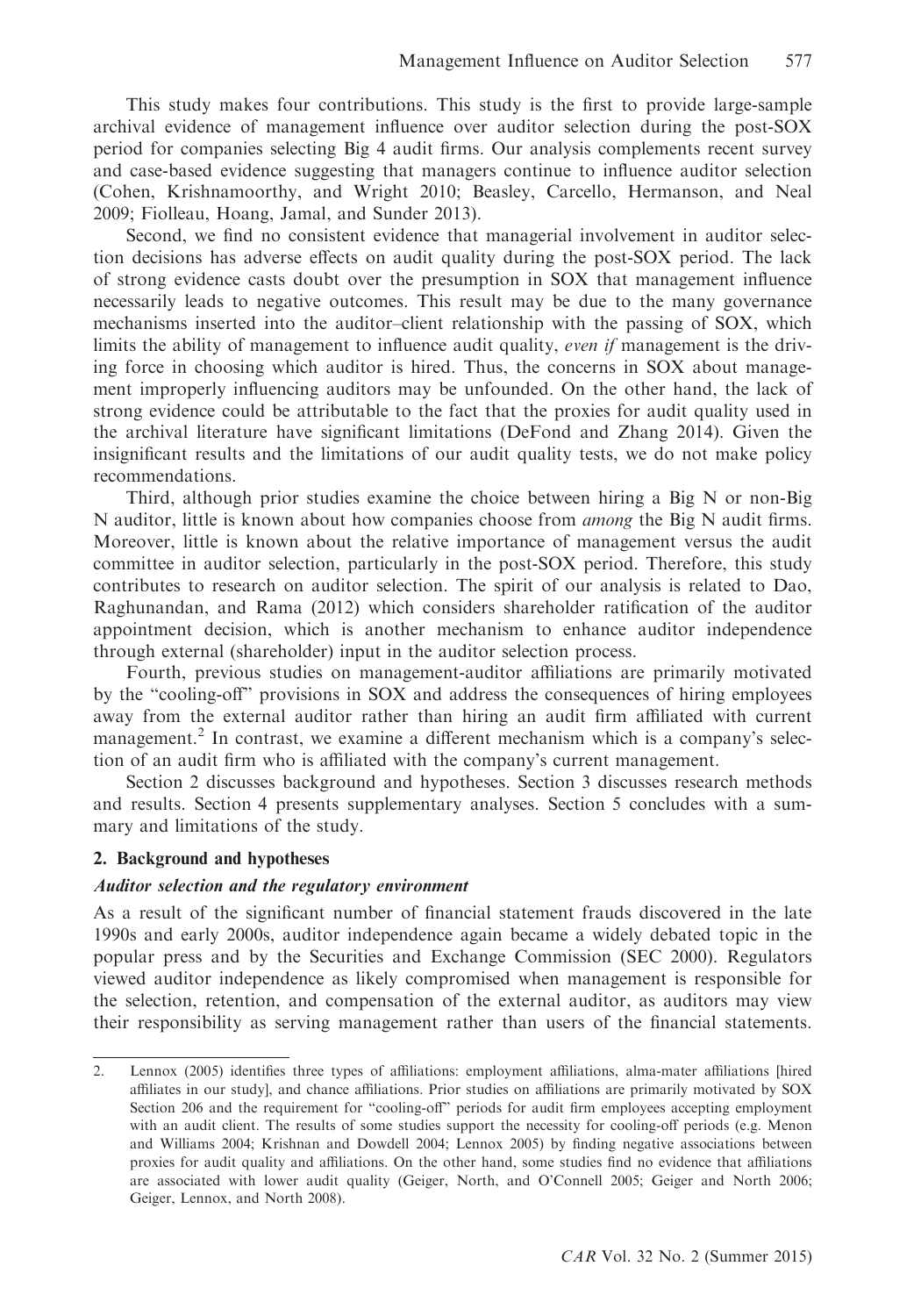SOX includes multiple regulatory changes aimed at improving auditor independence and aligning auditor incentives with those of the board and shareholders. One specific provision of SOX is the attempted removal of management from the auditor selection decision.<sup>3</sup> Section 301 of SOX states

The audit committee of each issuer, in its capacity as a committee of the board of directors, shall be *directly responsible* for the *appointment*, compensation, and oversight of the work of any registered public accounting firm employed by that issuer... for the purpose of preparing or issuing an audit report or related work, and each such registered public accounting firm shall report *directly* to the audit committee. (bold and italics added)

While recommendations existed prior to SOX for audit committees to appoint auditors, no statutory requirement existed until enactment of  $SOX<sup>4</sup>$  These newly defined audit committee responsibilities represent an attempt to increase auditor independence by eliminating management influence over the external auditor, reducing auditors' ties with management, and aligning auditor incentives with those of the board of directors and investors (Mayhew and Pike 2004).

In a field study of the process by which a company and prospective auditors court each other and enter an engagement, Fiolleau et al. (2013) find that the proposal process is typically overseen by management. The company's Request for Proposal is prepared by management, and the auditors' communication with the company and audit committee is primarily, if not exclusively, coordinated by management. Further, management typically prescreens bidding audit firms and audit committees may request an auditor recommendation from management. In the extreme, management may make the selection decision with an audit committee's approval seen as perfunctory. All of these scenarios provide an opportunity for management to influence the auditor selection decision, even though the audit committee may be technically responsible for ratifying the chosen auditor. If managerial influence over auditor selection reduces auditor independence, as presumed by the SOX legislation, then audit committees' direct responsibility for auditor selection should enhance auditor independence.<sup>5</sup>

# Management affiliation and auditor selection

Managers' prior employment experience with external audit firms provides one channel through which management influence over auditor selection can be detected in the archival data. Prior research has documented that audit firm alumni who leave an audit firm have a propensity to provide economic benefits to their former firm (e.g., Iyer 1998; Iyer, Bamber, and Barefield 1997). Selection of an audit firm as the external auditor represents a significant economic benefit to the audit firm as an audit contract typically represents a multiyear annuity arrangement. While affiliation with an accounting firm is not necessarily

<sup>3.</sup> Other measures included in SOX to improve auditor independence include limitations on hiring employees of the current auditor ("cooling-off" period; SOX Section 206), limitations on audit firms providing nonaudit services (SOX Section 201), mandated audit committee independence (SOX Section 301), and the creation of the PCAOB (SOX Section 101).

<sup>4.</sup> Audit committee effectiveness was debated and scrutinized long before the deliberations of SOX. For example, the Blue Ribbon Committee Report on Improving the Effectiveness of Corporate Audit Committees (1999) provides recommendations and "best practices" to improve corporate audit committees, many of which were considered and implemented in SOX. These include fully independent audit committees, financial expertise of audit committee members, and audit committee responsibility for the relationship with the external auditor including auditor appointment and termination. See also Menon and Williams (1994).

<sup>5.</sup> Prior research has documented the negative consequences of management exerting influence over the external auditor; for examples; see Carcello and Neal (2000, 2003).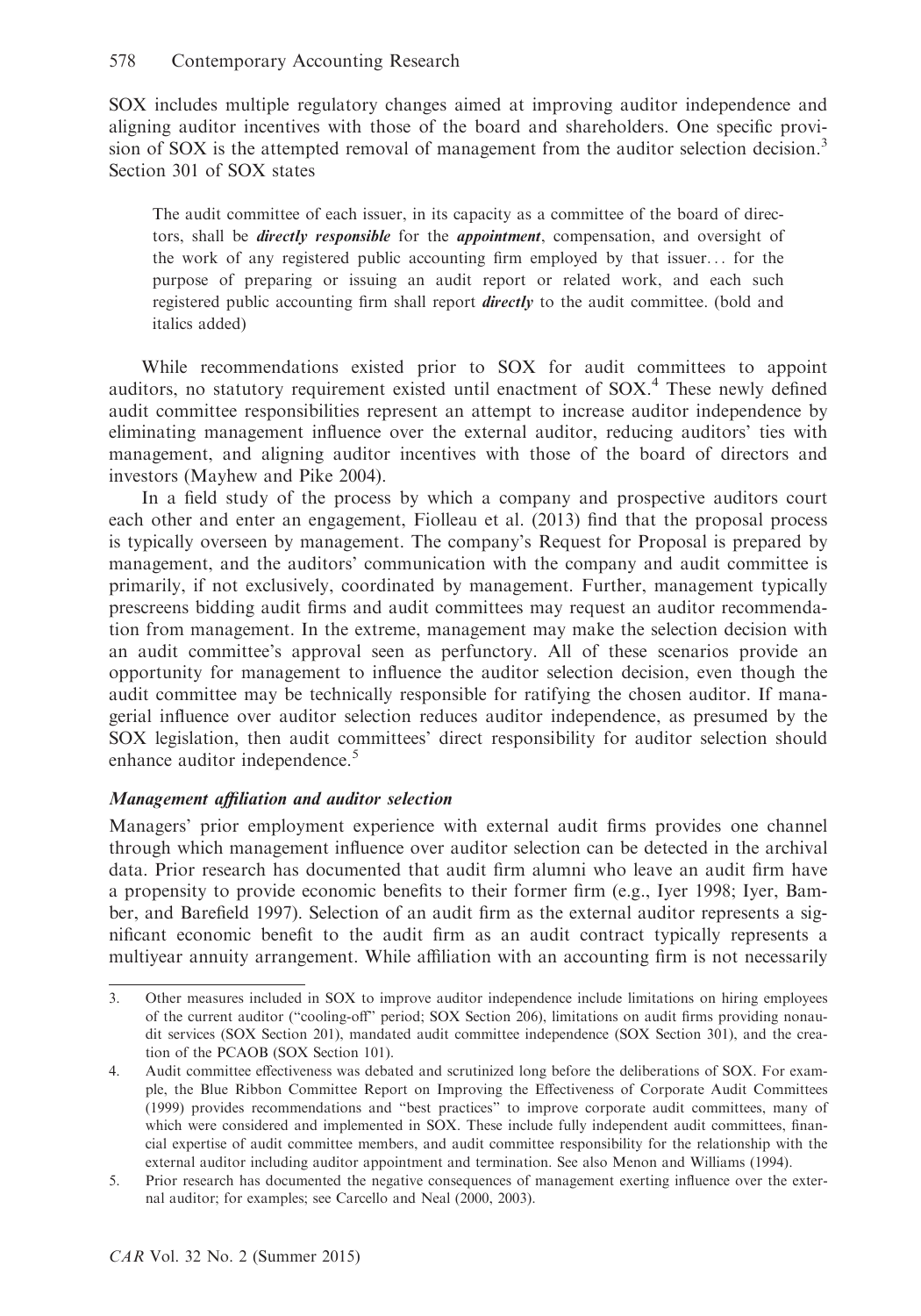bad, and may have no bearing on auditor independence, management affiliates who influence auditor selection may expect a benefit in return from the audit firm. These benefits may include better working relationships between the auditor and management or more nefariously an opportunity to exert influence over the auditor. Consistent with the notion that management has significant influence over auditor selection decisions, Lennox and Park (2007) find that managers' affiliations with audit firms are significant predictors of the identities of newly appointed Big 5 audit firms during the period 1995–2000. During this pre-SOX period, audit committees were not statutorily required to be responsible for auditor selection so it is perhaps unsurprising that management influence over auditor selection decisions is detected. In contrast, during the post-SOX period, management is presumed to have no responsibility for auditor selection. Thus, if SOX has been effective in removing management influence over auditor selection, we would expect no relationship between management affiliation and auditor choice during the post-SOX period.

In a recent survey, Cohen et al. (2010) find that Big 4 audit partners and audit managers view management (not the audit committee) as the "key driver" of auditor selection even in the post-SOX period. Fiolleau et al. (2013) find similar results in a case study as discussed above. The authors of both studies suggest their results appear contrary to the intent of SOX which is to eliminate management influence over auditor selection. Furthermore, their results raise the possibility that audit committees do not entirely control the relationship with the external auditor. On the other hand, in a survey of audit committee members, Beasley et al. (2009) reports that audit committees are properly carrying out their responsibilities for auditor selection as stipulated by SOX. This is also consistent with regulator perceptions (Doty 2011). The perceptions of audit committee members and regulators appear contrary to the results of Cohen et al. (2010) and Fiolleau et al. (2013). Accordingly, we test the following hypothesis stated in the alternative form:

# HYPOTHESIS 1a. Management influence (measured by management affiliation) has a significant impact on audit firm selection during the post-SOX period.

While the provisions in Section 301 of SOX aim to eliminate management influence over the appointment of an external auditor, a more conservative expectation is that these provisions reduce, but do not completely eliminate, management influence. If the association between management affiliation and the choice of incoming auditor weakens significantly after SOX, this would indicate some reduction in managerial influence over auditor selection during the post-SOX period. Our next hypothesis is formally stated in the alternative form as follows:

# HYPOTHESIS 1b. Management influence (measured by management affiliation) has a significantly smaller impact on audit firm selection in the post-SOX period relative to the pre-SOX period.

Effect of Audit Committee: The quality and attentiveness of the audit committee may impact management's ability to influence auditor selection. High quality audit committees may shy away from hiring auditors who are affiliated with management in order to avoid potential threats to auditor independence. On the other hand, it is also possible that high quality audit committees are less concerned about which audit firm conducts the audit, affiliated, or otherwise, and simply deal with independence and quality concerns as and when they arise subsequent to the initial auditor selection decision. Given the increased communications between the audit committee and the external auditor and the increased power afforded to the audit committee during the post-SOX period, the presence of an affiliation between a corporate manager and the audit firm may be less of a concern for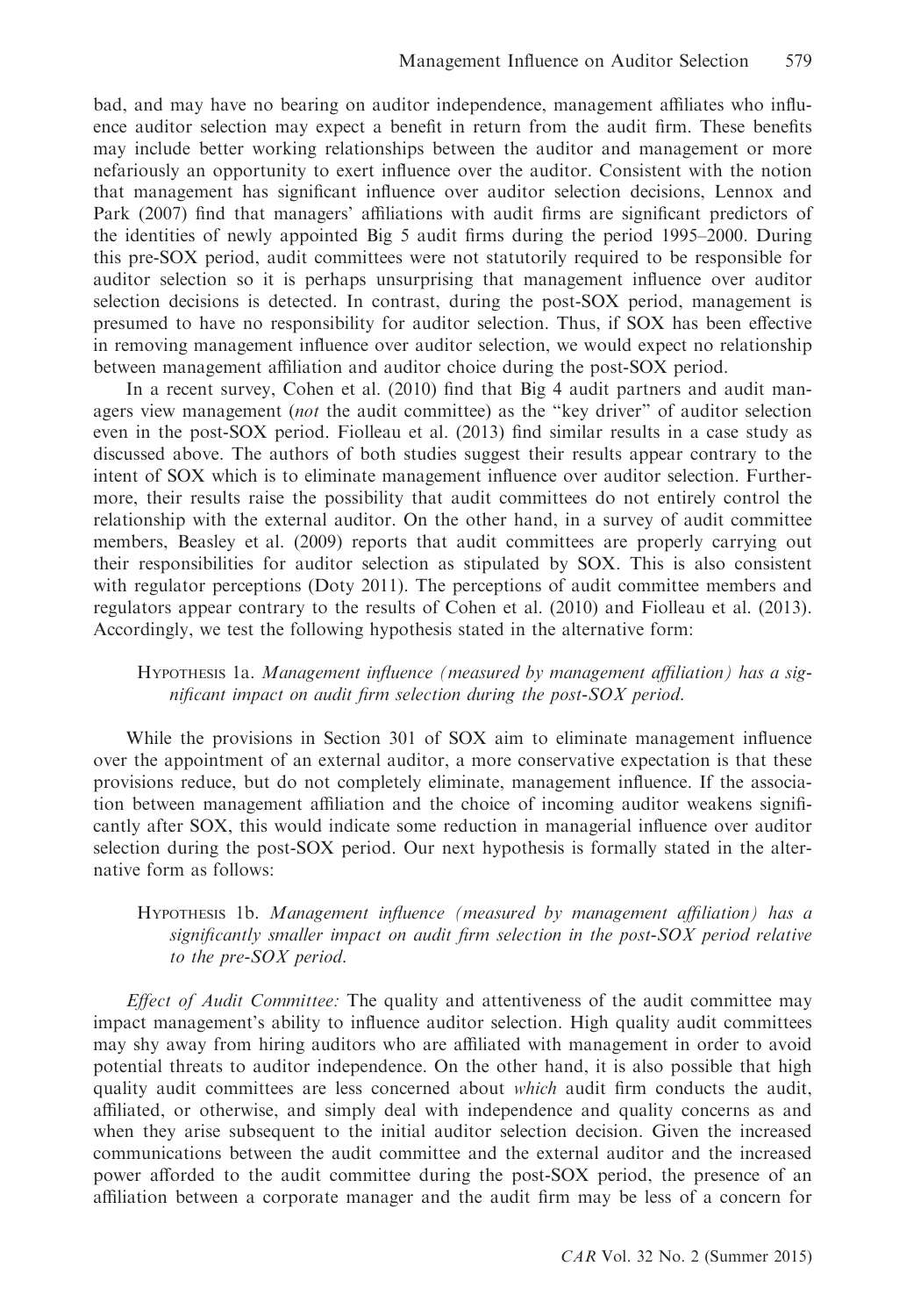the audit committee. Therefore, it is unclear ex ante as to the directional effect of audit committee quality on the propensity to hire an auditor who is affiliated with management. Given this uncertainty, we examine the impact of audit committee quality but we do not make a directional prediction for the effect of audit committee quality on the relationship between management affiliation and auditor selection.

# Hired affiliate auditors and auditor independence

The Sarbanes-Oxley Act presumes that management influence over auditor selection yields negative outcomes as evidenced by the placing of this responsibility on the audit committee. Further, prior research suggests that auditor independence may be influenced by nonfinancial incentives such as personal, family, or professional relationships (Parlin and Bartlett 1994; Johnstone, Sutton, and Warfield 2001). As such, an auditor selected when current management is affiliated with the audit firm may face conflicting incentives with respect to maintaining objectivity in the conduct of the audit versus maintaining a relationship with the manager who influenced the audit firm selection decision.<sup>6</sup> More nefariously, the hired affiliate audit firm may have been selected in an attempt by management to exert undue influence over the auditor.

While an association between management affiliation and auditor selection may continue to exist in the post-SOX period, this association may not necessarily lead to impaired auditor independence. Hiring an affiliated auditor is not necessarily bad and may not be motivated by nefarious management intentions. For example, a manager may prefer to hire the audit firm that previously provided him with employment because the manager believes that his former employer is a better auditor than other auditors available to the company. Further, the additional mechanisms in SOX to enhance auditor independence and improve financial reporting quality may mitigate any potential negative impacts of affiliation and management influence over the auditor selection decision. While one provision of SOX may not be completely effective (the audit committee has direct responsibility for auditor selection) other provisions in SOX (such as regulation of the external auditors by the PCAOB and management certification of financial statements) may improve the overall effectiveness of audit committees, and/or the incentives of management, thus mitigating the potentially negative impact of management influence over auditor selection.

Cohen et al. (2010) document that, while auditors perceive management as the key driver in auditor selection decisions during the post-SOX period, these same auditors indicate that many aspects of auditor independence, audit quality, and financial reporting quality have improved. Furthermore, SOX Section 204 requires auditors to communicate critical accounting policies and alternative accounting treatments directly to the audit committee which could lead to increased oversight of the auditors by the audit committee, regardless of who selected the audit firm. Other studies, such as DeZoort, Hermanson, and Houston (2008) find similar results in reporting that "audit committee support for an auditor-proposed adjustment is significantly higher in the post-SOX period." These observations taken as a whole suggest that hiring an affiliated auditor may not result in diminished auditor independence or objectivity.

To proxy for audit quality, we use the propensity of an auditor to issue a going-concern opinion and to constrain earnings management by reducing the client's propensity to meet or just beat analyst forecasts. Prior literature has frequently used the propensity of

<sup>6.</sup> Anecdotally, the Big 4 audit firms spend significant resources to maintain contact with their affiliates through networking events, website memberships, etc. A rational person would anticipate that the audit firms ultimately expect a benefit from investing in such relationships with their affiliates (commonly referred to as 'alumni' relation efforts). In our discussions, one partner noted "why do you think we spend so much on alumni [affiliate] relations?"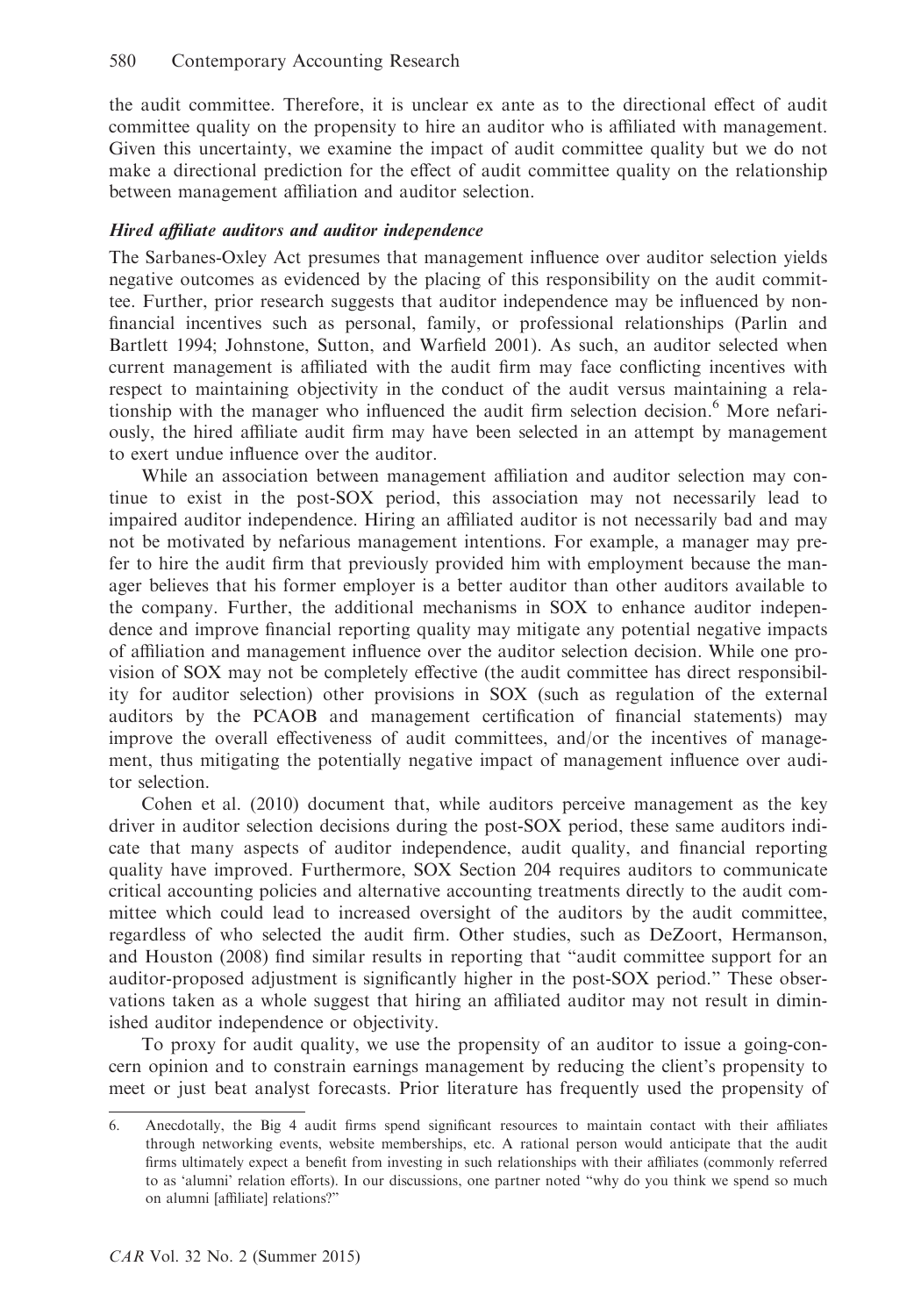an auditor to issue a going-concern opinion as a proxy for auditor independence (Carcello and Neal 2000, 2003; Carey and Simnett 2006; DeFond, Raghunandan, and Subramanyam 2002; Reichelt and Wang 2010, among others). If affiliations reduce auditor independence as presumed by SOX, we expect affiliated auditors are less likely to issue GC opinions.

Managers also have incentives to avoid missing analyst earnings forecasts. As a result, the propensity to meet or just beat analyst forecasts is a widely used proxy for earnings management (e.g., Bartov, Givoly, and Hayn 2002; Burgstahler and Eames 2006; Degeorge, Patel, and Zeckhauser 1999; Koh, Matsumoto, and Rajgopal 2008; Matsumoto 2002). If a hired affiliate auditor is subject to self-serving managerial influence, we would expect companies with hired affiliate auditors to be associated with higher propensities to meet or just beat analyst earnings forecasts, relative to companies that do not hire affiliate auditors.

If hiring an affiliated auditor has a negative effect on audit quality as presumed in the SOX legislation, then we would expect a negative association between proxies for audit quality and hired affiliate auditors. Therefore, we test the following hypotheses:

HYPOTHESIS 2a. Post- $SOX$ , companies that hire affiliated auditors are associated with impaired independence as measured by a decreased propensity to receive a going concern opinion relative to companies without an affiliated auditor.

HYPOTHESIS 2b. Post-SOX, companies that hire affiliated auditors are associated with impaired independence as measured by an increased propensity to meet or just beat analyst earnings forecasts relative to companies without an affiliated auditor.

Similar to our examination of Hypothesis 1, the association between hired affiliate auditors and audit quality may vary pre- and post-SOX and as such we examine the interaction between SOX and hired affiliates on our measures for audit quality.

Effect of Audit Committee: Management's ability to influence audit quality is likely impacted by the quality of the audit committee and how thoroughly the audit committee carries out its fiduciary responsibilities. Prior studies have shown that audit committee characteristics are associated with financial reporting outcomes (e.g., Carcello and Neal 2000, 2003; Dhaliwal, Naiker, and Navissi 2010; Klein 2002; Krishnan and Visvanathan 2008; Naiker and Sharma 2009). As high quality audit committees likely provide greater oversight to the financial reporting process (Anderson, Mansi, and Reeb 2004; Dhaliwal et al. 2010), ex ante we would expect high quality audit committees to reduce any negative effects stemming from the appointment of an affiliated auditor. Our hypothesis is formally stated as follows:

HYPOTHESIS 2c. High quality audit committees reduce the negative association (if any) between companies that hired an affiliated auditor and subsequent audit quality.

<sup>7.</sup> For example, suppose that an auditor who is independent issues a GC opinion to a company that is assessed as having a bankruptcy probability in excess of 10 percent, whereas an auditor who lacks independence issues a GC opinion to the same company only if its bankruptcy probability exceeds 20 percent. The independent auditor has a lower threshold for issuing GC opinions and so will issue relatively more GC opinions. According to this argument, a more independent auditor will issue GC opinions more often to both companies that subsequently file for bankruptcy and companies that subsequently survive. In other words, our predictions about GC reporting are the same regardless of the company's ex post bankruptcy status. Nevertheless, we acknowledge that our analysis does not speak to the accuracy of auditors' GC opinions as predictors of future bankruptcy outcomes, that is, their type I and type II error rates.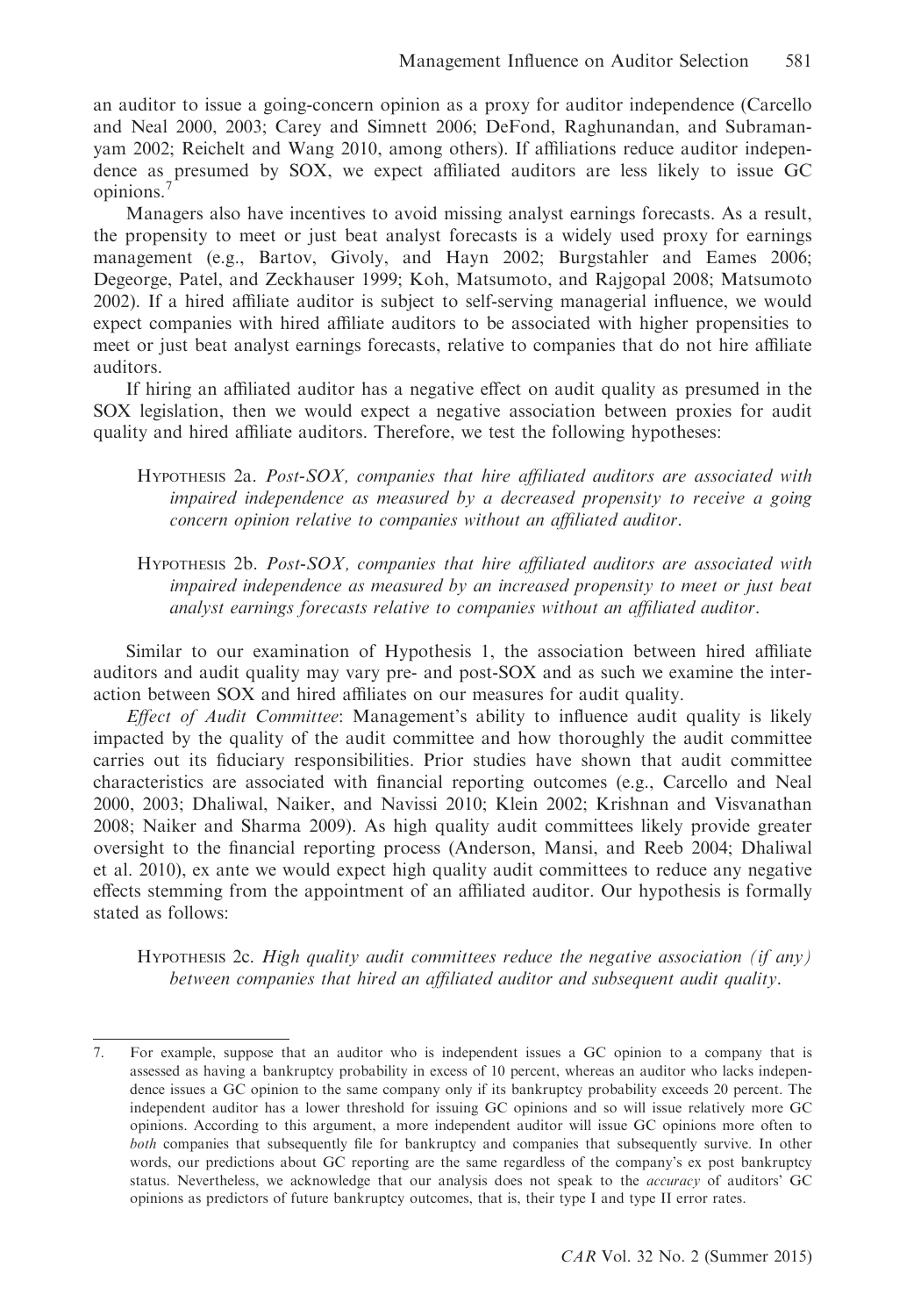## 3. Research method and results

## Sample selection and data

We begin by identifying all Big 4 auditor appointments during the period January 1, 1995 through December 31, 2009 using the Auditor-Trak (1995–2000) and Audit Analytics databases (2001–2009). These two data sets provide a panel of Big 4 auditor appointments from  $1995-2009$ .<sup>8</sup> We focus solely on Big 4 appointments for three primary reasons. First, while we hand-collect affiliation data for management who previously worked for any accounting firm, in practice, we find the vast majority of individuals who disclose previous public accounting experience are affiliates of the Big 4. Second, prior research examining management affiliations in the pre-SOX period examines only Big 5 affiliates (Lennox and Park 2007). Third, the Big 4 firms audit the majority of large public companies.<sup>9</sup>

We then make certain restrictions. First, we require proxy statements and Form 10-K filings in the year of the auditor switch in order to identify the prior employment histories of management at the time of the auditor selection. Second, we exclude foreign private issuers. Third, we exclude financial services entities (SIC codes 6029-999) due to differences in their financial reporting characteristics. Fourth, we recognize that during the demise of Andersen many Andersen offices were purchased by the remaining Big 4 accounting firms, and thus clients of these Andersen offices did not follow a typical auditor selection process. Following Kohlbeck, Mayhew, Murphy, and Wilkins (2008), we exclude these switches due to the unique circumstances surrounding the purchase of former Andersen offices. Lastly, we exclude companies that lack the necessary data for control variables. After these restrictions, our sample consists of 2,145 Big 4 auditor appointments.

For each Big 4 appointment, we hand-collect biographical information about managers from each company's proxy statement (Def 14A) and/or Form 10-K in order to identify any managers who previously worked for a Big 4 firm. We gather information on these affiliations for CEOs and all officers with financial or accounting positions (i.e., CEO, CFO, CAO, controller, etc.). Given that companies disclose biographical information only for their most influential employees, we believe these executives represent the managers who have the most influence over auditor selection. If a manager's biography mentions former employment with any of the Big 4 audit firms, the individual is labeled as a "management affiliate" of the respective Big 4 firm  $(MGMTXX)$  equals one, where  $XX = EY$ , Deloitte, KPMG, or PWC). We find a total of 344 managers who previously worked for a Big 4 firm and where there is consequently an opportunity for the company to hire an audit firm that is affiliated with management within our sample of 2,145 Big 4 appointments. When the newly selected audit firm at the time of the auditor switch is the same firm as the previous employer of the company's manager, we code the variable HIREDAFF as equal to one for the existence of a "hired affiliate" auditor. There are 164 observations where HIREDAFF equals one.

Lastly, to measure the quality of the audit committee we hand-collect data from annual proxy statements on accounting expertise, meeting frequency, and size of the audit committee in the year of the Big 4 appointment. We follow Dhaliwal et al. (2010) to define accounting expertise of the audit committee (see Appendix for all variable definitions).

<sup>8.</sup> We exclude switches to Andersen in the pre-SOX period in order to have a balanced panel both pre- and post-SOX. We exclude switches after 2009 as our tests of audit quality require post-switch observations.

<sup>9.</sup> We acknowledge that focusing solely on Big 4 appointments is a limitation of our study, and therefore our results may not generalize to all auditor switches. There are approximately 17,000 auditor switches in Audit Analytics for the period 2001–2009, of which approximately 4,400 are Big 4 auditor appointments. When limiting the sample to companies that are publicly traded (i.e., in the COMPUSTAT database), there are approximately 9,900 switches during this same period, of which there are approximately 3,300 Big 4 appointments.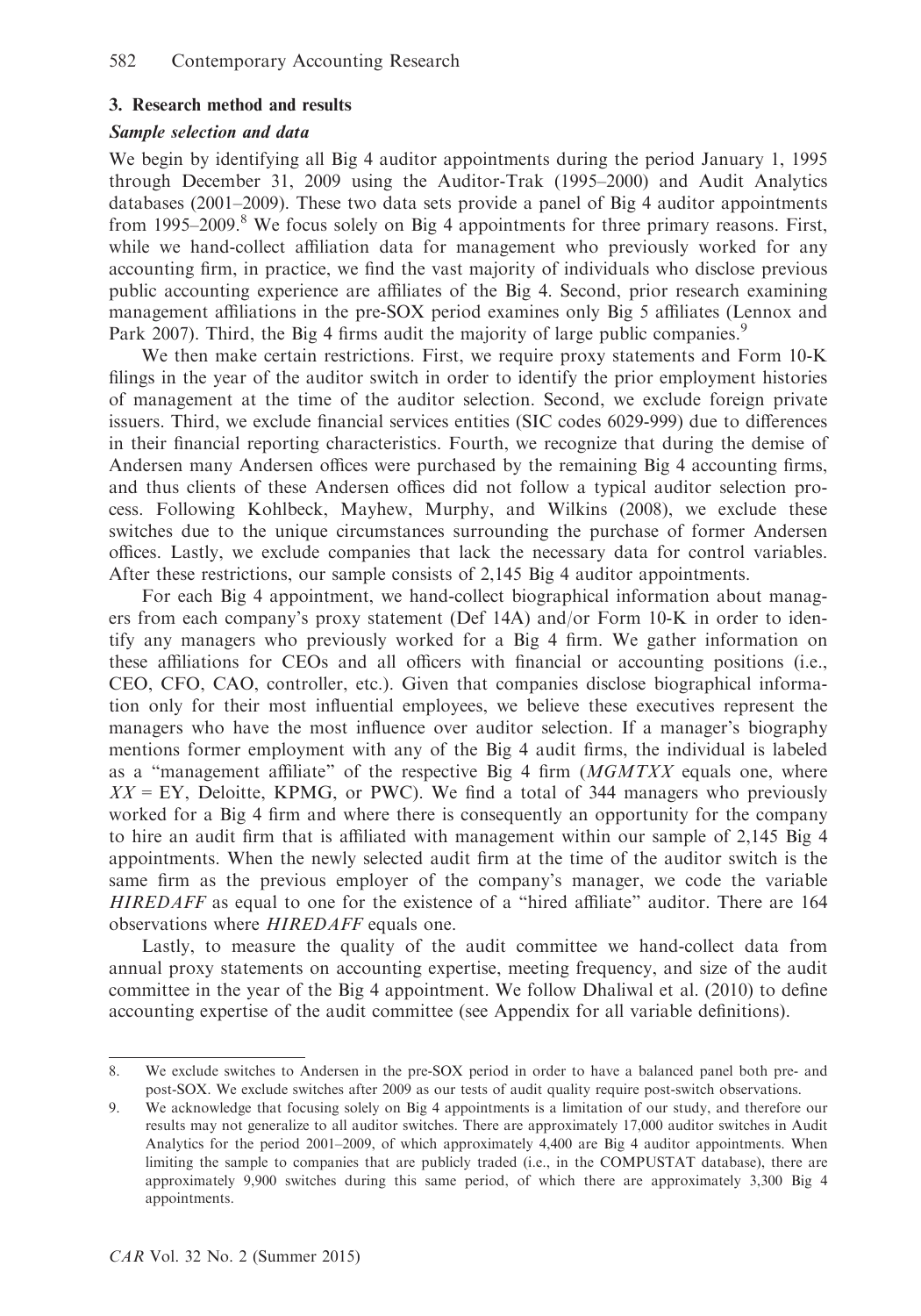|                                                                 |                  |          | Incoming audit firm |                 |        |
|-----------------------------------------------------------------|------------------|----------|---------------------|-----------------|--------|
| Predecessor firm                                                | DT               | EY       | <b>KPMG</b>         | <b>PWC</b>      | Total  |
| All Big 4 appointments 1995-2009                                |                  |          |                     |                 |        |
| AA                                                              | 180              | 203      | 155                 | 157             | 695    |
| DT                                                              |                  | 79       | 60                  | 69              | 208    |
| EY                                                              | 72               |          | 77                  | 84              | 233    |
| <b>KPMG</b>                                                     | 68               | 96       |                     | 71              | 235    |
| <b>PWC</b>                                                      | 116              | 145      | 101                 | 21 <sup>a</sup> | 383    |
| Non-B4                                                          | $\frac{93}{5}$   | 130      | 92                  | 76              | 391    |
| Total                                                           | $\overline{529}$ | 653      | 485                 | 478             | 2,145  |
| Pre-SOX Big 4 appointments (January 1995 to January 15, 2004)   |                  |          |                     |                 |        |
| AA                                                              | 178              | 203      | 154                 | 157             | 692    |
| $\mathop{\rm DT}\nolimits$                                      |                  | 46       | 43                  | 47              | 136    |
| EY                                                              | 51               |          | 46                  | 59              | 156    |
| <b>KPMG</b>                                                     | 40               | 68       |                     | 57              | 165    |
| <b>PWC</b>                                                      | 68               | 118      | 83                  | 21 <sup>a</sup> | 290    |
| Non-B4                                                          | 73               | 88       | 68                  | 57              | 286    |
| Total                                                           | 410              | 523      | 394                 | 398             | 1,725  |
| Post-SOX Big 4 appointments (January 16, 2004 to December 2009) |                  |          |                     |                 |        |
| AA                                                              | 2                | $\theta$ | 1                   | $\theta$        | 3      |
| DT                                                              |                  | 33       | 17                  | 22              | $72\,$ |
| EY                                                              | 21               |          | 31                  | 25              | 77     |
| <b>KPMG</b>                                                     | 28               | 28       |                     | 14              | 70     |
| <b>PWC</b>                                                      | 48               | 27       | 18                  |                 | 93     |
| Non-B4                                                          | 20               | 42       | 24                  | 19              | 105    |
| Total                                                           | 119              | 130      | 91                  | 80              | 420    |

# TABLE 1 Auditor switch information

Panel A: Transition matrix of auditor switches

Panel B: Univariate comparisons of management affiliation and auditor selection

|             |                                                       |                          |                     |             | Appointment rate                        |          |                 |
|-------------|-------------------------------------------------------|--------------------------|---------------------|-------------|-----------------------------------------|----------|-----------------|
| Firm        | Appointments                                          | Management<br>affiliates | Hired<br>affiliates | affiliation | Management No management<br>affiliation | Diff     | <i>p</i> -value |
|             | All Big 4 appointments (1995–2009)                    |                          |                     |             |                                         |          |                 |
| <b>PWC</b>  | 478                                                   | 107                      | 51                  | $47.7\%$    | $20.9\%$                                | $26.7\%$ | < 0.01          |
| DT          | 529                                                   | 79                       | 28                  | 35.4        | 24.3                                    | 11.1     | 0.02            |
| EY          | 653                                                   | 81                       | 49                  | 60.5        | 29.2                                    | 31.2     | < 0.01          |
| <b>KPMG</b> | 485                                                   | 77                       | 36                  | 46.8        | 21.7                                    | 25.0     | < 0.01          |
| Total       | 2.145                                                 | 344                      | 164                 | $47.7\%$    | $25.0\%$                                | $22.7\%$ |                 |
|             | Pre-SOX Big 4 appointments (1995 to January 15, 2004) |                          |                     |             |                                         |          |                 |
| <b>PWC</b>  | 398                                                   | 70                       | 35                  | $50.0\%$    | 21.9%                                   | $28.1\%$ | < 0.01          |
| DT          | 410                                                   | 55                       | 20                  | 36.4        | 23.4                                    | 13.0     | 0.03            |
| EY          | 523                                                   | 59                       | 35                  | 59.3        | 29.3                                    | 30.0     | < 0.01          |
| <b>KPMG</b> | 394                                                   | $\frac{50}{50}$          | $\frac{22}{1}$      | 44.0        | 22.2                                    | 21.8     | < 0.01          |
| Total       | 1.725                                                 | 234                      | 112                 | $47.8\%$    | $25.0\%$                                | $22.8\%$ |                 |

(The table is continued on the next page.)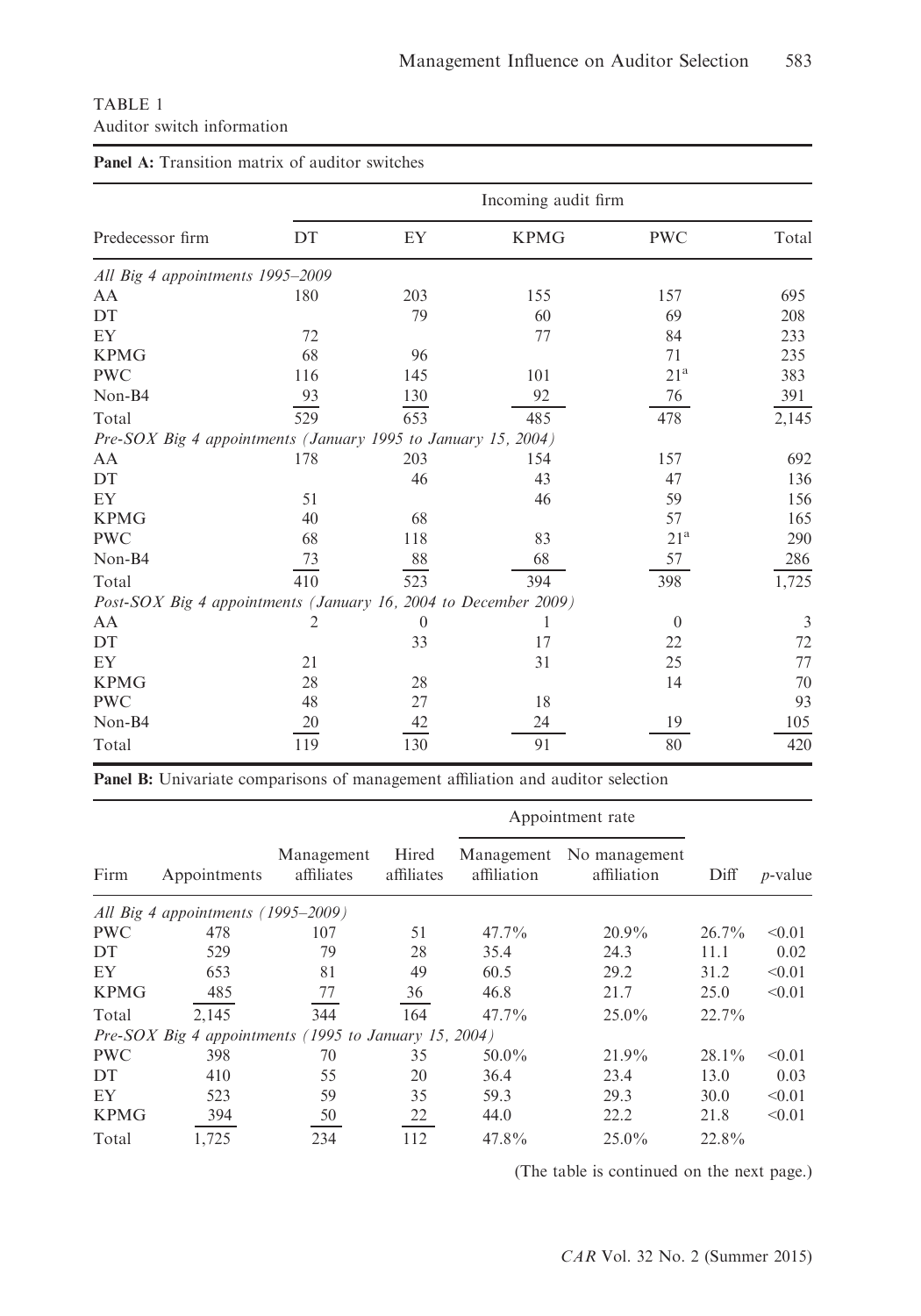|             |                                                                     |                          |                     |             | Appointment rate                        |          |            |
|-------------|---------------------------------------------------------------------|--------------------------|---------------------|-------------|-----------------------------------------|----------|------------|
| Firm        | Appointments                                                        | Management<br>affiliates | Hired<br>affiliates | affiliation | Management No management<br>affiliation | Diff     | $p$ -value |
|             | Post-SOX Big 4 appointments (January 16, 2004 to December 31, 2009) |                          |                     |             |                                         |          |            |
| <b>PWC</b>  | 80                                                                  | 37                       | 16                  | $43.2\%$    | $16.7\%$                                | $26.5\%$ | < 0.01     |
| DT          | 119                                                                 | 24                       | 8                   | 33.3        | 28.0                                    | 5.3      | 0.57       |
| EY          | 130                                                                 | 22                       | 14                  | 63.6        | 29.1                                    | 34.5     | < 0.01     |
| <b>KPMG</b> | 91                                                                  | 27                       | $\frac{14}{1}$      | 51.9        | 19.5                                    | 32.3     | 0.01       |
| Total       | 420                                                                 | 110                      | 52                  | $47.3\%$    | $25.0\%$                                | $22.3\%$ |            |
|             | <b>Panel C:</b> Management affiliates by position                   |                          |                     |             |                                         |          |            |
|             | Chief executive officer (CEO)                                       |                          |                     | 29          |                                         |          |            |
|             | Chief financial officer (CFO)                                       |                          |                     | 239         |                                         |          |            |
|             | Other accounting/finance                                            |                          |                     | 76          |                                         |          |            |
| Total       |                                                                     |                          |                     | 344         |                                         |          |            |

| TABLE 1 | (continued) |
|---------|-------------|
|---------|-------------|

|  |  |  |  |  | <b>Panel B:</b> Univariate comparisons of management affiliation and auditor selection |  |  |  |  |
|--|--|--|--|--|----------------------------------------------------------------------------------------|--|--|--|--|
|--|--|--|--|--|----------------------------------------------------------------------------------------|--|--|--|--|

Notes:

<sup>a</sup>These 21 observations represent switches between Price Waterhouse and Coopers and Lybrand prior to their merger in 1998. Inclusion or exclusion of these switches does not affect the multivariate results.

p-values are based on two-tailed tests.

Variables are defined as follows:

- Firm = The incoming audit firm (PWC = PricewaterhouseCoopers;  $DT =$  Deloitte;  $EY =$  Ernst & Young; KPMG).
- Appointments = Number of auditor appointments for the respective firm.

Management Affiliates = Number of companies with management affiliates (i.e., managers who previously worked for a Big 4 firm).

Hired Affiliates = Number of companies who hire the manager's former audit firm employer as its new auditor.

Management Affiliation% = Hired Affiliates/Management Affiliates.

No Management Affiliation% = (FirmXX Appointments  $-$  Hired Affiliates of FirmXX)/(All Big 4 Appointments - Management Affiliates of FirmXX). For example, Ernst & Young is appointed 29.2% of the time without an EY management affiliate. The percentage is calculated as total EY appointments (653) less the number of EY hired affiliates (49), divided by total appointments (2,145) less the number of EY management affiliates (81).

Diff = Difference in appointment rates for appointment with and without management affiliates.

Table 1, panel A provides a "transition matrix" of Big 4 appointments, showing the names of the predecessor and successor auditors. For example, of 233 companies switching away from EY, 72, 77, and 84 companies subsequently appoint Deloitte, KPMG, and PWC. There are 391 appointments of a Big 4 firm where the predecessor auditor is a non-Big 4 firm. This transition matrix is then partitioned into the pre- and post-SOX periods.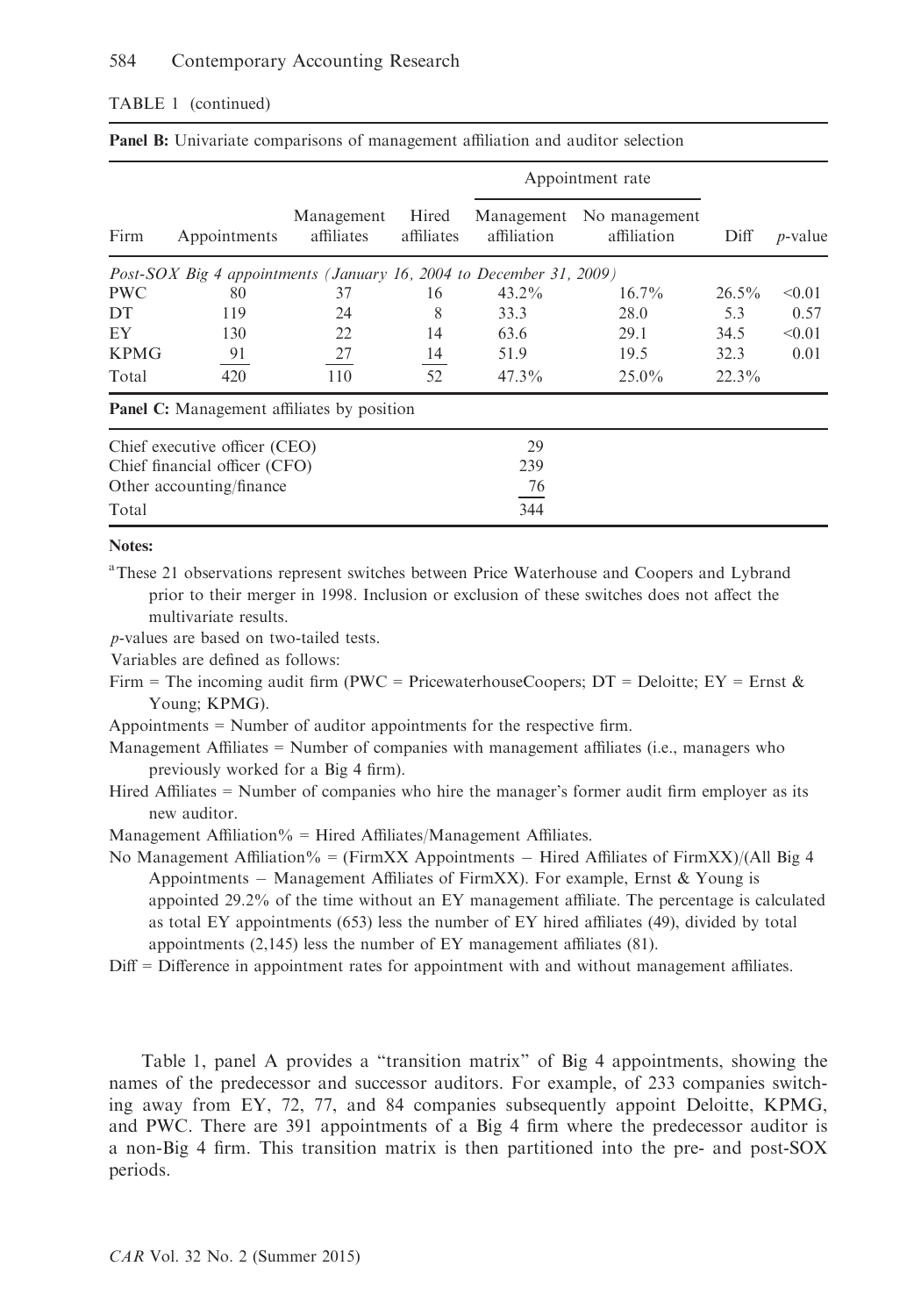Table 1, panel B provides univariate relationships between management affiliation and auditor selection decisions. For example, in our sample of 2,145 auditor switches there are 81 companies with executives who previously worked for EY. When a switching company has an executive affiliated with EY, we find that EY is appointed 60.5 percent of the time. In contrast, when there is no EY affiliate, EY is appointed only 29.2 percent of the time. The results are similar for KPMG and PWC suggesting that affiliation has a significant effect on auditor choice for three of the Big 4 audit firms ( $p < 0.01$ ). The relationship is weakest for Deloitte but is still statistically significant in the univariate test ( $p = 0.02$ ). Panel B also reports univariate results using January 15, 2004 to partition Big 4 appointments into pre- and post-SOX periods.<sup>10</sup> In general, the appointment rate with a management affiliate is qualitatively similar in the pre- and post-SOX periods (47.8 versus 47.3 percent).<sup>11</sup> The appointment rate with a management affiliate remains significantly higher than the appointment rate without a management affiliate in the post-SOX period (47.3 versus 25 percent). This difference in appointment rate with and without a management affiliate in the post-SOX period is statistically significant for three of the four audit firms (all but Deloitte). Table 1, panel C lists the position of each management affiliate in our sample. There are 29 CEO, 239 CFO, and 76 "other" accounting/finance affiliates in our sample.

## Multivariate analysis of auditor selection

While univariate statistics are informative, they fail to control for other factors that may influence auditor choice. To control for these other factors we employ a logistic regression that explains the company's choice of auditor from among the Big 4. We estimate the following equation (variable subscripts omitted):

## $Pr(APPTXX = 1) = F(\beta_0 + \beta_1 MGMTXX + \beta_2 SPEC + \beta_3FBIG5 + \beta_4 MATCHXX + e).$  (1)

Our dependent variable (APPTXX) indicates the identity of the incoming auditor (EY, Deloitte, KPMG, PricewaterhouseCoopers) and, accordingly, there are four separate regressions, one for each audit firm. For example, APPTEY equals one if the company appoints EY as its new auditor, and zero if the company appoints one of the other three Big 4 firms. Our variable of interest  $(MG M T X X)$  is a dummy variable equal to one if a member of management is affiliated with audit firm " $XX$ "; zero otherwise. For example, MGMTEY equals one if the company has a manager who was previously employed by EY, and zero otherwise. Consistent with Hypothesis 1(a), we expect  $\beta_1$  to be positive and significant.

While all factors influencing auditor selection cannot be observed empirically, we attempt to control for observable factors that may affect a company's decision of which Big 4 firm to select. Prior studies suggest auditor specialization influences auditor selec-

<sup>10.</sup> We use January 15, 2004 as our partition between pre- and post-SOX periods as the Section 301 rules were finalized on April 25, 2003 and companies were required to comply with the rules beginning with either the first shareholder meeting after January 15, 2004 or October 31, 2004, whichever comes first. Results are qualitatively unchanged if we use July 30, 2002 to partition between pre- and post-SOX.

<sup>11.</sup> We acknowledge that the post-SOX restrictions on certain nonaudit services for external auditors may limit a company's choice of auditor. However, we do not believe this will systematically bias our results toward finding an association between affiliation and auditor selection. In untabulated tests, we control for a company's unrestricted need for nonaudit services by controlling for the ratio of nonaudit fees to total audit fees in 2001, that is, before the restrictions came into effect. Our results for the effect of management affiliation on auditor selection are unchanged.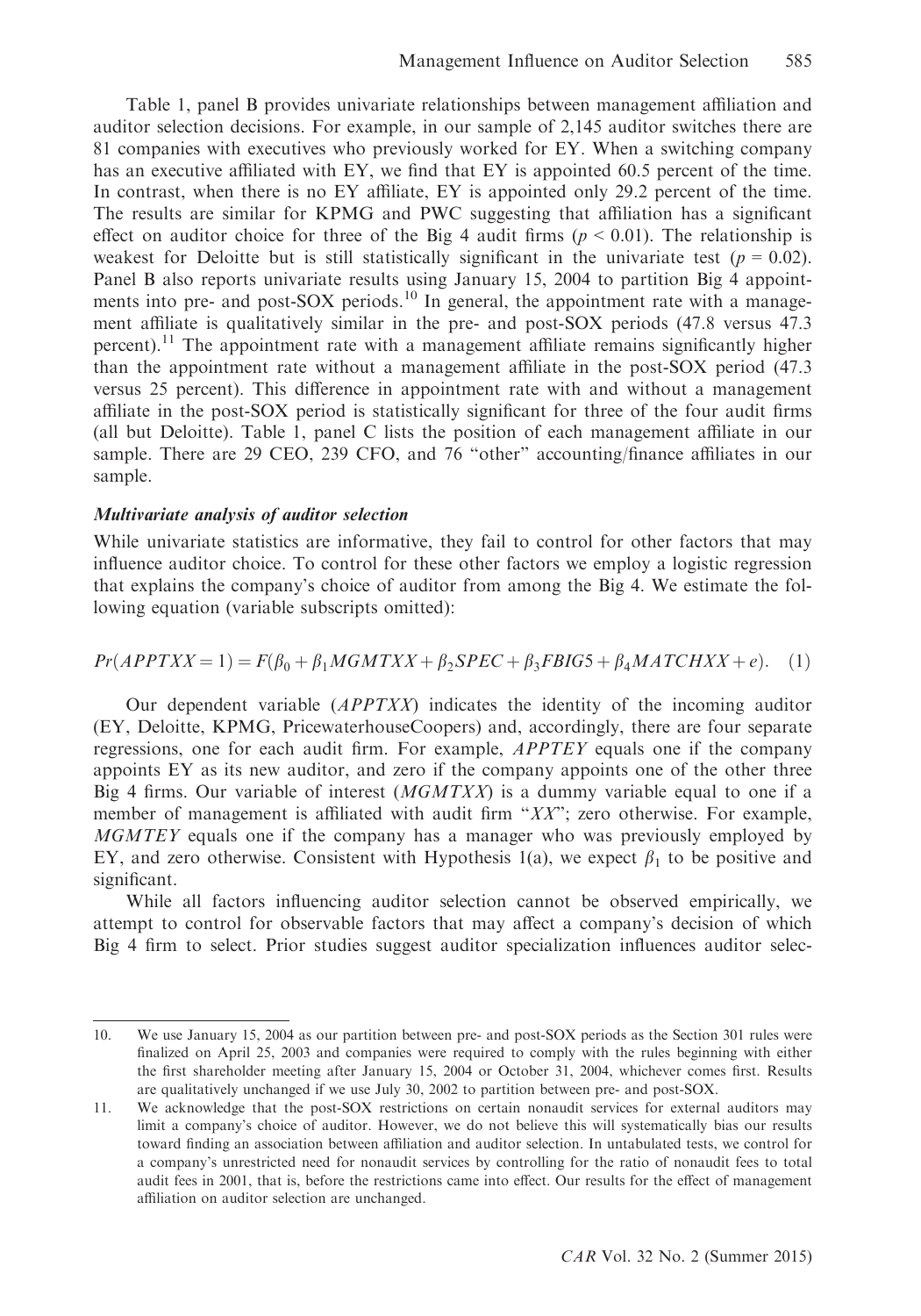tion, and therefore we control for whether the incoming auditor is a specialist in the company's industry (SPEC) (Balsam, Krishnan, and Yang 2003; Gul, Fung, and Jaggi  $2009$ .<sup>12</sup> We also control for the size of the predecessor auditor (*FBIG5*). It is also possible that each Big 4 auditor has a unique type of clientele and the closeness of the match between the company and the audit firm's existing clientele affects the likelihood that an audit firm is selected. To control for this, we include the MATCHXX variable used in Lennox and Park (2007). The  $MATCHXX$  variable is generated based on the size, financial health, and two-digit industry code of the clientele of each Big 4 auditor. This captures the closeness of the match between the potential new client and the audit firm's existing clientele. Using all clients of Big 4 auditors from 1995 to 2009, we generate the likelihood that a switching company's characteristics match the clientele of each of the Big 4. MATCHXX is coded as a one if the selected firm is predicted to most closely match the clientele of firm " $XX$ ", and zero otherwise.<sup>13</sup>

To test Hypothesis 1(b), that management has less influence over auditor selection in the post-SOX period, we estimate the following equation (subscripts omitted):

$$
Pr(APPTXX = 1) = F(\beta_0 + \beta_1 MGMTXX + \beta_2 POST + \beta_3 POST \times MGMTXX + \beta_4FBIG5 + \beta_5 MATCHXX + \beta_6 SPEC + e).
$$
 (2)

The variable POST equals one for all Big 4 appointments after January 15, 2004 (post-SOX); zero otherwise. The coefficients of interest are  $\beta_3$  and the combined coefficient on  $\beta_1$  +  $\beta_3$ . If management influence over auditor selection continues in the post-SOX period (H1a), then we would expect  $\beta_1 + \beta_3$  to be positive. If management influence over auditor selection has reduced in the post-SOX period (H1b), we would expect a negative coefficient for  $\beta_3$ .

## Effect of audit committee quality

We test the impact of audit committee quality on the hiring of an affiliated auditor by estimating the following equation:

$$
Pr(HIREDAFF = 1) = F(\beta_0 + \beta_1 AC\_MEET + \beta_2 AC\_SIZE + \beta_3 AC\_ACC\_EXP + \beta_4 \% IND\_BOARD + \beta_5 \# MET\_BOARD + \beta_6 RECENT + \beta_7 DISMISSAL + \beta_8 SPEC + \beta_9 LNAT + \beta_{10} ZSCORE + \beta_{11} LIT + e).
$$
\n(3)

The dependent variable *(HIREDAFF)* equals one if the company hires an affiliated auditor, zero otherwise. We use audit committee activity (number of audit committee meetings held in the year of the auditor switch) as an indicator for audit committee quality ( $AC$  MEET). We also use the size of the audit committee ( $AC$  SIZE) as this indicates the perceived importance of the audit committee to the board as a whole. Lastly, we use accounting expertise of the audit committee to proxy for audit committee quality  $(AC\, ACC\, EXP)$ . Prior studies have used these variables as indicators of audit committee

<sup>12.</sup> We use the national specialist definition employed by Reichelt and Wang (2010). To ensure our results are not sensitive to this definition, we incorporate all the other industry specialist definitions used by Reichelt and Wang (2010). Our results in these untabulated tests are consistent with Table 3.

<sup>13.</sup> Lennox and Park (2007) find that company size does not affect a company's choice of auditor from among the Big 5 audit firms. In untabulated tests, we also find that company size, measured using the log of total assets, is statistically insignificant in model (1). Accordingly, we do not include this variable in our regression model. However, our results are qualitatively unchanged if the log of total assets is included as a control variable. Furthermore, size is one component of the MATCHXX variable.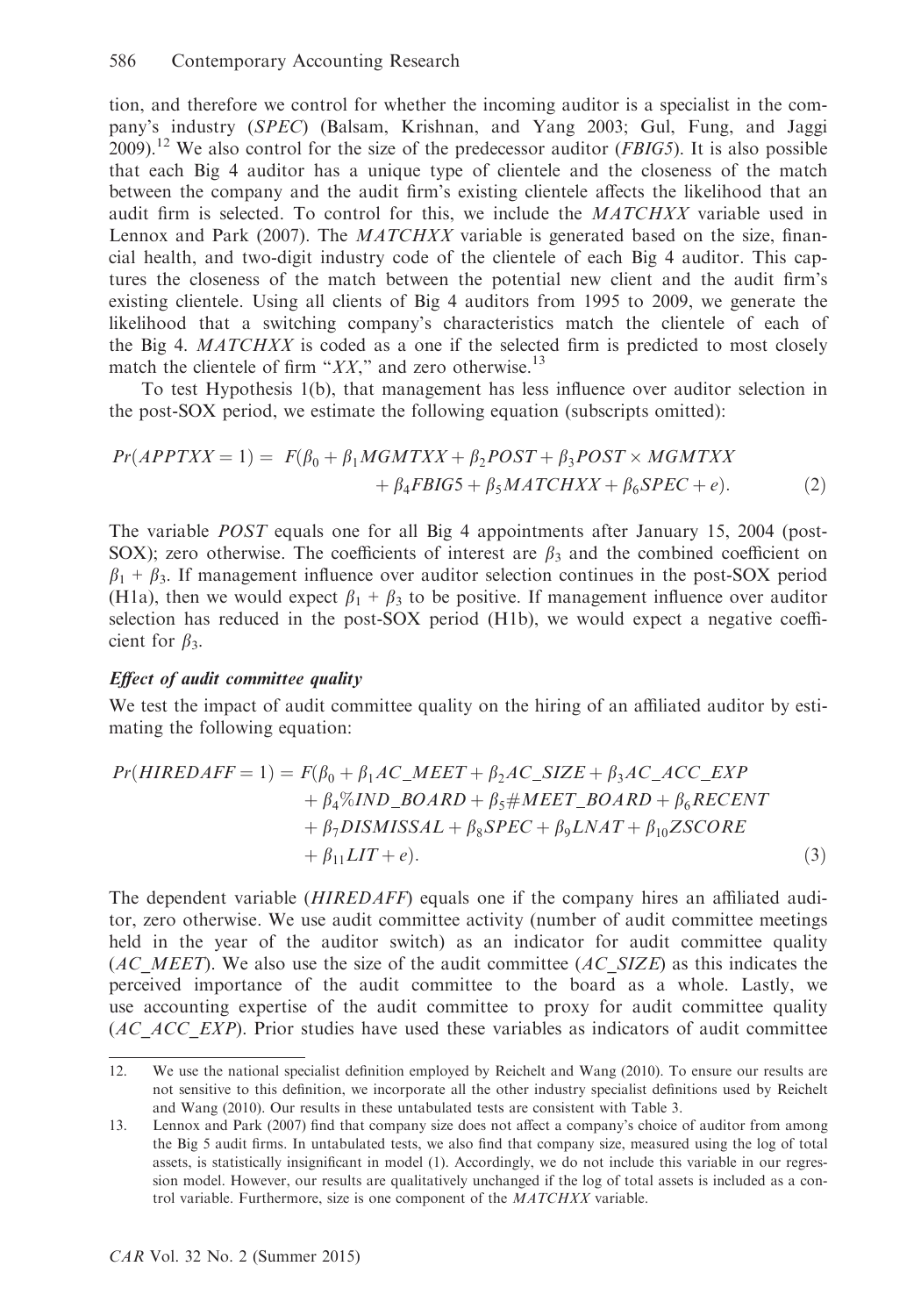quality (e.g. Abbott, Parker, and Peters 2004; Beasley, Carcello, Hermanson, and Lapides 2000; Dhaliwal et al. 2010; Farber 2005; Krishnan and Visvanathan 2008; Larcker, Richardson, and Tuna 2007). Our expectation is that larger and more active audit committees and audit committees with accounting expertise are associated with better oversight of the external auditor. Similar to Lennox and Park (2007) we control for the independence of the corporate board as a whole (%IND BOARD), the number of board meetings held in the year of the switch  $(HMEET_BOARD)$ , how recently the management affiliate left their former audit firm (RECENT), whether the predecessor audit firm was dismissed by the client (DISMISSAL), auditor industry specialization (SPEC), size of the company (LNAT), bankruptcy risk (ZSCORE) and whether the company operates in a litigious industry (LIT). Consistent with Lennox and Park (2007), (3) is estimated on the subsample of companies that have management affiliations ( $MGMTXX = 1$ ,  $n = 344$ ) as companies without any affiliated managers are unable to choose whether or not to hire an affiliated audit firm.

Table 2, panel A provides descriptive statistics for companies in the full auditor switch sample (column [1]), and companies with and without a management affiliate (columns [2] and [3]). Companies with management affiliates tend to be smaller, are more likely to report losses, and they more frequently have a non-Big 4 predecessor auditor. Table 2, panel B provides univariate statistics for companies with management affiliates who hire an affiliated auditor and those who do not. Panel B reports the variables used in both (1) and (2). We find companies who appoint an affiliated auditor  $(HIREDAFF = 1)$  have audit committees that meet less frequently, their managers were employed at the incoming audit firm more recently, and these companies are more likely to dismiss the predecessor auditor rather than experience an auditor resignation.

We examine correlations among all variables in all models (untabulated). We calculate variance inflation factors (VIF) and note that all VIF are well below 10.0 in all regression models with the exception of the audit committee quality tests reported in Table 5.<sup>14</sup>

#### Multivariate results on managers' influence over audit firm appointments

We estimate (1) using the pooled sample of auditor switches from 1995 to 2009. Because it is impossible for the outgoing auditor to be selected as the incoming auditor in an auditor switch, we run (1) for each audit firm excluding switches away from the ultimately selected auditor. For example, in the regression with APPTEY as the dependent variable, the sample size (1,912) equals the total number of auditor switches (2,145) minus the companies that switched away from EY (233, as reported in Table 1).

Table 3, panel A, columns [1]–[4] report the results for the pooled sample of auditor switches from 1995 to 2009. The coefficients on  $MGMTXX$  are positive and statistically significant for three of the four Big 4 audit firms ( $p < 0.01$ ) and positive but statistically insignificant for Deloitte  $(p = 0.11)$ .<sup>15</sup> To evaluate the economic significance of the coefficients, we compute the marginal effect for each MGMTXX coefficient. We find that a management affiliate increases the probability of each audit firm's appointment by 20, 27, 8.5, and 21 percent for KPMG, EY, DT, and PWC, respectively. This is consistent with

<sup>14.</sup> Due to relatively small sample sizes in the post-SOX period, we find high collinearity between HIREDAFF and  $HIREDAFF \times AC\_SIZE$  (or  $AC\_ACC\_EXP$ ,  $AC\_MEET$ ) in the audit committee quality tests. To address multicollinearity, similar to other studies such as Tetlock (2010), we demean our variable of interest HIREDAFF and the audit committee variables (AC\_SIZE, AC\_ACC\_EXP, AC\_MEET) before computing the interaction terms. Once demeaned, the variance inflation factors are all below 4.0. We find no significant differences between the demeaned results (untabulated) and the results reported in Table 5.

<sup>15.</sup> We note that Deloitte is the only Big 4 firm to retain its consulting division after SOX. It is possible there is a heightened overall auditor independence concern for Deloitte relative to other audit firms as a result and this may be manifest in less willingness to select Deloitte when management affiliates are present.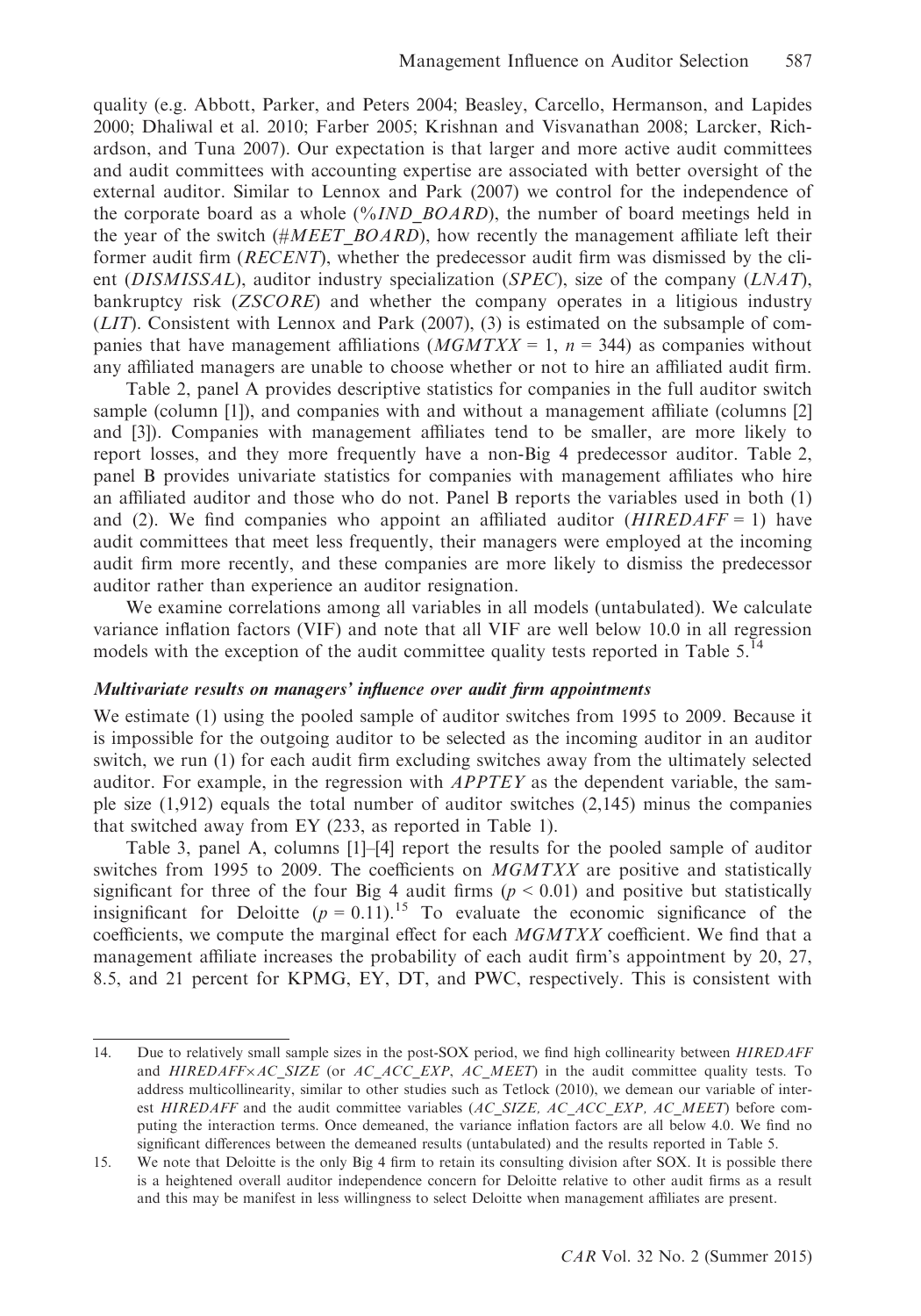| Difference in <i>p</i> -value<br>characteristics for the full auditor change sample [1], and companies with and without Big 4 affiliations [2], [3]<br>Mean<br>0.06<br>0.29<br>0.06<br>0.12<br>0.63<br>0.04<br>Mean<br>0.95<br>0.05<br>0.66<br>0.75<br>0.07<br>0.38<br>Median<br>5.355<br>0.336<br>0.009<br>0.000<br>2.133<br>1.000<br>0.000<br>No management affiliations [3]<br>Median<br>$0.00\,$<br>0.50<br>4.00<br>$0.00$<br>Company does appoint its managers'<br>3.00<br>0.41<br>1.00<br>former audit firm $(HIREDAFF = 1)$<br>5.396<br>$-1.569$<br>0.825<br>0.390<br>$-0.122$<br>0.442<br>0.179<br>Mean<br>0.50<br>4.76<br>Mean<br>0.43<br>$-0.17$<br>3.10<br>64.0<br>,822<br>1,822<br>1,822<br>1,822<br>1,822<br>1,822<br>1,822<br>$\geq$<br>Median<br>5.162<br>2.006<br>1.000<br>0.000<br>0.317<br>$1.000\,$<br>$-0.001$<br>Management affiliations [2]<br>164<br>164<br>$\mathcal{L}$<br>164<br>$\frac{164}{5}$<br>161<br>$\geq$<br><b>Panel B:</b> Univariate statistics for affiliation sample ( <i>MGMTXX</i> = 1, $n = 323^{\circ}$ )<br>0.146<br>5.176<br>0.379<br>$-1.462$<br>$-0.159$<br>0.498<br>0.774<br>Mean<br>Median<br>0.18<br>$0.00\,$<br>5.00<br>$3.00$<br>$1.00$<br>$1.00$<br>0.00<br>Company does not appoint its<br>gers' former audit firm<br>323<br>323<br>323<br>323<br>323<br>$N^a$<br>323<br>$(HIREDAFF = 0)$<br>selection model<br>0.33<br>$0.50$<br>$5.68$<br>$3.13$<br>$0.93$<br>Mean<br>Median<br>2.102<br>5.312<br>0.333<br>0.008<br>0.000<br>1.000<br>0.000<br>$\geq$<br>mana |                                                    | Descriptive statistics for auditor selection models |  |  |      |  |      |                                     |
|-----------------------------------------------------------------------------------------------------------------------------------------------------------------------------------------------------------------------------------------------------------------------------------------------------------------------------------------------------------------------------------------------------------------------------------------------------------------------------------------------------------------------------------------------------------------------------------------------------------------------------------------------------------------------------------------------------------------------------------------------------------------------------------------------------------------------------------------------------------------------------------------------------------------------------------------------------------------------------------------------------------------------------------------------------------------------------------------------------------------------------------------------------------------------------------------------------------------------------------------------------------------------------------------------------------------------------------------------------------------------------------------------------------------------------------------------------------------------------------------------------------------------|----------------------------------------------------|-----------------------------------------------------|--|--|------|--|------|-------------------------------------|
|                                                                                                                                                                                                                                                                                                                                                                                                                                                                                                                                                                                                                                                                                                                                                                                                                                                                                                                                                                                                                                                                                                                                                                                                                                                                                                                                                                                                                                                                                                                       | Descriptive statistics comparing company           |                                                     |  |  |      |  |      |                                     |
|                                                                                                                                                                                                                                                                                                                                                                                                                                                                                                                                                                                                                                                                                                                                                                                                                                                                                                                                                                                                                                                                                                                                                                                                                                                                                                                                                                                                                                                                                                                       | <b>Panel A:</b> Descriptive statistics for auditor |                                                     |  |  |      |  |      |                                     |
|                                                                                                                                                                                                                                                                                                                                                                                                                                                                                                                                                                                                                                                                                                                                                                                                                                                                                                                                                                                                                                                                                                                                                                                                                                                                                                                                                                                                                                                                                                                       | Full sample [1]                                    |                                                     |  |  |      |  |      | $Diff [2]$ vs $[3]$<br>$(p$ -value) |
|                                                                                                                                                                                                                                                                                                                                                                                                                                                                                                                                                                                                                                                                                                                                                                                                                                                                                                                                                                                                                                                                                                                                                                                                                                                                                                                                                                                                                                                                                                                       | Mean                                               |                                                     |  |  |      |  |      | Median                              |
|                                                                                                                                                                                                                                                                                                                                                                                                                                                                                                                                                                                                                                                                                                                                                                                                                                                                                                                                                                                                                                                                                                                                                                                                                                                                                                                                                                                                                                                                                                                       | 0.174                                              |                                                     |  |  |      |  |      | 0.14                                |
|                                                                                                                                                                                                                                                                                                                                                                                                                                                                                                                                                                                                                                                                                                                                                                                                                                                                                                                                                                                                                                                                                                                                                                                                                                                                                                                                                                                                                                                                                                                       |                                                    |                                                     |  |  |      |  |      |                                     |
|                                                                                                                                                                                                                                                                                                                                                                                                                                                                                                                                                                                                                                                                                                                                                                                                                                                                                                                                                                                                                                                                                                                                                                                                                                                                                                                                                                                                                                                                                                                       | 5.363<br>0.389                                     |                                                     |  |  |      |  |      |                                     |
|                                                                                                                                                                                                                                                                                                                                                                                                                                                                                                                                                                                                                                                                                                                                                                                                                                                                                                                                                                                                                                                                                                                                                                                                                                                                                                                                                                                                                                                                                                                       | $-0.127$                                           |                                                     |  |  |      |  |      | $0.16$<br>0.54<br>0.00<br>0.92      |
|                                                                                                                                                                                                                                                                                                                                                                                                                                                                                                                                                                                                                                                                                                                                                                                                                                                                                                                                                                                                                                                                                                                                                                                                                                                                                                                                                                                                                                                                                                                       | 0.451                                              |                                                     |  |  |      |  |      |                                     |
|                                                                                                                                                                                                                                                                                                                                                                                                                                                                                                                                                                                                                                                                                                                                                                                                                                                                                                                                                                                                                                                                                                                                                                                                                                                                                                                                                                                                                                                                                                                       | $-1.553$                                           |                                                     |  |  |      |  |      |                                     |
|                                                                                                                                                                                                                                                                                                                                                                                                                                                                                                                                                                                                                                                                                                                                                                                                                                                                                                                                                                                                                                                                                                                                                                                                                                                                                                                                                                                                                                                                                                                       | 0.818                                              |                                                     |  |  |      |  |      | 0.03                                |
|                                                                                                                                                                                                                                                                                                                                                                                                                                                                                                                                                                                                                                                                                                                                                                                                                                                                                                                                                                                                                                                                                                                                                                                                                                                                                                                                                                                                                                                                                                                       |                                                    |                                                     |  |  |      |  |      |                                     |
|                                                                                                                                                                                                                                                                                                                                                                                                                                                                                                                                                                                                                                                                                                                                                                                                                                                                                                                                                                                                                                                                                                                                                                                                                                                                                                                                                                                                                                                                                                                       |                                                    |                                                     |  |  |      |  |      |                                     |
|                                                                                                                                                                                                                                                                                                                                                                                                                                                                                                                                                                                                                                                                                                                                                                                                                                                                                                                                                                                                                                                                                                                                                                                                                                                                                                                                                                                                                                                                                                                       | $\geq$                                             |                                                     |  |  |      |  |      | Median                              |
|                                                                                                                                                                                                                                                                                                                                                                                                                                                                                                                                                                                                                                                                                                                                                                                                                                                                                                                                                                                                                                                                                                                                                                                                                                                                                                                                                                                                                                                                                                                       | <b>159</b>                                         |                                                     |  |  |      |  |      | 0.00                                |
|                                                                                                                                                                                                                                                                                                                                                                                                                                                                                                                                                                                                                                                                                                                                                                                                                                                                                                                                                                                                                                                                                                                                                                                                                                                                                                                                                                                                                                                                                                                       | 159                                                |                                                     |  |  |      |  |      | $0.68$<br>0.95                      |
|                                                                                                                                                                                                                                                                                                                                                                                                                                                                                                                                                                                                                                                                                                                                                                                                                                                                                                                                                                                                                                                                                                                                                                                                                                                                                                                                                                                                                                                                                                                       | 159                                                |                                                     |  |  |      |  |      |                                     |
|                                                                                                                                                                                                                                                                                                                                                                                                                                                                                                                                                                                                                                                                                                                                                                                                                                                                                                                                                                                                                                                                                                                                                                                                                                                                                                                                                                                                                                                                                                                       | 154                                                |                                                     |  |  |      |  |      | 0.02                                |
|                                                                                                                                                                                                                                                                                                                                                                                                                                                                                                                                                                                                                                                                                                                                                                                                                                                                                                                                                                                                                                                                                                                                                                                                                                                                                                                                                                                                                                                                                                                       | 158                                                |                                                     |  |  |      |  |      | $0.43$<br>0.66<br>0.00              |
|                                                                                                                                                                                                                                                                                                                                                                                                                                                                                                                                                                                                                                                                                                                                                                                                                                                                                                                                                                                                                                                                                                                                                                                                                                                                                                                                                                                                                                                                                                                       | $\frac{158}{159}$                                  |                                                     |  |  |      |  |      |                                     |
|                                                                                                                                                                                                                                                                                                                                                                                                                                                                                                                                                                                                                                                                                                                                                                                                                                                                                                                                                                                                                                                                                                                                                                                                                                                                                                                                                                                                                                                                                                                       |                                                    |                                                     |  |  | 0.85 |  | 0.00 |                                     |

CAR Vol. 32 No. 2 (Summer 2015)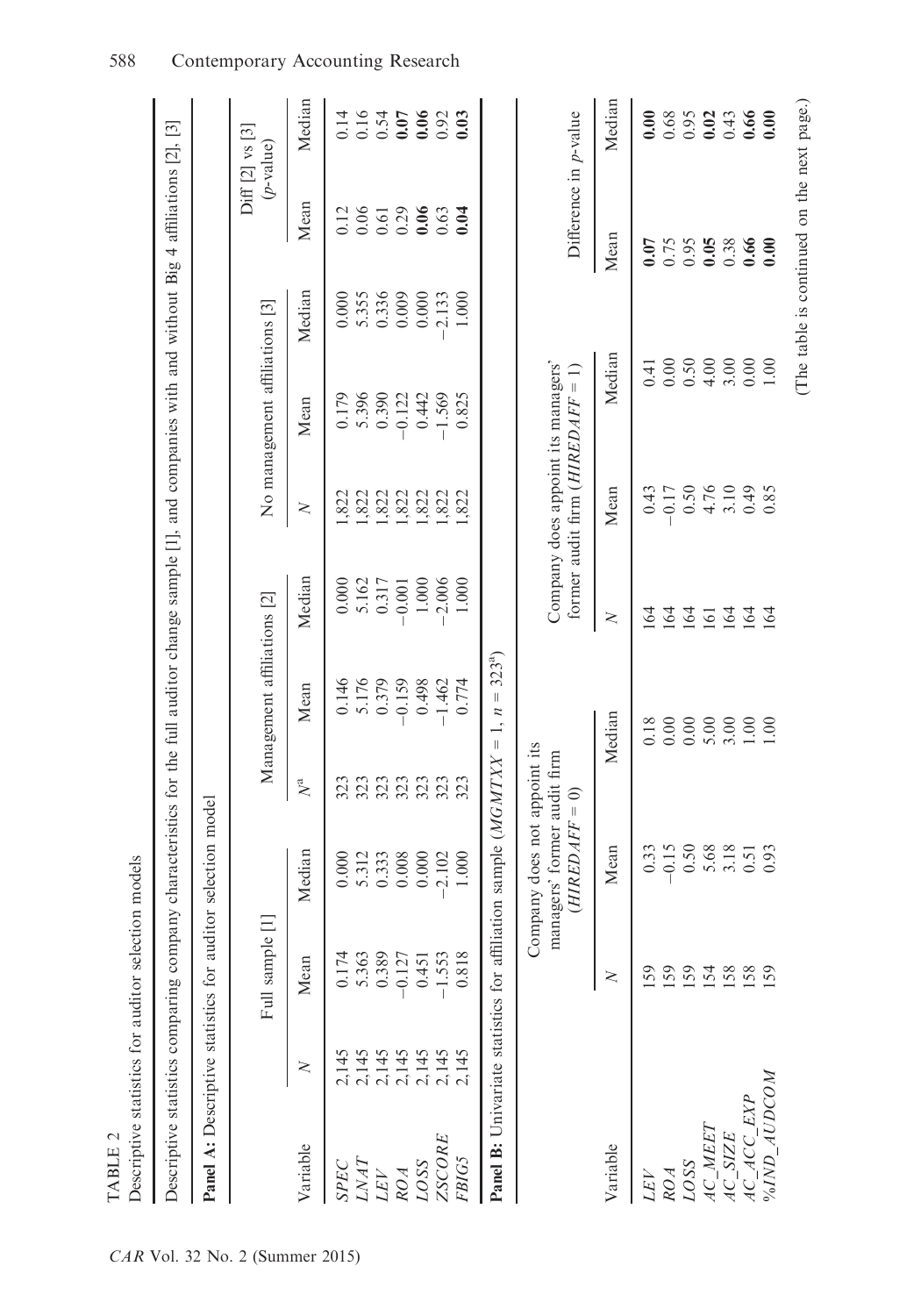| <b>Panel B:</b> Univariate statistics for affiliation sample ( <i>MGMTXX</i> = 1, $n = 323^a$ )                                                                |     |                                                                               |                                                                                                                                                           |        |                                                                          |                |      |                          |
|----------------------------------------------------------------------------------------------------------------------------------------------------------------|-----|-------------------------------------------------------------------------------|-----------------------------------------------------------------------------------------------------------------------------------------------------------|--------|--------------------------------------------------------------------------|----------------|------|--------------------------|
|                                                                                                                                                                |     | Company does not appoint its<br>managers' former audit firm<br>$HIREDAFF = 0$ |                                                                                                                                                           |        | Company does appoint its managers'<br>former audit firm $(HIREDAFF = 1)$ |                |      | Difference in $p$ -value |
| Variable                                                                                                                                                       | ≳   | Mean                                                                          | Median                                                                                                                                                    | $\geq$ | Mean                                                                     | Median         | Mean | Median                   |
| #MEET BOARD                                                                                                                                                    | 53  | 8.07                                                                          | 8.00                                                                                                                                                      | 159    | 8.06                                                                     | 7.00           | 0.99 | 0.10                     |
| %IND BOARD                                                                                                                                                     | 158 | 0.73                                                                          | 0.75                                                                                                                                                      | 164    | 0.72                                                                     | 0.75           | 0.37 | 0.50                     |
| RECENT                                                                                                                                                         | 59  | 0.45                                                                          | 0.00                                                                                                                                                      | 164    | 0.57                                                                     | 1.00           | 0.04 |                          |
| <b>DISMISSAL</b>                                                                                                                                               | 59  |                                                                               |                                                                                                                                                           | 164    |                                                                          |                | 0.00 |                          |
| <b>LNAT</b>                                                                                                                                                    | 59  | $0.32$<br>5.14                                                                | 0.000                                                                                                                                                     | 164    | $0.54$<br>5.21                                                           | $1.00$<br>5.22 | 0.76 |                          |
| <b>SPEC</b>                                                                                                                                                    | 59  | 0.12                                                                          | 0.00                                                                                                                                                      | 164    | 0.17                                                                     | 0.00           | 0.19 |                          |
| <b>ZSCORE</b>                                                                                                                                                  | 159 | $-2.02$                                                                       | 2.71                                                                                                                                                      | 164    | $-1.81$                                                                  | 2.30           | 0.59 | 0.12                     |
|                                                                                                                                                                | 59  | 0.29                                                                          | 0.00                                                                                                                                                      | 164    | 0.00                                                                     | 0.00           | 0.44 | 0.44                     |
| Notes:                                                                                                                                                         |     |                                                                               |                                                                                                                                                           |        |                                                                          |                |      |                          |
| Tests for differences in means are based on t-statistics for continuous variables and z-statistics for proportions. Nonparametric tests for median differences |     |                                                                               |                                                                                                                                                           |        |                                                                          |                |      |                          |
|                                                                                                                                                                |     |                                                                               | are based on the Wilcoxon rank sum test. All p-values are based on two-tailed tests. Statistically significant p-values are reported in bold.             |        |                                                                          |                |      |                          |
| Panel A: Full sample [1] provides descriptive statistics for all Big 4 appointments. Management affiliations [2] provides descriptive statistics for companies |     |                                                                               |                                                                                                                                                           |        |                                                                          |                |      |                          |
|                                                                                                                                                                |     |                                                                               | that appoint a Big 4 auditor and have an executive affiliated with a Big 4 audit firm. No management affiliations [3] provides descriptive statistics for |        |                                                                          |                |      |                          |
|                                                                                                                                                                |     |                                                                               | companies that appoint a Big 4 auditor and do not have an executive affiliated with any Big 4 audit firm.                                                 |        |                                                                          |                |      |                          |
| Panel B: Reports univariate statistics for companies that have managers who are former employees of Big 4 firms ( $MGNXY = 1$ ) and partitions this            |     |                                                                               |                                                                                                                                                           |        |                                                                          |                |      |                          |
|                                                                                                                                                                |     |                                                                               | sample between companies that hire the manager's former audit firm $(HIREDAFF = 1)$ and companies that do not $(HIREDAFF = 0)$ .                          |        |                                                                          |                |      |                          |
| <sup>a</sup> The difference between 344 management                                                                                                             |     |                                                                               | affiliates reported in Table 1 and 323 management affiliates reported in this table are 21 companies with two or                                          |        |                                                                          |                |      |                          |

TABLE 2 (continued)

TABLE 2 (continued)

Management Influence on Auditor Selection 589

aThe difference between 344 management affiliates reported in Table 1 and 323 management affiliates reported in this table are 21 companies with two or more management members affiliated with an audit firm. Inclusion or exclusion of these 21 companies does not change inferences for any statistical

more management members affiliated with an audit firm. Inclusion or exclusion of these 21 companies does not change inferences for any statistical

tests. Variable definitions are included in the Appendix.

tests. Variable definitions are included in the Appendix.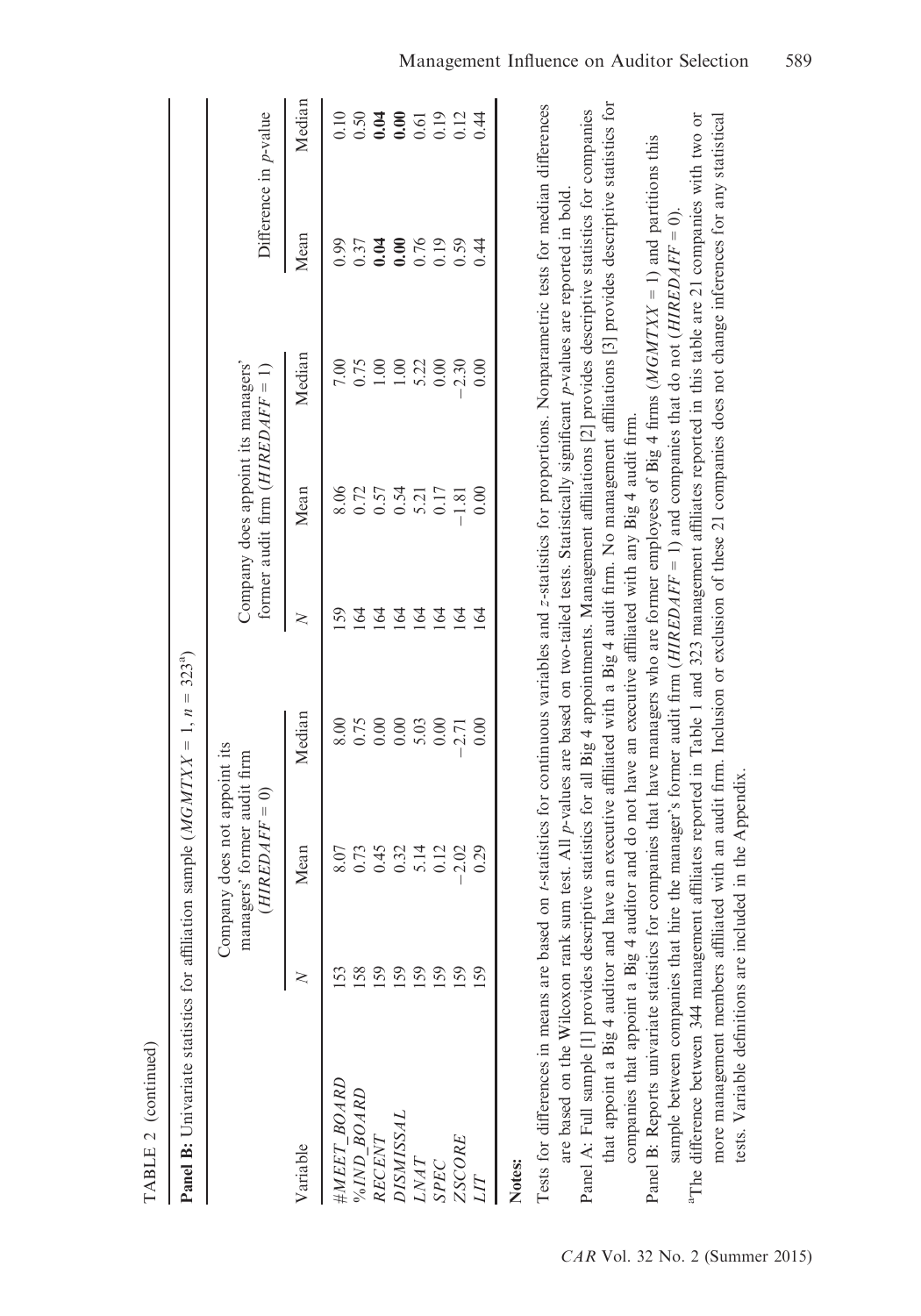| The impact of management influence on                                                                                                                                                                                                                                                                       |             | auditor selection                                                       |                                                                       |                                                                        |                                                                                                                                                                                                                                                                             |                                                                                                                                                                                                                                                                            |                                                                                                                                                     |                                                                                                          |
|-------------------------------------------------------------------------------------------------------------------------------------------------------------------------------------------------------------------------------------------------------------------------------------------------------------|-------------|-------------------------------------------------------------------------|-----------------------------------------------------------------------|------------------------------------------------------------------------|-----------------------------------------------------------------------------------------------------------------------------------------------------------------------------------------------------------------------------------------------------------------------------|----------------------------------------------------------------------------------------------------------------------------------------------------------------------------------------------------------------------------------------------------------------------------|-----------------------------------------------------------------------------------------------------------------------------------------------------|----------------------------------------------------------------------------------------------------------|
| " $XX'' = \text{KPMG}$ , EY, DT, PWC, as listed in each column below. If the given firm (column heading) is appointed, $APPTXX$ is set to one, zero otherwise.<br>Multivariate logistic regression measuring the impact of management affiliation on auditor selection. Dependent variable is APPTXX, where |             |                                                                         |                                                                       |                                                                        |                                                                                                                                                                                                                                                                             |                                                                                                                                                                                                                                                                            |                                                                                                                                                     |                                                                                                          |
| $Pr(APPTXX = 1) = F(\beta_0 + \beta_1 MGNIXX + \beta_2 POST + \beta_3 POST \times MGNIXX + \beta_4FBCS + \beta_5 MATCHXX + \beta_6SPEC + e)$                                                                                                                                                                |             |                                                                         |                                                                       |                                                                        |                                                                                                                                                                                                                                                                             |                                                                                                                                                                                                                                                                            |                                                                                                                                                     |                                                                                                          |
| Panel A: Pooled auditor selection 1995-2009                                                                                                                                                                                                                                                                 |             |                                                                         |                                                                       |                                                                        |                                                                                                                                                                                                                                                                             |                                                                                                                                                                                                                                                                            |                                                                                                                                                     |                                                                                                          |
|                                                                                                                                                                                                                                                                                                             | Pooled KPMG | Pooled EY<br>$[2]$                                                      | Pooled DT<br>$\boxed{3}$                                              | Pooled PWC<br>$\overline{4}$                                           | Pooled KPMG<br>[5]                                                                                                                                                                                                                                                          | Pooled EY<br>6                                                                                                                                                                                                                                                             | Pooled DT<br>$\boxed{7}$                                                                                                                            | Pooled PWC<br>$\boxed{8}$                                                                                |
| <b>MGMTXX</b>                                                                                                                                                                                                                                                                                               | 0.917       | 1.132                                                                   | $0.404$<br>$0.11$                                                     | 0.960                                                                  | 0.808                                                                                                                                                                                                                                                                       | 1.158                                                                                                                                                                                                                                                                      |                                                                                                                                                     |                                                                                                          |
| $(p$ -value)                                                                                                                                                                                                                                                                                                | 0.00        | 0.00                                                                    |                                                                       |                                                                        | $\begin{array}{l} 0.01\\ -0.106\\ 0.47\\ 0.363\\ 0.49\\ 0.363\\ 0.01\\ 0.02\\ 0.03\\ 0.01\\ 0.00\\ 0.00\\ 0.00\\ 0.00\\ 0.00\\ 0.00\\ 0.00\\ 0.00\\ 0.00\\ 0.00\\ 0.00\\ 0.00\\ 0.00\\ 0.00\\ 0.00\\ 0.00\\ 0.00\\ 0.00\\ 0.00\\ 0.00\\ 0.00\\ 0.00\\ 0.00\\ 0.00\\ 0.00\\$ | $\begin{array}{l} 0.00\\ 0.017\\ 0.20\\ 0.30\\ 0.60\\ 0.57\\ 0.51\\ 0.13\\ 0.20\\ 0.00\\ 0.00\\ 0.00\\ 0.00\\ 0.00\\ 0.00\\ 0.00\\ 0.00\\ 0.00\\ 0.00\\ 0.00\\ 0.00\\ 0.00\\ 0.00\\ 0.00\\ 0.00\\ 0.00\\ 0.00\\ 0.00\\ 0.00\\ 0.00\\ 0.00\\ 0.00\\ 0.00\\ 0.00\\ 0.00\\ 0$ | $\begin{array}{l} 0.551 \\ 0.07 \\ 0.455 \\ 0.634 \\ 0.027 \\ 0.034 \\ 0.034 \\ 0.000 \\ 0.000 \\ 0.000 \\ 0.000 \\ 0.001 \\ -1.337 \\ \end{array}$ | $0.906$<br>0.00                                                                                          |
| POST                                                                                                                                                                                                                                                                                                        |             |                                                                         |                                                                       |                                                                        |                                                                                                                                                                                                                                                                             |                                                                                                                                                                                                                                                                            |                                                                                                                                                     | $0.042$<br>$0.79$<br>$0.042$<br>$0.0442$<br>$0.047$<br>$0.058$<br>$0.068$<br>$0.068$<br>$0.00$<br>$0.00$ |
|                                                                                                                                                                                                                                                                                                             |             |                                                                         |                                                                       |                                                                        |                                                                                                                                                                                                                                                                             |                                                                                                                                                                                                                                                                            |                                                                                                                                                     |                                                                                                          |
| $POST\times MGMTXX$                                                                                                                                                                                                                                                                                         |             |                                                                         |                                                                       |                                                                        |                                                                                                                                                                                                                                                                             |                                                                                                                                                                                                                                                                            |                                                                                                                                                     |                                                                                                          |
|                                                                                                                                                                                                                                                                                                             |             |                                                                         |                                                                       |                                                                        |                                                                                                                                                                                                                                                                             |                                                                                                                                                                                                                                                                            |                                                                                                                                                     |                                                                                                          |
| <b>FBIG5</b>                                                                                                                                                                                                                                                                                                | 0.171       |                                                                         |                                                                       |                                                                        |                                                                                                                                                                                                                                                                             |                                                                                                                                                                                                                                                                            |                                                                                                                                                     |                                                                                                          |
|                                                                                                                                                                                                                                                                                                             | 0.21        |                                                                         |                                                                       |                                                                        |                                                                                                                                                                                                                                                                             |                                                                                                                                                                                                                                                                            |                                                                                                                                                     |                                                                                                          |
| MATCHXX                                                                                                                                                                                                                                                                                                     | 0.606       |                                                                         |                                                                       |                                                                        |                                                                                                                                                                                                                                                                             |                                                                                                                                                                                                                                                                            |                                                                                                                                                     |                                                                                                          |
|                                                                                                                                                                                                                                                                                                             | 0.00        |                                                                         |                                                                       |                                                                        |                                                                                                                                                                                                                                                                             |                                                                                                                                                                                                                                                                            |                                                                                                                                                     |                                                                                                          |
| <b>SPEC</b>                                                                                                                                                                                                                                                                                                 | $-0.865$    | $0.049$<br>$0.68$<br>$0.09$<br>$0.09$<br>$0.0757$<br>$0.0737$<br>$0.00$ | $0.230$<br>$0.09$<br>$0.802$<br>$0.00$<br>$0.402$<br>$0.00$<br>$0.00$ | $0.444$<br>$0.00$<br>$0.214$<br>$0.65$<br>$0.65$<br>$0.673$<br>$0.673$ |                                                                                                                                                                                                                                                                             |                                                                                                                                                                                                                                                                            |                                                                                                                                                     |                                                                                                          |
|                                                                                                                                                                                                                                                                                                             | 0.00        |                                                                         |                                                                       |                                                                        |                                                                                                                                                                                                                                                                             |                                                                                                                                                                                                                                                                            |                                                                                                                                                     |                                                                                                          |
| Intercept                                                                                                                                                                                                                                                                                                   | $-1.196$    |                                                                         |                                                                       |                                                                        |                                                                                                                                                                                                                                                                             |                                                                                                                                                                                                                                                                            |                                                                                                                                                     |                                                                                                          |
|                                                                                                                                                                                                                                                                                                             | 0.00        |                                                                         | 0.00                                                                  |                                                                        |                                                                                                                                                                                                                                                                             |                                                                                                                                                                                                                                                                            | 0.00                                                                                                                                                |                                                                                                          |
| Joint test $\beta_1 + \beta_3$                                                                                                                                                                                                                                                                              |             |                                                                         |                                                                       |                                                                        | $\frac{0.01}{1.910}$                                                                                                                                                                                                                                                        | $\frac{0.02}{1.912}$                                                                                                                                                                                                                                                       | $0.86\,$                                                                                                                                            | 0.00                                                                                                     |
| $\geq$                                                                                                                                                                                                                                                                                                      | 1,910       | $\frac{1,912}{0.01}$                                                    | 1,937<br>0.02                                                         | 1,762<br>0.03                                                          |                                                                                                                                                                                                                                                                             |                                                                                                                                                                                                                                                                            | 1,937<br>0.02                                                                                                                                       | 1,762<br>0.03                                                                                            |
| Pseudo $R^2$                                                                                                                                                                                                                                                                                                | 0.03        |                                                                         |                                                                       |                                                                        |                                                                                                                                                                                                                                                                             |                                                                                                                                                                                                                                                                            |                                                                                                                                                     |                                                                                                          |
|                                                                                                                                                                                                                                                                                                             |             |                                                                         |                                                                       |                                                                        |                                                                                                                                                                                                                                                                             |                                                                                                                                                                                                                                                                            | (The table is continued on the next page.)                                                                                                          |                                                                                                          |

TABLE 3

TABLE 3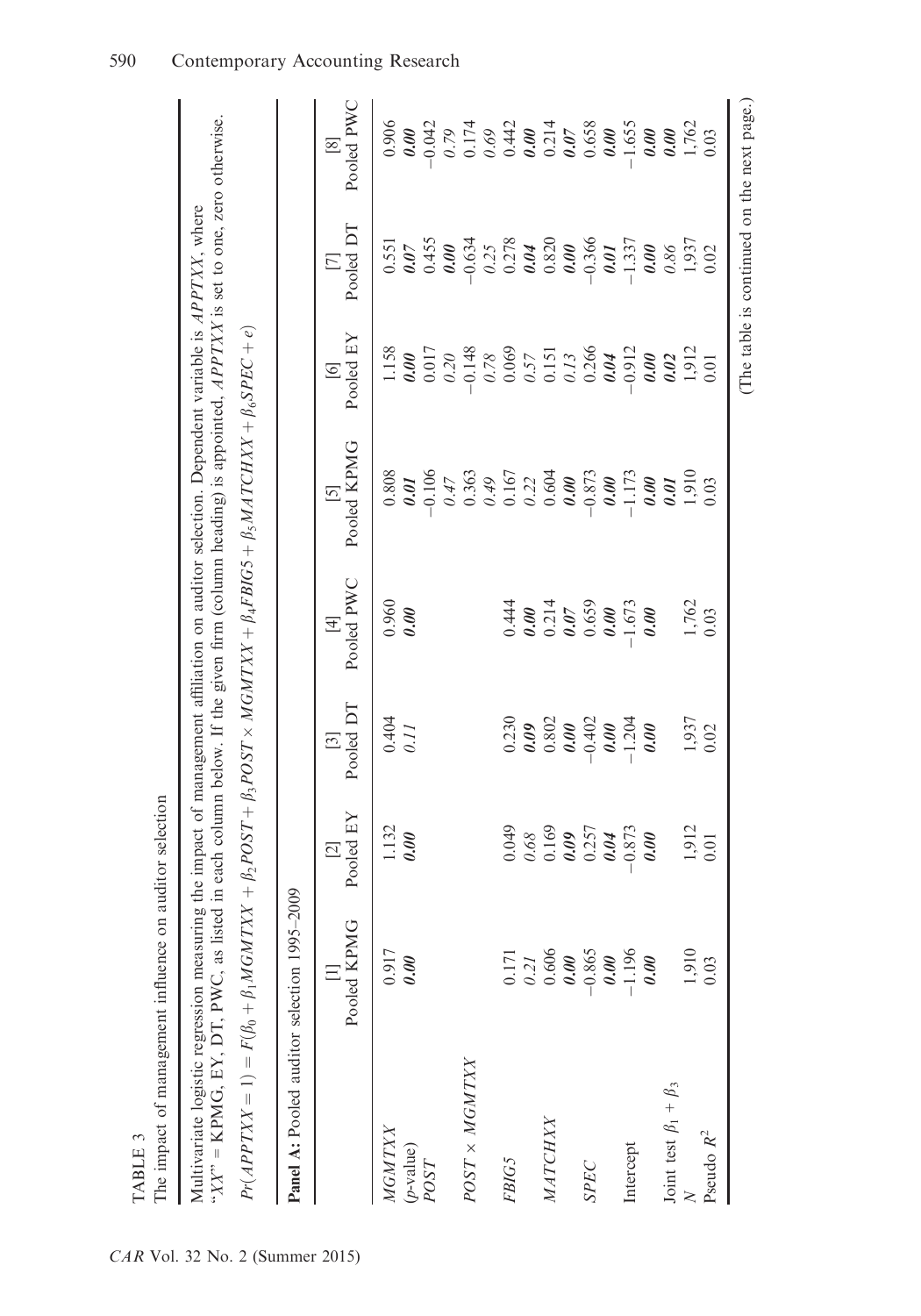| ļ      |
|--------|
|        |
|        |
|        |
|        |
|        |
|        |
|        |
|        |
| ٦<br>٢ |
|        |
| ī      |
| í      |
|        |
|        |
|        |
|        |
|        |
|        |

" $XX'' = \text{KPMG}$ , EY, DT, PWC, as listed in each column below. If the given firm (column heading) is appointed,  $APPTXX$  is set to one, zero otherwise. " $XY'' = \text{KPMG}$ , EY, DT, PWC, as listed in each column below. If the given firm (column heading) is appointed, APPTXX is set to one, zero otherwise. Multivariate logistic regression measuring the impact of management affiliation on auditor selection. Dependent variable is *APPTXX*, where Multivariate logistic regression measuring the impact of management affiliation on auditor selection. Dependent variable is APPTXX, where

 $Pr(\boldsymbol{APPTXX}$  $\frac{1}{1}$  $F(\beta_0 + \beta$  $\beta$   $MGMTXX +$  $\beta_2 POST+$  $\beta_3$ POST  $\times$  MGMTXX  $^+$  $\beta_4FBIG5+$  $\varnothing$  $\beta_{5}MATCHXX +$  $\beta_6$ SPEC  $\begin{matrix} \epsilon \ + \end{matrix}$ 

| ١<br>)<br>í<br>)<br>)<br>ı                               |
|----------------------------------------------------------|
| í<br>i<br>I<br>l<br>l<br>Ï<br>í<br>I<br>í<br>ļ<br>ì<br>١ |
| í<br>I<br>l<br>í<br>ï<br>ı<br>ı                          |
| I<br>֠<br>q<br>j<br>j<br>֠<br>ı<br>I<br>ì<br>l<br>֠      |
| ţ<br>į<br>١<br>I<br>ı<br>ł<br>l<br>l                     |
| q<br>ì<br>ij<br>i<br>I                                   |

|                      |                                                                                                                                                       | $Pre-SOX$<br>$\overline{\mathbb{C}}$                                                                                                                                                          | $\boxed{3}$    |                                                                                                                    | [5]                                                                                                                                              | Post-SOX<br>61                                                                                                                 | $\Box$                                                                                        |                                                                                                                                  |
|----------------------|-------------------------------------------------------------------------------------------------------------------------------------------------------|-----------------------------------------------------------------------------------------------------------------------------------------------------------------------------------------------|----------------|--------------------------------------------------------------------------------------------------------------------|--------------------------------------------------------------------------------------------------------------------------------------------------|--------------------------------------------------------------------------------------------------------------------------------|-----------------------------------------------------------------------------------------------|----------------------------------------------------------------------------------------------------------------------------------|
|                      | <b>KPMG</b>                                                                                                                                           | $_{\rm EY}$                                                                                                                                                                                   | $\overline{D}$ | PWC                                                                                                                | <b>SDNG</b>                                                                                                                                      | $_{\rm EY}$                                                                                                                    | $\overline{D}$                                                                                | PWC                                                                                                                              |
| <b>IGMTXX</b>        |                                                                                                                                                       |                                                                                                                                                                                               |                |                                                                                                                    |                                                                                                                                                  |                                                                                                                                |                                                                                               |                                                                                                                                  |
| p-value)             |                                                                                                                                                       |                                                                                                                                                                                               |                |                                                                                                                    |                                                                                                                                                  |                                                                                                                                |                                                                                               |                                                                                                                                  |
| <b>BIG5</b>          |                                                                                                                                                       |                                                                                                                                                                                               |                |                                                                                                                    |                                                                                                                                                  |                                                                                                                                |                                                                                               |                                                                                                                                  |
|                      |                                                                                                                                                       |                                                                                                                                                                                               |                |                                                                                                                    |                                                                                                                                                  |                                                                                                                                |                                                                                               |                                                                                                                                  |
| <i>ATCHX</i>         |                                                                                                                                                       |                                                                                                                                                                                               |                |                                                                                                                    |                                                                                                                                                  |                                                                                                                                |                                                                                               |                                                                                                                                  |
|                      |                                                                                                                                                       |                                                                                                                                                                                               |                |                                                                                                                    |                                                                                                                                                  |                                                                                                                                |                                                                                               |                                                                                                                                  |
| SPEC                 |                                                                                                                                                       |                                                                                                                                                                                               |                |                                                                                                                    |                                                                                                                                                  |                                                                                                                                |                                                                                               |                                                                                                                                  |
|                      |                                                                                                                                                       |                                                                                                                                                                                               |                |                                                                                                                    |                                                                                                                                                  |                                                                                                                                |                                                                                               |                                                                                                                                  |
| ntercept             | $\begin{array}{c} 0.816 \\ 0.01 \\ 0.103 \\ 0.033 \\ 0.489 \\ 0.489 \\ 0.037 \\ 0.037 \\ 0.037 \\ -1.10 \\ 0.00 \\ 0.02 \\ 1,560 \\ 0.02 \end{array}$ | $\frac{113}{1.190}$<br>$\frac{138}{0.128}$<br>$\frac{6}{0.128}$<br>$\frac{6}{0.128}$<br>$\frac{6}{0.128}$<br>$\frac{6}{0.128}$<br>$\frac{6}{0.128}$<br>$\frac{6}{0.128}$<br>$\frac{6}{0.128}$ |                | $\begin{array}{l} 0.933\\ 0.01\\ 0.431\\ 0.193\\ 0.133\\ 0.132\\ 0.0727\\ 0.00\\ 0.03\\ 0.03\\ 0.03\\ \end{array}$ | $\begin{array}{l} 1.142 \\ 0.07 \\ 0.381 \\ 0.381 \\ 0.961 \\ 0.961 \\ 0.003 \\ -0.881 \\ 0.05 \\ -1.477 \\ 0.05 \\ 0.05 \\ 0.05 \\ \end{array}$ | $1.193$<br>$0.01$<br>$0.01$<br>$0.47$<br>$0.88$<br>$0.7$<br>$0.88$<br>$0.64$<br>$0.02$<br>$0.02$<br>$0.02$<br>$0.02$<br>$0.02$ | $-0.017$<br>$0.95$<br>$0.066$<br>$0.067$<br>$0.073$<br>$0.374$<br>$0.348$<br>$0.03$<br>$0.03$ | $\begin{array}{c} 1.017 \\ 0.00 \\ 0.475 \\ 0.12 \\ 0.38 \\ 0.38 \\ 0.51 \\ 0.67 \\ 0.70 \\ 0.03 \\ 0.03 \\ 0.03 \\ \end{array}$ |
|                      |                                                                                                                                                       |                                                                                                                                                                                               |                |                                                                                                                    |                                                                                                                                                  |                                                                                                                                |                                                                                               |                                                                                                                                  |
|                      |                                                                                                                                                       |                                                                                                                                                                                               |                |                                                                                                                    |                                                                                                                                                  |                                                                                                                                |                                                                                               |                                                                                                                                  |
| Seudo R <sup>2</sup> |                                                                                                                                                       |                                                                                                                                                                                               |                |                                                                                                                    |                                                                                                                                                  |                                                                                                                                |                                                                                               |                                                                                                                                  |

(The table is continued on the next page.)

(The table is continued on the next page.)

CAR Vol. 32 No. 2 (Summer 2015)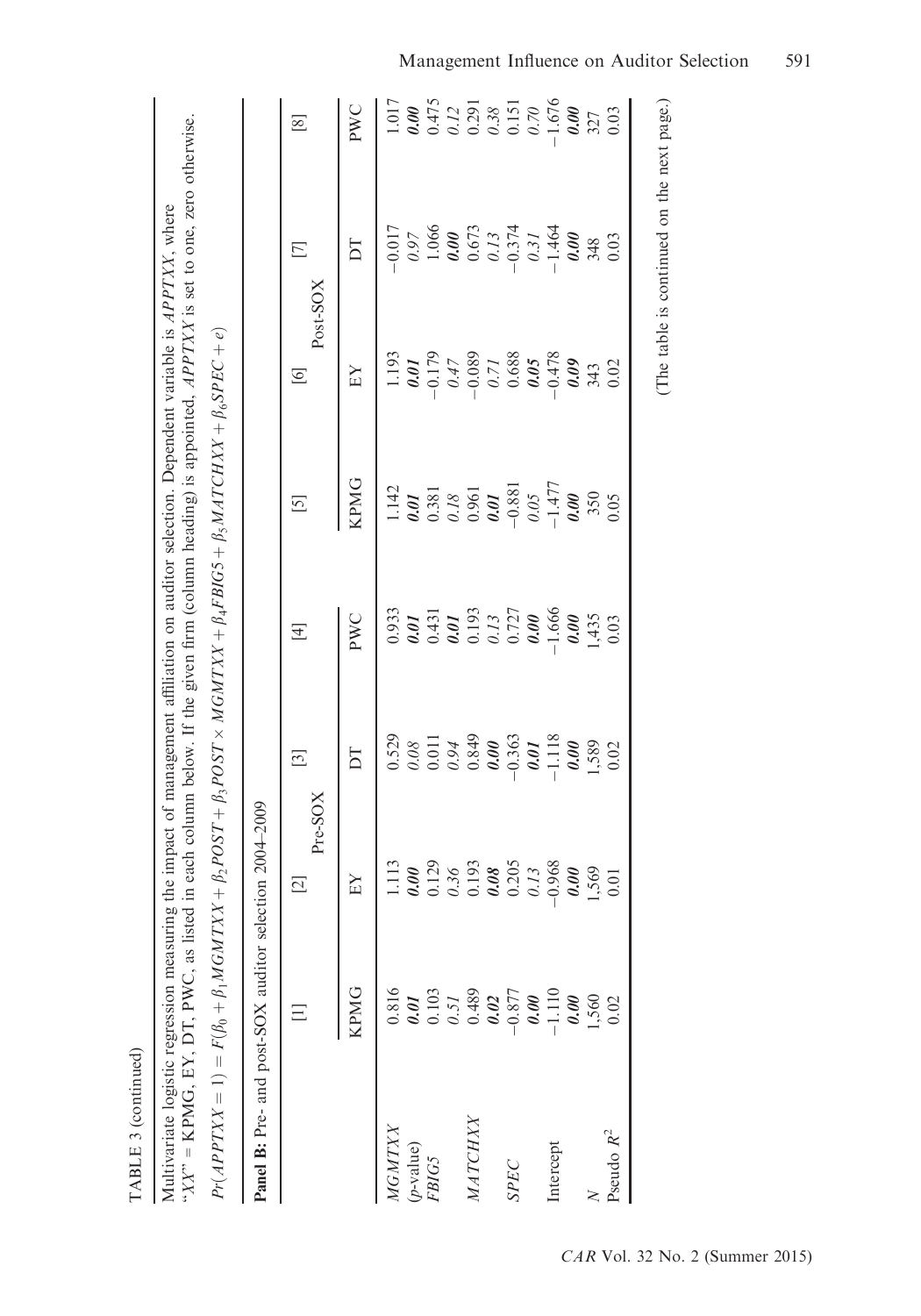| TABLE 3 (continued)                                                                                                                  |                                                                                                                      |                                                                                                                          |                                                                                                                |                 |                                                                                           |                                                                                                                                                                                                                                                                                                             |                                                                                                                                                                                                                                                                           |                                                                                                                                                                                                                                                                            |                                                                                             |                                                                                                                                                                                                                                                                            |
|--------------------------------------------------------------------------------------------------------------------------------------|----------------------------------------------------------------------------------------------------------------------|--------------------------------------------------------------------------------------------------------------------------|----------------------------------------------------------------------------------------------------------------|-----------------|-------------------------------------------------------------------------------------------|-------------------------------------------------------------------------------------------------------------------------------------------------------------------------------------------------------------------------------------------------------------------------------------------------------------|---------------------------------------------------------------------------------------------------------------------------------------------------------------------------------------------------------------------------------------------------------------------------|----------------------------------------------------------------------------------------------------------------------------------------------------------------------------------------------------------------------------------------------------------------------------|---------------------------------------------------------------------------------------------|----------------------------------------------------------------------------------------------------------------------------------------------------------------------------------------------------------------------------------------------------------------------------|
| Dependent variable is HIREDAFF, which                                                                                                |                                                                                                                      |                                                                                                                          |                                                                                                                |                 | equals one if the company selected an auditor affiliated with management, zero otherwise. |                                                                                                                                                                                                                                                                                                             |                                                                                                                                                                                                                                                                           |                                                                                                                                                                                                                                                                            |                                                                                             |                                                                                                                                                                                                                                                                            |
| $Pr(HIREDAFF=1)=F(\beta_0+\beta_1AC\_MEET+\beta_2AC\_SZE+\beta_3AC\_ACC\_EXP+\beta_4\%IND\_BOARD+\beta_5\#MEET\_BOARD+\beta_6RECENT$ |                                                                                                                      |                                                                                                                          |                                                                                                                |                 | $+\beta_{7}DISMAL+\beta_{8}SPEC+\beta_{9}LNAT+\beta_{10}ZSCORE+\beta_{11}LIT+e)$          |                                                                                                                                                                                                                                                                                                             |                                                                                                                                                                                                                                                                           |                                                                                                                                                                                                                                                                            |                                                                                             |                                                                                                                                                                                                                                                                            |
| Panel C: Affiliated auditor selection and audit committee quality                                                                    |                                                                                                                      |                                                                                                                          |                                                                                                                |                 |                                                                                           |                                                                                                                                                                                                                                                                                                             |                                                                                                                                                                                                                                                                           |                                                                                                                                                                                                                                                                            |                                                                                             |                                                                                                                                                                                                                                                                            |
| Variable                                                                                                                             | Pooled                                                                                                               | Pooled                                                                                                                   | Pooled                                                                                                         | $E_{\text{re}}$ | [5]                                                                                       | $\overline{\mathbb{S}}$ pre                                                                                                                                                                                                                                                                                 | $E$ ere                                                                                                                                                                                                                                                                   | $\frac{[8]}{Post}$                                                                                                                                                                                                                                                         | $\frac{\rm [9]}{\rm Post}$                                                                  | $[10]$<br>Post                                                                                                                                                                                                                                                             |
| AC_MEET                                                                                                                              | $-0.068$                                                                                                             |                                                                                                                          |                                                                                                                |                 |                                                                                           |                                                                                                                                                                                                                                                                                                             |                                                                                                                                                                                                                                                                           |                                                                                                                                                                                                                                                                            |                                                                                             |                                                                                                                                                                                                                                                                            |
| $(p$ -value)                                                                                                                         | 0.05                                                                                                                 |                                                                                                                          |                                                                                                                |                 |                                                                                           |                                                                                                                                                                                                                                                                                                             | $-0.122$<br>0.06                                                                                                                                                                                                                                                          |                                                                                                                                                                                                                                                                            |                                                                                             |                                                                                                                                                                                                                                                                            |
| AC_SIZE                                                                                                                              | $-0.122$                                                                                                             |                                                                                                                          |                                                                                                                |                 |                                                                                           |                                                                                                                                                                                                                                                                                                             |                                                                                                                                                                                                                                                                           |                                                                                                                                                                                                                                                                            |                                                                                             |                                                                                                                                                                                                                                                                            |
|                                                                                                                                      | 0.41                                                                                                                 |                                                                                                                          |                                                                                                                |                 |                                                                                           |                                                                                                                                                                                                                                                                                                             |                                                                                                                                                                                                                                                                           |                                                                                                                                                                                                                                                                            |                                                                                             |                                                                                                                                                                                                                                                                            |
| $AC\_ACC\_EXP$                                                                                                                       | $-0.031$                                                                                                             | $-0.077$<br>$0.03$<br>$-0.128$<br>$-0.39$<br>$-0.066$<br>$0.79$                                                          |                                                                                                                |                 | $-0.134$<br>$0.03$<br>$0.0798$<br>$0.59$<br>$0.135$<br>$0.67$                             |                                                                                                                                                                                                                                                                                                             |                                                                                                                                                                                                                                                                           | $\begin{array}{l} 0.017\\ 0.78\\ 0.64\\ 0.48\\ 0.50\\ 0.64\\ 0.50\\ 0.65\\ 0.67\\ 0.67\\ 0.67\\ 0.67\\ 0.67\\ 0.67\\ 0.67\\ 0.67\\ 0.67\\ 0.67\\ 0.67\\ 0.67\\ 0.67\\ 0.67\\ 0.67\\ 0.67\\ 0.67\\ 0.67\\ 0.67\\ 0.67\\ 0.67\\ 0.67\\ 0.67\\ 0.67\\ 0.67\\ 0.67\\ 0.67\\ 0$ | $-0.018$<br>$0.74$<br>$0.085$<br>$0.79$<br>$0.018$<br>$0.23$                                |                                                                                                                                                                                                                                                                            |
|                                                                                                                                      |                                                                                                                      |                                                                                                                          |                                                                                                                |                 |                                                                                           |                                                                                                                                                                                                                                                                                                             |                                                                                                                                                                                                                                                                           |                                                                                                                                                                                                                                                                            |                                                                                             |                                                                                                                                                                                                                                                                            |
| $0.4 N D_B Q A R D$                                                                                                                  | $0.90$<br>-0.545                                                                                                     |                                                                                                                          |                                                                                                                |                 |                                                                                           |                                                                                                                                                                                                                                                                                                             |                                                                                                                                                                                                                                                                           |                                                                                                                                                                                                                                                                            |                                                                                             |                                                                                                                                                                                                                                                                            |
|                                                                                                                                      | 0.56                                                                                                                 |                                                                                                                          |                                                                                                                |                 |                                                                                           |                                                                                                                                                                                                                                                                                                             |                                                                                                                                                                                                                                                                           |                                                                                                                                                                                                                                                                            |                                                                                             |                                                                                                                                                                                                                                                                            |
| $\# MLET\_BOARD$                                                                                                                     | $-0.001$                                                                                                             |                                                                                                                          |                                                                                                                |                 |                                                                                           |                                                                                                                                                                                                                                                                                                             |                                                                                                                                                                                                                                                                           |                                                                                                                                                                                                                                                                            |                                                                                             |                                                                                                                                                                                                                                                                            |
|                                                                                                                                      |                                                                                                                      |                                                                                                                          |                                                                                                                |                 |                                                                                           |                                                                                                                                                                                                                                                                                                             |                                                                                                                                                                                                                                                                           |                                                                                                                                                                                                                                                                            |                                                                                             |                                                                                                                                                                                                                                                                            |
| RECENT                                                                                                                               | $\begin{array}{l} 0.96\\ 0.963\\ 0.00\\ 0.103\\ 0.00\\ 0.475\\ 0.12\\ 0.11\\ 0.023\\ 0.03\\ 0.03\\ 0.51 \end{array}$ |                                                                                                                          | $-1.132$<br>$0.205$<br>$0.81$<br>$0.84$<br>$0.85$<br>$0.86$<br>$0.169$<br>$0.36$<br>$0.50$<br>$0.50$<br>$0.50$ |                 | $1.641$<br>$0.00$<br>$0.43$<br>$0.43$<br>$0.45$<br>$0.38$<br>$0.50$<br>$0.83$             | $\begin{array}{l} 2.188 \\ 0.013 \\ 0.013 \\ 0.013 \\ 0.013 \\ 0.00 \\ 0.013 \\ 0.00 \\ 0.00 \\ 0.00 \\ 0.00 \\ 0.00 \\ 0.01 \\ 0.00 \\ 0.01 \\ 0.00 \\ 0.01 \\ 0.00 \\ 0.01 \\ 0.00 \\ 0.00 \\ 0.00 \\ 0.00 \\ 0.00 \\ 0.00 \\ 0.00 \\ 0.00 \\ 0.00 \\ 0.00 \\ 0.00 \\ 0.00 \\ 0.00 \\ 0.00 \\ 0.00 \\ 0.$ | $\begin{array}{l} 1.086\\ 0.38\\ 0.015\\ 0.014\\ 0.00\\ 0.013\\ 0.00\\ 0.01\\ 0.00\\ 0.00\\ 0.00\\ 0.00\\ 0.00\\ 0.00\\ 0.00\\ 0.00\\ 0.00\\ 0.00\\ 0.00\\ 0.00\\ 0.00\\ 0.00\\ 0.00\\ 0.00\\ 0.00\\ 0.00\\ 0.00\\ 0.00\\ 0.00\\ 0.00\\ 0.00\\ 0.00\\ 0.00\\ 0.00\\ 0.00$ |                                                                                                                                                                                                                                                                            | $-0.354$<br>$0.52$<br>$0.13$<br>$0.15$<br>$0.18$<br>$0.174$<br>$0.184$<br>$0.184$<br>$0.14$ | $\begin{array}{l} 0.711\\ 0.77\\ 0.68\\ 0.9\\ 0.39\\ 0.57\\ 0.57\\ 0.57\\ 0.57\\ 0.53\\ 0.53\\ 0.53\\ 0.53\\ 0.53\\ 0.53\\ 0.53\\ 0.53\\ 0.53\\ 0.53\\ 0.53\\ 0.53\\ 0.53\\ 0.53\\ 0.53\\ 0.53\\ 0.53\\ 0.53\\ 0.53\\ 0.53\\ 0.53\\ 0.53\\ 0.53\\ 0.53\\ 0.53\\ 0.53\\ 0.$ |
|                                                                                                                                      |                                                                                                                      |                                                                                                                          |                                                                                                                |                 |                                                                                           |                                                                                                                                                                                                                                                                                                             |                                                                                                                                                                                                                                                                           |                                                                                                                                                                                                                                                                            |                                                                                             |                                                                                                                                                                                                                                                                            |
| <b>DISMISSAL</b>                                                                                                                     |                                                                                                                      |                                                                                                                          |                                                                                                                |                 |                                                                                           |                                                                                                                                                                                                                                                                                                             |                                                                                                                                                                                                                                                                           |                                                                                                                                                                                                                                                                            |                                                                                             |                                                                                                                                                                                                                                                                            |
|                                                                                                                                      |                                                                                                                      |                                                                                                                          |                                                                                                                |                 |                                                                                           |                                                                                                                                                                                                                                                                                                             |                                                                                                                                                                                                                                                                           |                                                                                                                                                                                                                                                                            |                                                                                             |                                                                                                                                                                                                                                                                            |
| <b>SPEC</b>                                                                                                                          |                                                                                                                      | $\begin{array}{l} 0.935 \\ 0.00 \\ -0.00 \\ 0.454 \\ 0.13 \\ 0.00 \\ 0.134 \\ 0.00 \\ 0.00 \\ 0.00 \\ 0.044 \end{array}$ |                                                                                                                |                 |                                                                                           |                                                                                                                                                                                                                                                                                                             |                                                                                                                                                                                                                                                                           |                                                                                                                                                                                                                                                                            |                                                                                             |                                                                                                                                                                                                                                                                            |
|                                                                                                                                      |                                                                                                                      |                                                                                                                          |                                                                                                                |                 |                                                                                           |                                                                                                                                                                                                                                                                                                             |                                                                                                                                                                                                                                                                           |                                                                                                                                                                                                                                                                            |                                                                                             |                                                                                                                                                                                                                                                                            |
| <b>LNAT</b>                                                                                                                          |                                                                                                                      |                                                                                                                          |                                                                                                                |                 |                                                                                           |                                                                                                                                                                                                                                                                                                             |                                                                                                                                                                                                                                                                           |                                                                                                                                                                                                                                                                            |                                                                                             |                                                                                                                                                                                                                                                                            |
|                                                                                                                                      |                                                                                                                      |                                                                                                                          |                                                                                                                |                 |                                                                                           |                                                                                                                                                                                                                                                                                                             |                                                                                                                                                                                                                                                                           |                                                                                                                                                                                                                                                                            |                                                                                             |                                                                                                                                                                                                                                                                            |
| <b>ZSCORE</b>                                                                                                                        |                                                                                                                      |                                                                                                                          |                                                                                                                |                 |                                                                                           |                                                                                                                                                                                                                                                                                                             |                                                                                                                                                                                                                                                                           |                                                                                                                                                                                                                                                                            |                                                                                             |                                                                                                                                                                                                                                                                            |
|                                                                                                                                      |                                                                                                                      |                                                                                                                          |                                                                                                                |                 |                                                                                           |                                                                                                                                                                                                                                                                                                             |                                                                                                                                                                                                                                                                           |                                                                                                                                                                                                                                                                            |                                                                                             |                                                                                                                                                                                                                                                                            |
|                                                                                                                                      |                                                                                                                      |                                                                                                                          |                                                                                                                |                 |                                                                                           |                                                                                                                                                                                                                                                                                                             |                                                                                                                                                                                                                                                                           | (The table is continued on the next page.)                                                                                                                                                                                                                                 |                                                                                             |                                                                                                                                                                                                                                                                            |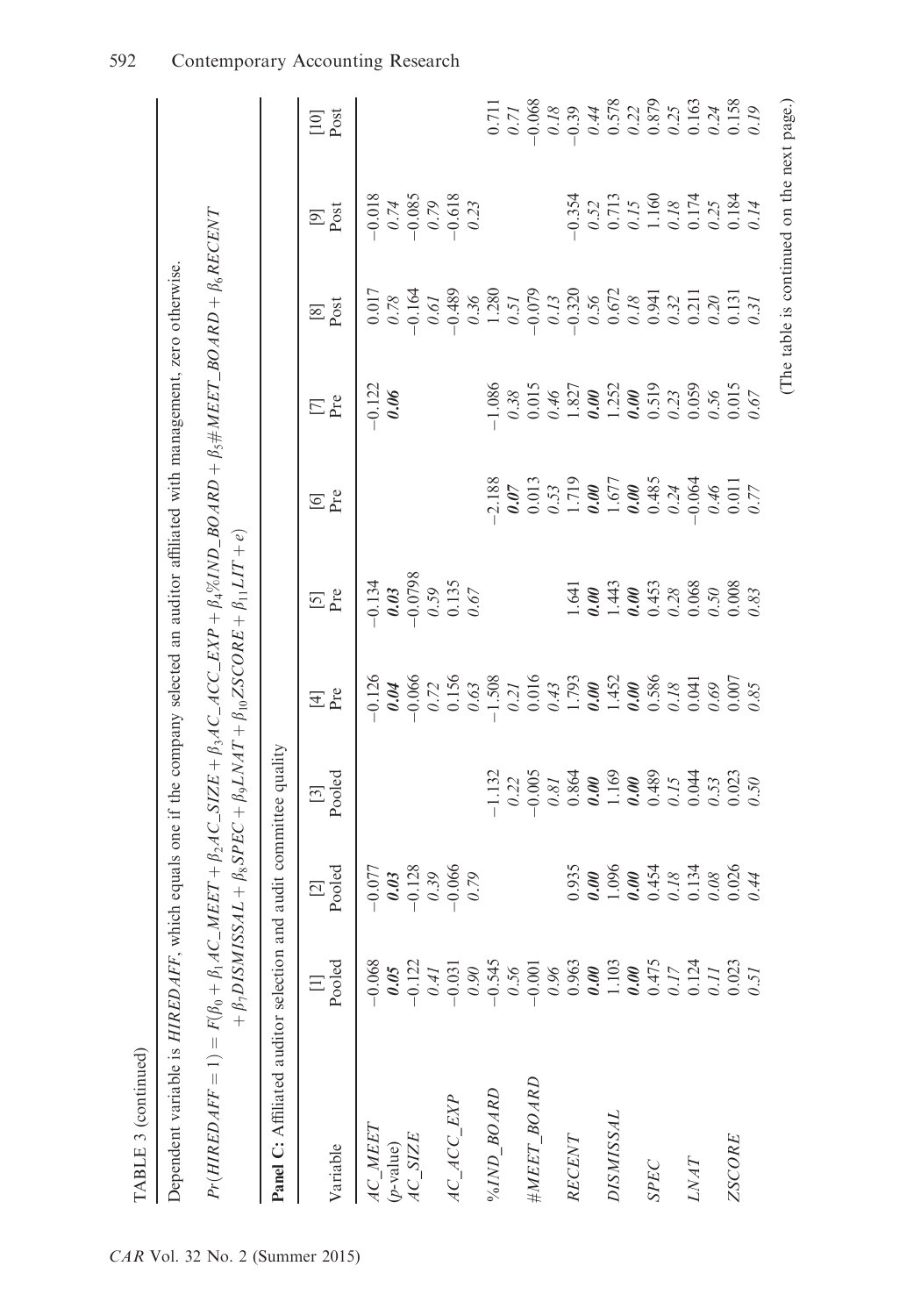| C |
|---|
| л |
| ī |

| $\frac{1}{2}$                                                                                  |
|------------------------------------------------------------------------------------------------|
|                                                                                                |
| :<br>i                                                                                         |
|                                                                                                |
| i                                                                                              |
|                                                                                                |
|                                                                                                |
|                                                                                                |
|                                                                                                |
| ֧֦֧֧֧֧֧֧֧֧֧֦֧֧֧֧֧֧֧֧֧֧֧֧֧֧֧֧֚֚֚֚֚֚֚֚֝֝֝֝֬֝֓֝֬֝֓֝֬֝֬֝֓֝֬֝֬֝֓֝֬֝֓֝֬֝֓֝֬֝֬֝֓֝֬֝֬֝֝֬֝֬֝֬֝֬֝֬֝֝֝֝֝֬ |
|                                                                                                |
|                                                                                                |
|                                                                                                |
|                                                                                                |
|                                                                                                |
| $\frac{1}{2}$                                                                                  |
|                                                                                                |
| l<br>í                                                                                         |
| I                                                                                              |
| j<br>l<br>į<br>ı                                                                               |
| l<br>ı<br>ċ<br>ì                                                                               |
| ¢<br>1<br>ı<br>÷                                                                               |
| Ś<br>Ì<br>¢<br>l                                                                               |
| i<br>j<br>ίā.<br>i                                                                             |
| $\frac{1}{2}$<br>É<br>l<br>ä                                                                   |
| j<br>₹<br>i<br>ţ<br>ă<br>ì<br>í                                                                |
| É<br>ׇ֦֡֡<br>$\overline{a}$<br>J                                                               |

| I<br>C<br>- A SHELFA SHELFA A SHELFA A SHELFA A SHELFA A SHELFA A SHELFA A SHELFA A SHELFA A SHELFA A SHELFA A SHELFA A SHELFA A SHELFA A SHELFA A SHELFA A SHELFA A SHELFA A SHELFA A SHELFA A SHELFA A SHELFA A SHELFA A SHELFA A SHEL<br>$\sim$ 0 $\sim$ | $\ddot{ }$<br>- Indential completed completed c<br>$+ \beta_{\tau}DISMISSAL$ |
|-------------------------------------------------------------------------------------------------------------------------------------------------------------------------------------------------------------------------------------------------------------|------------------------------------------------------------------------------|
| l<br>$\mathsf{I}$<br>j                                                                                                                                                                                                                                      |                                                                              |

| Panel C: Affiliated auditor selection and |               |                                      | audit committee quality                                    |                                            |                                      |                                       |                                                                                                          |                                        |                                   |                                                          |
|-------------------------------------------|---------------|--------------------------------------|------------------------------------------------------------|--------------------------------------------|--------------------------------------|---------------------------------------|----------------------------------------------------------------------------------------------------------|----------------------------------------|-----------------------------------|----------------------------------------------------------|
| Variable                                  | Pooled        | $\frac{[2]}{\text{Pooled}}$          | $\begin{array}{c} \text{[3]} \\ \text{Pooled} \end{array}$ | $E_{\rm re}$                               | $\overline{P}_{re}$                  | $\frac{[6]}{P}$ re                    | $\Gamma_{\rm re}$                                                                                        | $\frac{\left[ 8\right] }{\text{Post}}$ | $\frac{[9]}{Post}$                | $\begin{array}{c} \boxed{10} \\ \text{Post} \end{array}$ |
| ПL                                        | 0.324         | $0.344$<br>$0.18$                    | $0.246$<br>$0.33$                                          | $0.305$<br>$0.37$                          | $0.305$<br>$0.36$                    | $0.180$<br>$0.59$                     |                                                                                                          | $0.372$<br>$0.43$                      | $0.537$<br>$0.25$                 | $0.244$<br>$0.59$                                        |
| WND_AUDCOMM                               | 0.21          |                                      |                                                            |                                            |                                      |                                       |                                                                                                          |                                        |                                   |                                                          |
| Intercept                                 | $-0.530$      |                                      |                                                            |                                            |                                      |                                       | $\begin{array}{c} 0.324 \\ 0.35 \\ -1.301 \\ \textbf{0.08} \\ 0.456 \\ 0.69 \\ 2.12 \\ 18.1 \end{array}$ |                                        |                                   |                                                          |
|                                           | $0.52$<br>307 | $0.886$<br>$0.11$<br>$0.14$<br>$8.5$ | $-0.392$<br>$0.60$<br>$7.4$                                | $\frac{0.218}{0.84}$<br>$\frac{212}{17.1}$ | $\frac{0.052}{0.14}$<br>0.14<br>16.0 | $0.096$<br>$0.92$<br>$0.15$<br>$15.4$ |                                                                                                          | $\frac{0.593}{0.75}$<br>95<br>8.1      | $\frac{0.142}{0.92}$<br>98<br>7.6 | $-0.537$<br>$0.76$<br>$97$<br>$6.1$                      |
| Pseudo $R^2$ (%)                          | 8.5           |                                      |                                                            |                                            |                                      |                                       |                                                                                                          |                                        |                                   |                                                          |
| Notes:                                    |               |                                      |                                                            |                                            |                                      |                                       |                                                                                                          |                                        |                                   |                                                          |

Big 4 appointments which is calculated as total Big 4 appointments (2,145) less auditor switches away from KPMG (235) identified in Table 1, panel Big 4 appointments which is calculated as total Big 4 appointments (2,145) less auditor switches away from KPMG (235) identified in Table 1, panel appointments (2,145) less companies switching away from the respective audit firm. For example, panel A, column [1] reports a sample size of 1,910 appointments (2,145) less companies switching away from the respective audit firm. For example, panel A, column [1] reports a sample size of 1,910 appointments with a management affiliate meeting the necessary data restrictions  $(n = 307)$ . All models include year and industry fixed effects with appointments with a management affiliate meeting the necessary data restrictions  $(n = 307)$ . All models include year and industry fixed effects with A (2,145-235 = 1,910). Panel B includes all Big 4 appointments partitioned into the pre- and post-SOX periods. Panel C includes all Big 4 p-values are calculated based on two-tailed tests. Panel A includes all Big 4 appointments in the period 1995-2009. N is calculated as total Big 4 A (2,145235 = 1,910). Panel B includes all Big 4 appointments partitioned into the pre- and post-SOX periods. Panel C includes all Big 4 p-values are calculated based on two-tailed tests. Panel A includes all Big 4 appointments in the period 1995–2009. N is calculated as total Big 4 Numbers shown in italies are p-values; p-values shown in bold are statistically significant at the 10 percent level or better (two-tailed). Numbers shown in italics are p-values; p-values shown in bold are statistically significant at the 10 percent level or better (two-tailed). standard errors clustered at the company level. Variables are defined in the Appendix. standard errors clustered at the company level. Variables are defined in the Appendix.

CAR Vol. 32 No. 2 (Summer 2015)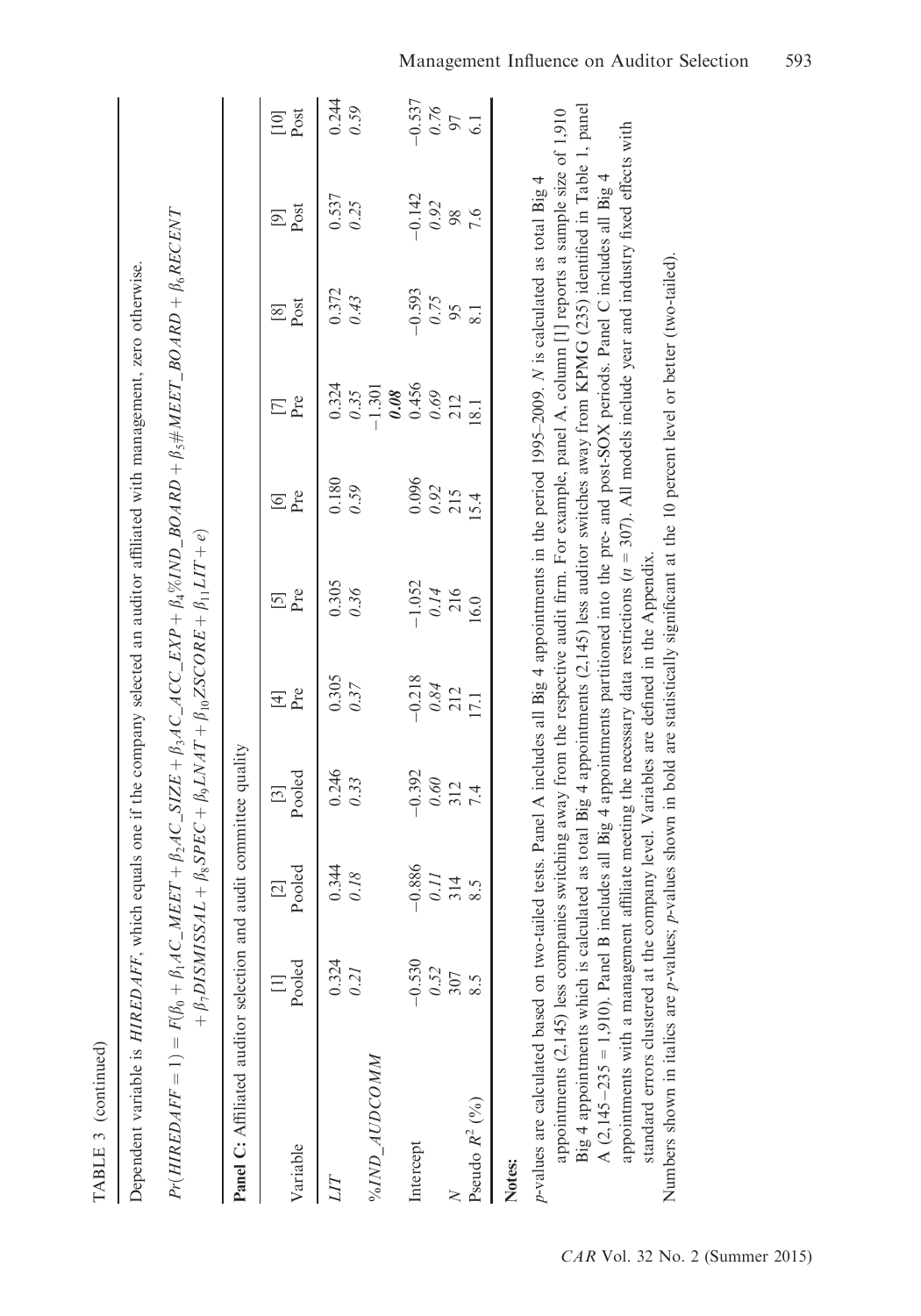the univariate results (Table 1) suggesting that management affiliation has an economically meaningful impact on companies' choices of Big 4 audit firms.

Table 3, panel A columns [5]–[8] report the results of (2). The coefficients on  $POST \times MGMTXX$  are statistically insignificant in all four regressions. Therefore, despite the new regulations, there appears to be no significant change in appointments of affiliated auditors between the pre-SOX and post-SOX periods. We also find that the combined coefficient on  $MGMTXX + POST \times MGMTXX$  is positive and statistically significant ( $p < 0.05$ ) for all firms with the exception of Deloitte suggesting that managers retain significant influence over auditor selection in the post-SOX period for three of the Big 4 auditors.

Table 3, panel B columns [1]–[4] report results of (1) including only pre-SOX Big 4 appointments. The coefficients on MGMTXX are positive and significant for all firms and the coefficients on  $MGMTXX$  represent increases in the probability of appointment by 18, 28, 11, and 20 percent for KPMG, EY, Deloitte, and PWC, respectively. Columns [5]–[8] report results of (1) including only post-SOX Big 4 appointments. The coefficients on MGMTXX are positive and statistically significant, with the exception of Deloitte, and represent increases in the probability of appointment by 25, 26, and 23 percent for KPMG, EY, and PWC, respectively.

Table 3, panel C reports the results of (2) which is estimated separately for the pooled sample, that is, pre- and post-SOX. Of our three measures of audit committee quality, only audit committee activity  $(ACMEET)$  significantly influences the probability of hiring an affiliated auditor. We find the coefficient on  $AC\_MEET$  is negative and statistically significant in the pooled (columns [1] and [2]) and pre-SOX (columns [4] and [5]) regressions. This is consistent with more active audit committees (as measured by the number of meetings) reducing the probability of hiring an affiliated auditor. However, the coefficients on AC MEET are statistically insignificant in the post-SOX analysis (columns [8] and [9]) suggesting no association between audit committee activity and the hiring of an affiliated audit firm during the post-SOX period. The coefficients on AC SIZE and AC ACC EXP are statistically insignificant in all regressions suggesting the size and accounting expertise of the audit committee do not influence the hiring of an affiliated auditor. In column [3], we also control for audit committee independence in the pre-SOX period  $(\frac{\partial (NID)}{\partial T})$ AUDCOM) and find a negative and significant coefficient on  $\frac{\partial \phi}{\partial D}$  AUDCOM. This is consistent with Lennox and Park (2007) suggesting more independent audit committees reduce the propensity of hiring an affiliated auditor in the pre-SOX period. Overall, we find mixed evidence that proxies for audit committee quality reduce the probability of selecting an affiliated auditor in the pre-SOX period and no evidence of an audit committee quality effect during the post-SOX period.<sup>16</sup>

With respect to our control variables, we find board characteristics  $(\% NDD \, BOARD,$  $\#MEET\ BOARD$ ) do not systematically influence selection of an affiliated auditor as the coefficients are generally statistically insignificant. The recency of the manager's former employment with an audit firm (RECENT) and the dismissal of the predecessor auditor rather than auditor resignation (DISMISSAL) are positively associated with hiring an affiliated auditor. The effect appears to be driven by the pre-SOX period as the coefficients on RECENT and DISMISSAL are insignificant post-SOX. Overall, our evidence suggests managers continue to influence their companies' choice of Big 4 auditors in the post-SOX period and this result does not appear to be mitigated by common proxies for audit committee quality.

<sup>16.</sup> In untabulated results, we interact two of our audit committee quality proxies (AC\_SIZE, AC\_MEET) with  $MGMTXX$  and reestimate (1). We find qualitatively similar results to those reported above; that is, there is little evidence that audit committee quality influences the hiring of an affiliated auditor.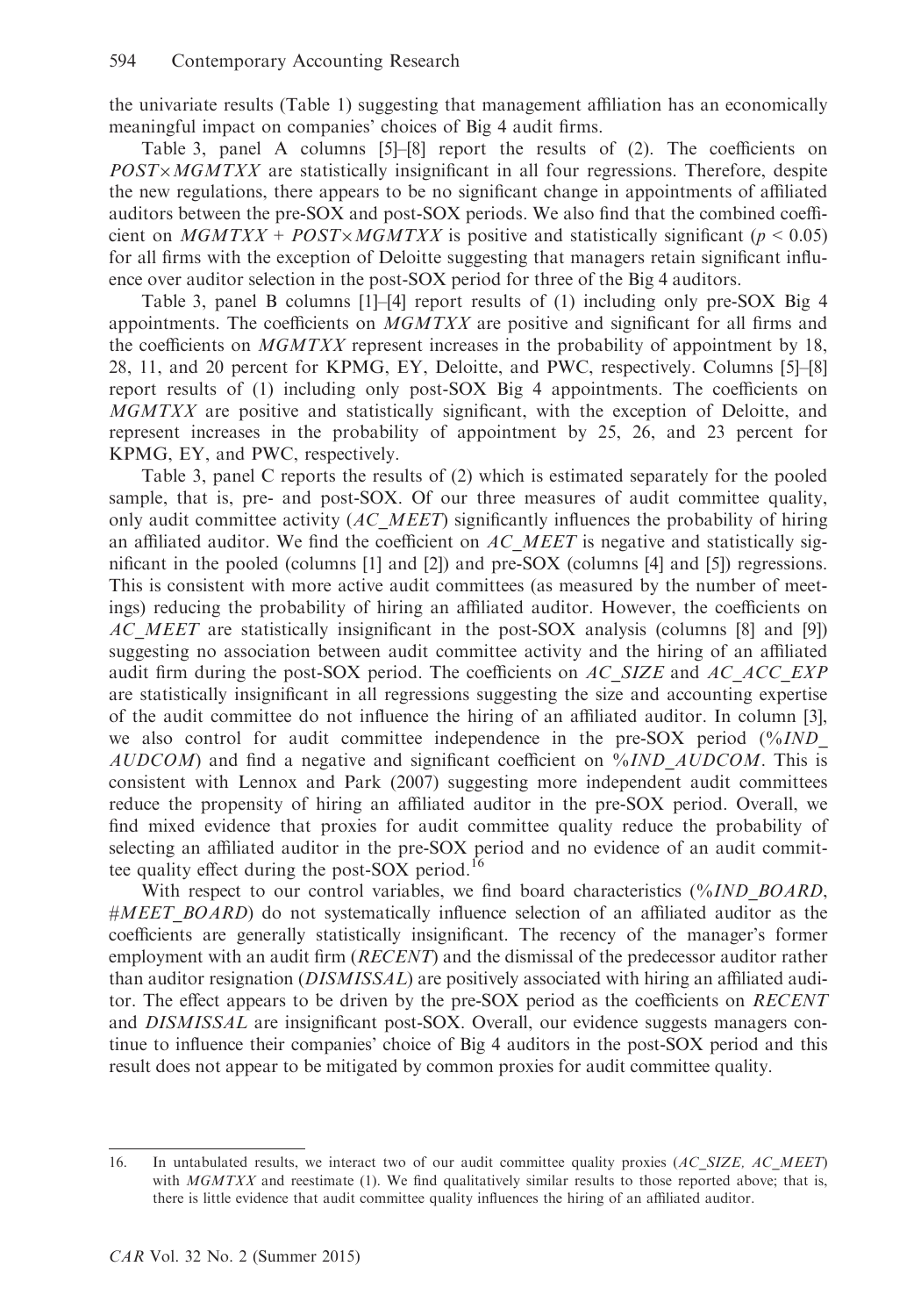#### Multivariate analysis of auditor independence

As the above results suggest that management continues to exert influence over auditor selection in the post-SOX period, we next examine the association between hiring an affiliated auditor and proxies for audit quality.

We use the auditor's propensity to issue a going-concern opinion and the company's propensity to meet or just beat analyst earnings forecasts to gauge whether affiliations have a negative impact on audit quality. Table 4 provides descriptive statistics for the test and control variables. For both the going-concern and meet or just beat tests, we include the first two fiscal-year ends after the Big 4 appointment. To verify that the affiliate relationship continues post-switch, we hand-collect management affiliation data from subsequent proxy statements. If the management affiliate remains with the company, HIREDAFF is coded equal to one, zero otherwise. Table 4, panel A (Going concern sample) and panel B (Analyst forecast sample) partition the sample on whether the company year has an affiliated auditor (HIREDAFF). The going-concern sample yields 2,302 observations while the analyst forecast sample yields 1,860 observations.

#### Propensity to issue a going-concern opinion

The probability of issuing a going-concern opinion (after controlling for company financial health) has been used in prior studies as a measure of audit quality (e.g., Lennox 2005; DeFond et al. 2002; Francis and Yu 2009).<sup>17</sup> If hiring an affiliate auditor results in lower audit quality, we would expect the hired affiliate auditors are less likely to issue a going-concern opinion. We utilize a logistic regression similar to Reichelt and Wang (2010) to examine the effect of hired affiliate auditors on the propensity to issue a goingconcern opinion. The dependent variable  $(GC)$  equals one when a going-concern opinion is issued; zero otherwise. Our model is as follows:

$$
Pr(GC=1) = F(\beta_0 + \beta_1 HIREDAFF + \beta_2 POST + \beta_3 POST \times HIREDAFF + \beta_4LAG\_GC + \beta_5 LNAT + \beta_6 STDEARN + \beta_7 LOSS + \beta_8 MTB + \beta_9 LIT + \beta_{10} ZSCORE + \beta_{11} ROA + \beta_{12} SPEC + \beta_{13} ACCRUALS + yearFE + industryFE + e).
$$
 (4)

HIREDAFF is equal to one for each company year with an affiliated auditor; zero otherwise. POST is an indicator variable equal to one for all company-year observations where the Big 4 firms were appointed after January 15, 2004. If management influence over auditor selection has a negative impact on audit quality as presumed in SOX, then we would expect companies with hired affiliate auditors would have a lower likelihood of receiving going-concern opinions. Therefore, under Hypothesis 2a, we expect  $\beta_1 + \beta_3$  to be negative. For brevity, the control variables are defined in the Appendix.<sup>18</sup> We include year and industry fixed effects (based on Fama-French 17 classification) and cluster standard errors at the company level.

Table 5, panel A tabulates the number of going-concern opinions by year. There are 138 going-concern opinions (approximately 6 percent of our sample). Table 5, panel B,

<sup>17.</sup> An alternative research design would be to limit the sample to companies filing for bankruptcy and model the propensity of these firms to receive going-concern opinions (Feldman and Read 2010; Geiger, Raghunandan, and Rama 2005). Given our design choice (auditor switches), we are unable to obtain a sufficient sample size using this alternative method. Furthermore, as clients likely prefer a "clean" audit opinion, we are interested in an auditor's willingness to issue a going-concern opinion rather than the accuracy of those opinions as predictors of future bankruptcies.

<sup>18.</sup> We exclude a measure of leverage from our model due to collinearity between leverage and ZSCORE which includes leverage as a component of the bankruptcy risk measure. Our results are unchanged if we drop ZSCORE and include leverage.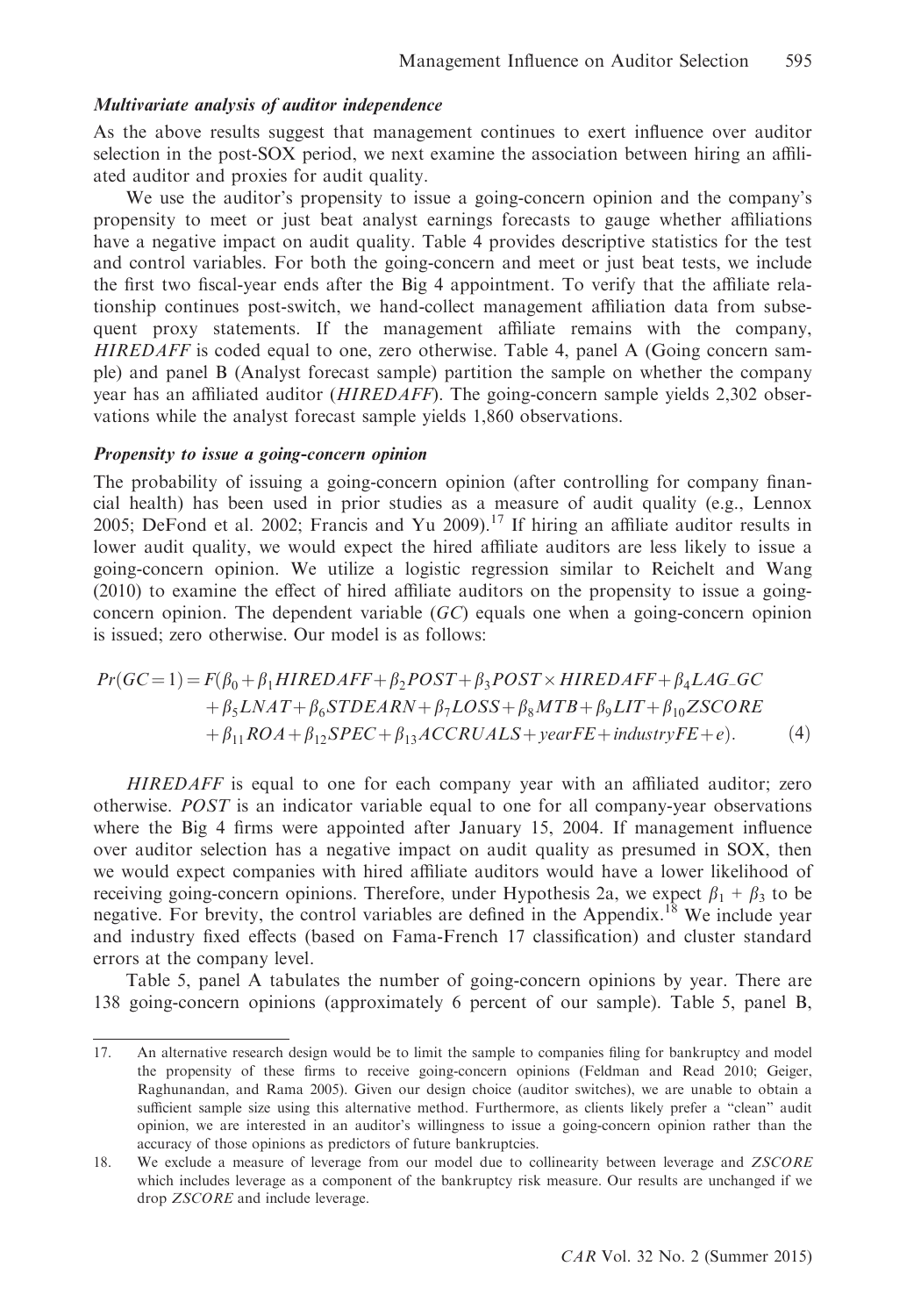# TABLE 4

Descriptive statistics for audit quality tests (Hypothesis 2)

Descriptive statistics for going concern and propensity to meet or just beat analyst forecasts tests.

|                          |       | No hired affiliates |         |     | Hired affiliates |         |
|--------------------------|-------|---------------------|---------|-----|------------------|---------|
| Variable                 | N     | Mean                | Median  | N   | Mean             | Median  |
| GC                       | 2,157 | 0.06                | 0.00    | 145 | 0.07             | 0.00    |
| <i>POST</i>              | 2,157 | 0.59                | 1.00    | 145 | 0.31             | 0.00    |
| LAG GC                   | 2,157 | 0.04                | 0.00    | 145 | 0.04             | 0.00    |
| LNAT                     | 2,157 | 5.22                | 5.20    | 145 | 4.72             | 4.52    |
| <b>STDEARN</b>           | 2,157 | 81.57               | 9.55    | 145 | 37.13            | 6.74    |
| <i>LEV</i>               | 2,157 | 0.29                | 0.24    | 145 | 0.33             | 0.28    |
| LOSS                     | 2,157 | 0.46                | 0.00    | 145 | 0.54             | 1.00    |
| MTB                      | 2,157 | 2.30                | 1.81    | 145 | 1.05             | 1.56    |
| <i>LIT</i>               | 2,157 | 0.23                | 0.00    | 145 | 0.26             | 0.00    |
| <b>ZSCORE</b>            | 2,157 | $-1.58$             | $-2.70$ | 145 | $-1.69$          | $-2.24$ |
| ROA                      | 2,157 | $-0.08$             | 0.05    | 145 | $-0.07$          | 0.03    |
| <b>SPEC</b>              | 2,157 | 0.19                | 0.00    | 145 | 0.15             | 0.00    |
| <i>ACCRUALS</i>          | 2,157 | $-0.14$             | $-0.07$ | 145 | $-0.10$          | $-0.07$ |
| $AC$ <sub>_</sub> $SIZE$ | 411   | 3.57                | 3.00    | 45  | 3.51             | 3.00    |
| AC MEET                  | 408   | 8.61                | 8.00    | 45  | 8.40             | 8.00    |
| $AC\_ACC\_EXP$           | 409   | 0.69                | 1.00    | 45  | 0.73             | 1.00    |

**Panel A:** Going concern  $(N = 2,302)$ 

**Panel B:** Propensity to meet or just beat analyst forecasts ( $N = 1,860$ )

|                  |              | No hired affiliates |        |              | Hired affiliates |        |
|------------------|--------------|---------------------|--------|--------------|------------------|--------|
| Variable         | Observations | Mean                | Median | Observations | Mean             | Median |
| <i>JUST MEET</i> | 1,760        | 0.23                | 1.00   | 100          | 0.20             | 0.00   |
| <i>MVE</i>       | 1,760        | 6.43                | 6.33   | 100          | 5.75             | 5.75   |
| NOA              | 1,760        | 3.44                | 0.62   | 100          | 1.05             | 0.73   |
| <b>DOWNREV</b>   | 1,760        | 0.53                | 1.00   | 100          | 0.62             | 1.00   |
| <b>FIRMAGE</b>   | 1,760        | 19.15               | 12.00  | 100          | 15.25            | 11.00  |
| <b>SPEC</b>      | 1,760        | 0.19                | 0.00   | 100          | 0.15             | 0.00   |
| <i>ANALYSTS</i>  | 1,760        | 8.90                | 7.00   | 100          | 6.79             | 6.00   |
| <b>STDEV</b>     | 1,760        | 0.16                | 0.05   | 100          | 0.16             | 0.05   |
| LEV <sub></sub>  | 1,760        | 0.22                | 0.18   | 100          | 0.28             | 0.26   |
| <b>HORIZON</b>   | 1,760        | 4.27                | 4.00   | 100          | 4.17             | 4.00   |
| <i>POSUE</i>     | 1,760        | 0.42                | 0.00   | 100          | 0.37             | 0.00   |
| AC SIZE          | 452          | 3.61                | 3.00   | 47           | 3.55             | 3.00   |
| AC MEET          | 448          | 8.87                | 8.00   | 47           | 8.06             | 8.00   |
| AC ACC EXP       | 449          | 0.69                | 1.00   | 47           | 0.70             | 1.00   |

#### Notes:

This table provides descriptive statistics for the variables used to test Hypothesis 2, after partitioning the sample by HIREDAFF. HIREDAFF is an indicator variable equal to one if the company has hired an affiliated auditor for the respective year. In panel A, the sample size is determined by including the switch year and year + 1 identified in Table 2, and meeting the necessary data requirements for (3). The sample in Panel B is obtained in the same manner, subject to the necessary data requirements for (4). See the Appendix for variable definitions.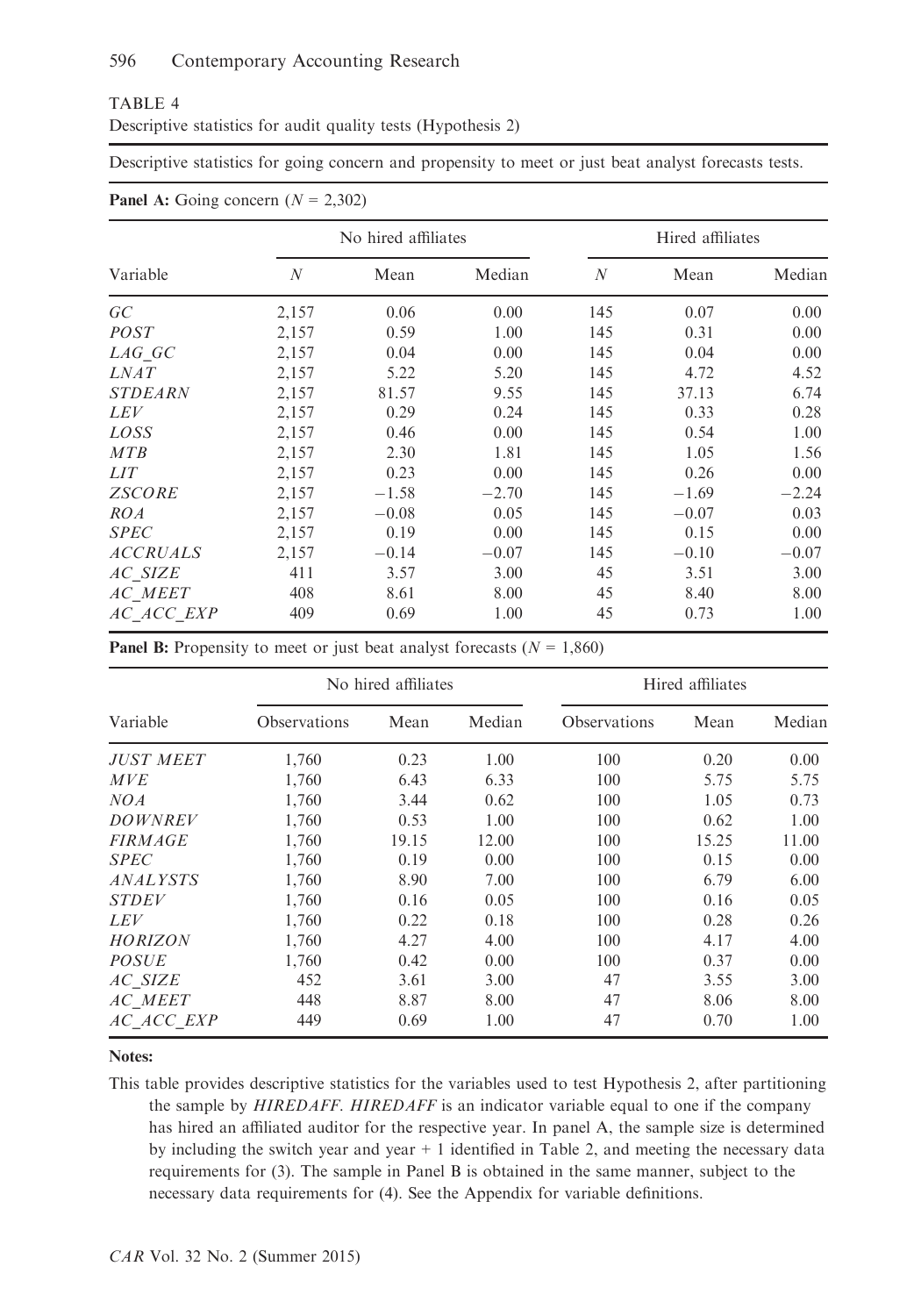| Hired affiliate auditors and the propensity to issue a going-concern opinion                                                                                                               |                                    |                            |                                                                                                     |                                             |          |                      |              |            |          |                                                         |              |                                                                                            |
|--------------------------------------------------------------------------------------------------------------------------------------------------------------------------------------------|------------------------------------|----------------------------|-----------------------------------------------------------------------------------------------------|---------------------------------------------|----------|----------------------|--------------|------------|----------|---------------------------------------------------------|--------------|--------------------------------------------------------------------------------------------|
| Logistic regression on the impact of hired affiliate auditors on the propensity to issue a going-concern opinion. Dependent variable (GC) equals one if<br>going-concern opinion is issued |                                    |                            |                                                                                                     |                                             |          |                      |              |            |          |                                                         |              | a                                                                                          |
| Panel A: Going concern opinion frequen                                                                                                                                                     |                                    | cies by year               |                                                                                                     |                                             |          |                      |              |            |          |                                                         |              |                                                                                            |
| $\geq$<br>Year                                                                                                                                                                             | Ò<br>G                             | $\parallel$                |                                                                                                     | Percent                                     |          | Year                 |              | Z          |          | $GC =$                                                  |              | Percent                                                                                    |
| $\odot$<br>1995                                                                                                                                                                            |                                    |                            |                                                                                                     | 2.9                                         |          | 2003                 |              | 432        |          | ᅼ                                                       |              | 3.2                                                                                        |
| 145<br>1996                                                                                                                                                                                |                                    | $\sim$ $\overline{\Omega}$ |                                                                                                     | 8.9                                         |          | 2004                 |              |            |          | $\circ$                                                 |              | 0.0                                                                                        |
| 175<br>1997                                                                                                                                                                                |                                    | $\overline{19}$            |                                                                                                     |                                             |          | 2005                 |              | 527855     |          |                                                         |              |                                                                                            |
| 169<br>1998                                                                                                                                                                                |                                    |                            |                                                                                                     | $\begin{array}{c} 10.8 \\ 10.6 \end{array}$ |          |                      |              |            |          |                                                         |              |                                                                                            |
| 1999                                                                                                                                                                                       |                                    | $\frac{18}{16}$            |                                                                                                     |                                             |          | 2006<br>2007<br>2008 |              |            |          | $\begin{array}{c} \n 0 \\  0 \\  0 \\  0\n \end{array}$ |              | $\begin{array}{c} 0.75 & 0.75 \\ 0.75 & 0.75 \\ 0.07 & 0.75 \\ 0.07 & 0.07 \\ \end{array}$ |
| $\frac{132}{114}$<br>2000                                                                                                                                                                  |                                    |                            |                                                                                                     | $9.1$<br>$9.6$<br>$9.6$                     |          |                      |              |            |          |                                                         |              |                                                                                            |
| 2001                                                                                                                                                                                       |                                    | $\equiv$                   |                                                                                                     |                                             |          | 2009                 |              |            |          |                                                         |              |                                                                                            |
| 429<br>2002                                                                                                                                                                                |                                    | $\overline{1}$             |                                                                                                     |                                             |          | 2010                 |              |            |          | $\circ$                                                 |              |                                                                                            |
|                                                                                                                                                                                            |                                    |                            |                                                                                                     |                                             |          | Total                |              | 2,302      |          | 138                                                     |              | 6.0                                                                                        |
| Panel B: Multivariate going-concern reporting model                                                                                                                                        |                                    |                            |                                                                                                     |                                             |          |                      |              |            |          |                                                         |              |                                                                                            |
| $\Pr(GC=1)=F(\beta_0+\beta_1HIREDAFF+\beta_2POST+\beta_3POST\times HIREDAFF+\beta_4LAG\_GC+\beta_5LNAT+\beta_6STDEARN+\beta_7LOSS+\beta_8MTB$                                              | $+\beta_9 LIT + \beta_{10} ZSCORE$ |                            | $+ \beta_{11}ROA + \beta_{12} SPEC + \beta_{13} ACCCRUALS + \text{pearFE} + \text{industryFE} + e)$ |                                             |          |                      |              |            |          |                                                         |              |                                                                                            |
|                                                                                                                                                                                            | [1] Pooled sample                  |                            | [2] Pre-SOX                                                                                         |                                             |          | [3] Post-SOX         | [4] Post-SOX |            |          | [5] Post-SOX                                            | [6] Post-SOX |                                                                                            |
| Variable                                                                                                                                                                                   | Coeff.                             | $p$ -value                 | Coeff.                                                                                              | $p$ -value                                  | Coeff.   | $p$ -value           | Coeff.       | $p$ -value | Coeff.   | $p$ -value                                              | Coeff.       | $p$ -value                                                                                 |
| HIREDAFF<br>POST                                                                                                                                                                           | $-0.824$<br>0.251                  | $0.37\,$<br>0.62           | 0.345                                                                                               | 0.47                                        | $-3.085$ | 0.00                 | $-17.733$    | 0.00       | $-5.560$ | 0.02                                                    | $-15.046$    | 0.00                                                                                       |
| POST × HIREDAFF<br>$AC$ <sub>SIZE</sub>                                                                                                                                                    | $-0.706$                           | 0.46                       |                                                                                                     |                                             |          |                      | $-0.285$     | 0.55       |          |                                                         |              |                                                                                            |
|                                                                                                                                                                                            |                                    |                            |                                                                                                     |                                             |          |                      |              |            |          | (The table is continued on the next page.)              |              |                                                                                            |

TABLE 5

TABLE 5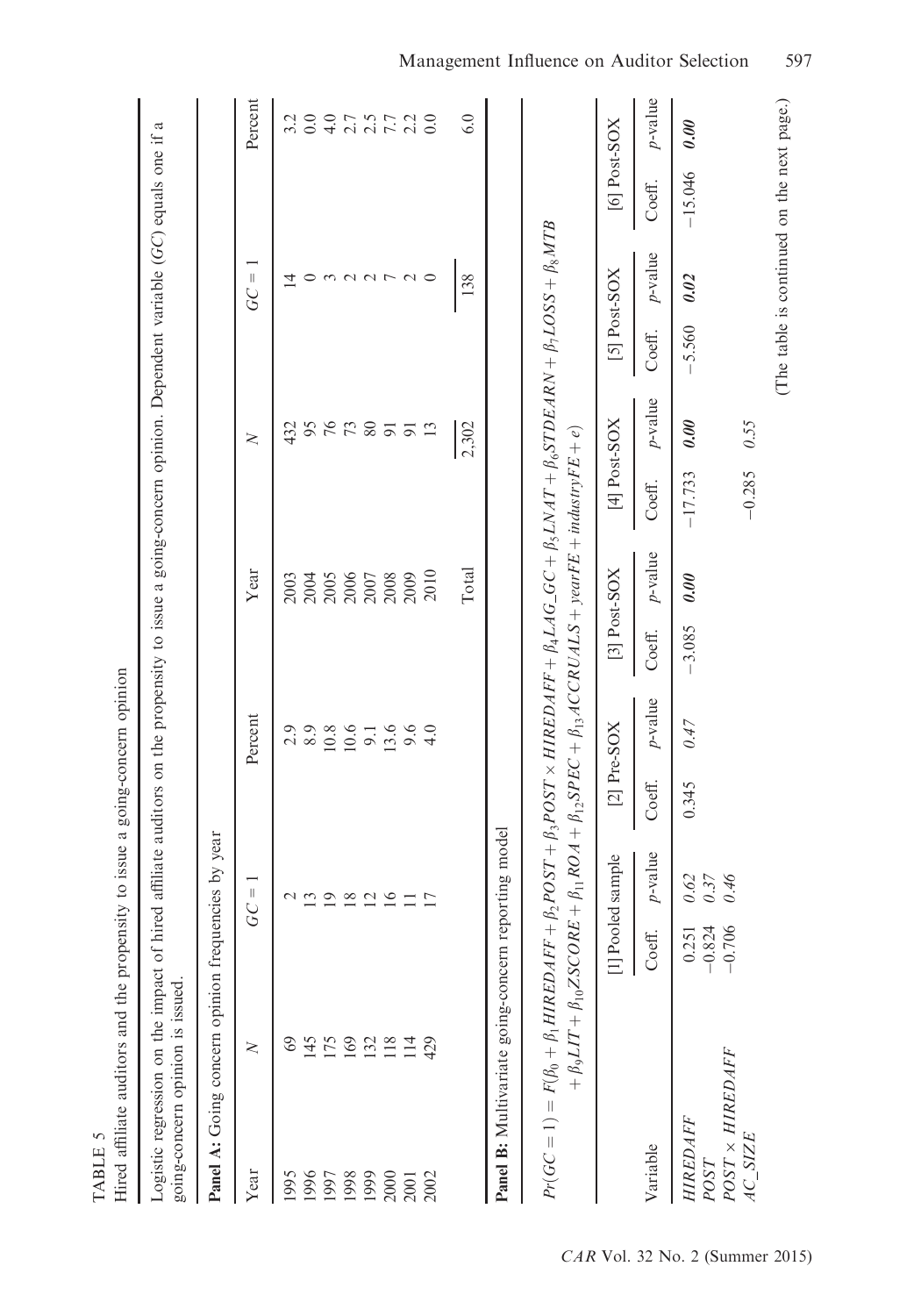| Panel B: Multivariate going-concern reporting model                                                                                                                      |             |                |                                                                                                            |            |                                                                                                                                                 |            |                                                                          |                                |                                    |              |                                                                                                                                                                                                                                                                                                               |            |
|--------------------------------------------------------------------------------------------------------------------------------------------------------------------------|-------------|----------------|------------------------------------------------------------------------------------------------------------|------------|-------------------------------------------------------------------------------------------------------------------------------------------------|------------|--------------------------------------------------------------------------|--------------------------------|------------------------------------|--------------|---------------------------------------------------------------------------------------------------------------------------------------------------------------------------------------------------------------------------------------------------------------------------------------------------------------|------------|
| $+ \beta_9 LIT + \beta_{10} ZSCORE + \beta_{11} ROA + \beta_{12} SPEC + \beta_{13} ACCRUALS + yearFE + industryFE + e)$<br>$Pr(GC = 1) = F(\beta_0 + \beta_1 HIREDAFF +$ |             |                | $\beta_2 POST+\beta_3POST\times HIREDAFF+\beta_4LAG\_GC+\beta_5LNAT+\beta_6STDEARN+\beta_7LOSS+\beta_8MTB$ |            |                                                                                                                                                 |            |                                                                          |                                |                                    |              |                                                                                                                                                                                                                                                                                                               |            |
|                                                                                                                                                                          | $[1]$ Poole | d sample       | [2] Pre-SOX                                                                                                |            | [3] Post-SOX                                                                                                                                    |            | [4] $Post-SOX$                                                           |                                |                                    | [5] Post-SOX | [6] Post-SOX                                                                                                                                                                                                                                                                                                  |            |
| Variable                                                                                                                                                                 | Coeff.      | $p$ -value     | Coeff.                                                                                                     | $p$ -value | Coeff.                                                                                                                                          | $p$ -value | Coeff.                                                                   | $p$ -value                     | Coeff.                             | $p$ -value   | Coeff.                                                                                                                                                                                                                                                                                                        | $p$ -value |
| AC_SIZE×HIREDAFF                                                                                                                                                         |             |                |                                                                                                            |            |                                                                                                                                                 |            | 3.820                                                                    | 0.00                           |                                    |              |                                                                                                                                                                                                                                                                                                               |            |
| AC MEET                                                                                                                                                                  |             |                |                                                                                                            |            |                                                                                                                                                 |            |                                                                          |                                | 0.081                              | 6.48         |                                                                                                                                                                                                                                                                                                               |            |
| AC_MEET×HIREDAFF                                                                                                                                                         |             |                |                                                                                                            |            |                                                                                                                                                 |            |                                                                          |                                | 0.152                              |              |                                                                                                                                                                                                                                                                                                               |            |
| $AC\_ACC\_EXP$                                                                                                                                                           |             |                |                                                                                                            |            |                                                                                                                                                 |            |                                                                          |                                |                                    |              | $-0.879$                                                                                                                                                                                                                                                                                                      |            |
| AC_ACC_EXP×HIREDAFF                                                                                                                                                      |             |                |                                                                                                            |            |                                                                                                                                                 |            |                                                                          |                                |                                    |              |                                                                                                                                                                                                                                                                                                               |            |
| $LAG\_GC$                                                                                                                                                                | 3.439       | 0.00           | 3.344                                                                                                      |            |                                                                                                                                                 |            |                                                                          |                                |                                    |              |                                                                                                                                                                                                                                                                                                               |            |
| <i>LNAT</i>                                                                                                                                                              | $-0.549$    | 0.00           | $-0.506$                                                                                                   |            |                                                                                                                                                 |            |                                                                          |                                | $\frac{1.816}{1.578}$              |              |                                                                                                                                                                                                                                                                                                               |            |
| <b>STDEARN</b>                                                                                                                                                           | 0.000       | 0.30           | 0.002                                                                                                      |            |                                                                                                                                                 |            |                                                                          |                                |                                    |              |                                                                                                                                                                                                                                                                                                               |            |
| <b>SSOT</b>                                                                                                                                                              | 2.022       | 0.00000        | 2.025                                                                                                      |            |                                                                                                                                                 |            |                                                                          |                                | $0.871$<br>0.117<br>2.666<br>2.384 |              |                                                                                                                                                                                                                                                                                                               |            |
| MTB                                                                                                                                                                      | $-0.005$    |                | $-0.005$                                                                                                   |            |                                                                                                                                                 |            |                                                                          |                                |                                    |              |                                                                                                                                                                                                                                                                                                               |            |
| LП                                                                                                                                                                       | 0.300       | 0.33           | 0.000                                                                                                      |            |                                                                                                                                                 |            |                                                                          |                                |                                    |              |                                                                                                                                                                                                                                                                                                               |            |
| <b>ZSCORE</b>                                                                                                                                                            | $-0.019$    |                | $-0.026$                                                                                                   |            |                                                                                                                                                 |            |                                                                          |                                |                                    |              |                                                                                                                                                                                                                                                                                                               |            |
| ROA                                                                                                                                                                      | $-0.292$    | $0.24$<br>0.18 | $-0.404$                                                                                                   |            | $\begin{array}{l} 2.017 \\ -1.581 \\ 0.000 \\ -1.064 \\ 0.119 \\ 0.119 \\ 0.000 \\ -1.417 \\ 0.0140 \\ -1.417 \\ 1.417 \\ 1.417 \\ \end{array}$ |            | 2.135<br>1.523<br>0.000 0.113<br>0.11320 0.780<br>0.11320 0.780<br>0.203 | 1388185658536<br>1388185658556 | 0.489<br>1.357                     |              | $\begin{array}{l} 12.655 \\ 1.242 \\ -1.706 \\ -1.000 \\ 0.01 \\ 0.11 \\ 0.03 \\ 0.396 \\ 0.37 \\ 0.15 \\ 0.15 \\ 0.15 \\ 0.15 \\ 0.15 \\ 0.15 \\ 0.15 \\ 0.15 \\ 0.15 \\ 0.15 \\ 0.15 \\ 0.15 \\ 0.15 \\ 0.15 \\ 0.15 \\ 0.15 \\ 0.15 \\ 0.15 \\ 0.15 \\ 0.15 \\ 0.15 \\ 0.15 \\ 0.15 \\ 0.15 \\ 0.15 \\ 0.$ |            |
| <b>SPEC</b>                                                                                                                                                              | 0.436       |                | 0.111                                                                                                      |            |                                                                                                                                                 |            |                                                                          |                                |                                    |              |                                                                                                                                                                                                                                                                                                               |            |
| <b>ACCRUALS</b>                                                                                                                                                          | $-0.045$    | 0.21           | $-0.045$                                                                                                   |            | 0.623                                                                                                                                           |            |                                                                          |                                | 0.601                              |              |                                                                                                                                                                                                                                                                                                               |            |
| Intercept                                                                                                                                                                | $-3.337$    |                | $-12.207$                                                                                                  |            | (6.42)                                                                                                                                          |            |                                                                          |                                | 0.608                              |              |                                                                                                                                                                                                                                                                                                               |            |
| Joint hypothesis $\beta_1 + \beta_3$                                                                                                                                     |             | 0.59           |                                                                                                            |            |                                                                                                                                                 |            |                                                                          |                                |                                    |              |                                                                                                                                                                                                                                                                                                               |            |
|                                                                                                                                                                          |             | 2,032          | 1,696                                                                                                      |            | 337                                                                                                                                             |            | 333                                                                      |                                |                                    | 333          | 333                                                                                                                                                                                                                                                                                                           |            |
| Pseudo $R^2$                                                                                                                                                             |             | 0.42           | 0.44                                                                                                       |            | 0.63                                                                                                                                            |            | 0.63                                                                     |                                |                                    | 0.63         | 0.64                                                                                                                                                                                                                                                                                                          |            |
| Notes:                                                                                                                                                                   |             |                |                                                                                                            |            |                                                                                                                                                 |            |                                                                          |                                |                                    |              |                                                                                                                                                                                                                                                                                                               |            |

p-values are calculated based on two-tailed tests. All regressions include year and industry fixed effects (based on Fama-French 17 classification) and p-values are calculated based on two-tailed tests. All regressions include year and industry fixed effects (based on Fama-French 17 classification) and standard errors are clustered at the company level. Variables are defined in the Appendix. standard errors are clustered at the company level. Variables are defined in the Appendix.

Numbers shown in italies are  $p$ -values;  $p$ -values shown in bold are statistically significant at the 10 percent level or better (two-tailed). Numbers shown in italics are p-values; p-values shown in bold are statistically significant at the 10 percent level or better (two-tailed).

TABLE 5 (continued)

TABLE 5 (continued)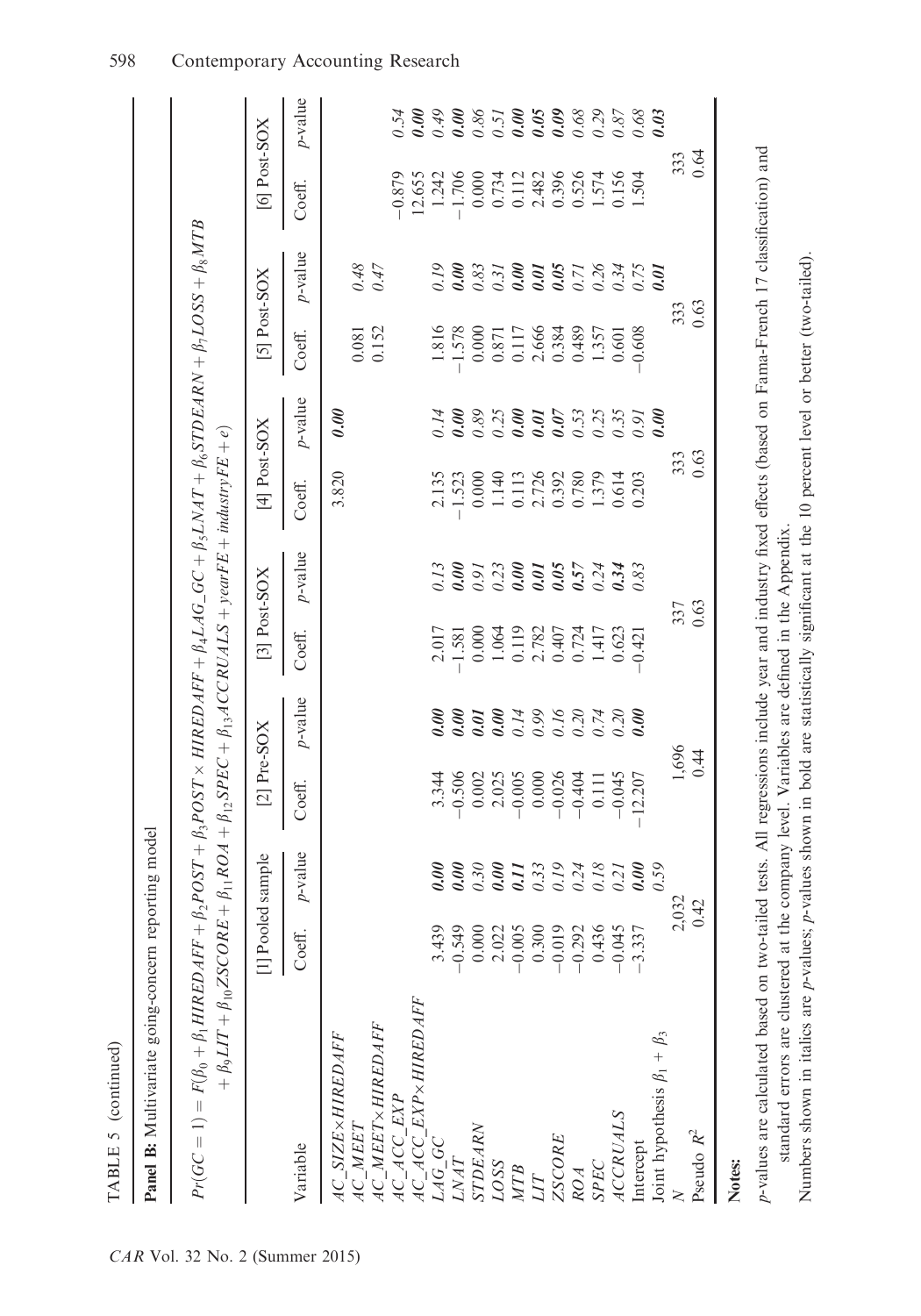column [1] reports the results of (4) on the pooled sample.<sup>19</sup> The coefficients on  $\beta_1$  and  $\beta_1 + \beta_3$  are insignificant (p = 0.62 and 0.59) suggesting no impact of hired affiliate auditors on the propensity to issue a going-concern opinion.<sup>20</sup>

Table 5, panel B, column [2] reports results using pre-SOX observations only and we again find the coefficient on  $HIREDAFF$  is statistically insignificant. Table 5, panel B, column [3] reports results using the post-SOX observations only. We find the coefficient on HIREDAFF is negative and statistically significant ( $p < 0.01$ ). However, given the small sample of going-concern opinions post-SOX and the lack of statistical significance on  $POST \times HIREDAFF$  in column [1] we avoid drawing strong conclusions from this result. Our control variables are generally consistent with prior studies examining the propensity to issue a going-concern opinion, for example, Reichelt and Wang  $(2010)^{21}$ 

We next examine the effect of audit committee quality on the relationship between management affiliation and going-concern reporting using post-SOX-only observations. We include AC MEET, AC SIZE, and AC ACC EXP separately in (4) and interact the audit committee quality variable with HIREDAFF. In columns [4] and [6], the coefficients on  $HIREDAFF \times ACSIZE$ , and  $HIREDAFF \times ACACEXP$  are both positive and statistically significant ( $p < 0.05$ ) suggesting that audit committees that are larger or have accounting expertise increase the propensity of hired affiliate auditors to issue going-concern opinions. This result may be due to the increased ability of a larger audit committee to influence the external auditor as well as audit committees with greater accounting expertise having a deeper understanding of the need for a goingconcern opinion. The combined coefficient on  $\beta_1 + \beta_3$  remains negative and statistically significant  $(p < 0.03)$  suggesting that hired affiliates are negatively associated with the propensity to issue a going-concern opinion even in the presence of higher quality audit committees.

## Propensity to meet or just beat analyst earnings forecasts

Our second proxy for audit quality is the auditor's ability to constrain earnings management, through reducing the likelihood of meeting or just beating analyst earnings forecasts (Davis, Soo, and Trompeter 2009). We obtain analyst earnings forecast data from I/B/E/S and model the probability of meeting or just beating these forecasts. We compare the actual earnings per share (EPS) with the median analyst forecast prior to the fiscal yearend. The difference is the earnings surprise which reflects new information available to investors. Our model is based on Davis et al. (2009) and Menon and Williams (2004),

<sup>19.</sup> Table 4 reports 2,302 observations in the going-concern sample. Table 5 reports regressions beginning with a sample size of 2,032 observations. The loss of observations is due to the inclusion of industry and year fixed effects in the regression analysis. Results are unchanged if we drop the fixed effects and report results on the sample of 2,302 observations.

<sup>20.</sup> The positive and statistically insignificant coefficient on  $HIREDAFF$  in Table 5, panel B, column [1] is different from prior literature examining going-concern reporting and auditor affiliations in the pre-SOX period (Lennox 2005; Ye, Carson, and Simnett 2011). However, our sample is constructed differently as we are focused on management influence over auditor selection, and therefore we restrict our sample to companies that switch auditors. In contrast, Lennox (2005) limits his sample to companies with a predicted probability of bankruptcy greater than 10 percent with no regard for auditor switches. We acknowledge that this is a limitation of our analysis. On the other hand, we examine multiple proxies of audit quality and find no consistence evidence to suggest management affiliation influences audit quality in the pre- or post-SOX period, whereas Lennox (2005) only examines modified audit opinions.

<sup>21.</sup> In untabulated results, we limit our going-concern model to companies that report negative cash flows from operations or a net loss ("distressed" companies) as prior studies have examined going-concern reporting using this sample specification (DeFond et al. 2002; Lim and Tan 2008; Reichelt and Wang 2010). We find qualitatively similar results to those reported in Table 5, that is, no association between HIREDAFF and a going-concern opinion in the pooled or pre-SOX samples, but a negative and statistically significant coefficient on HIREDAFF in the post-SOX sample.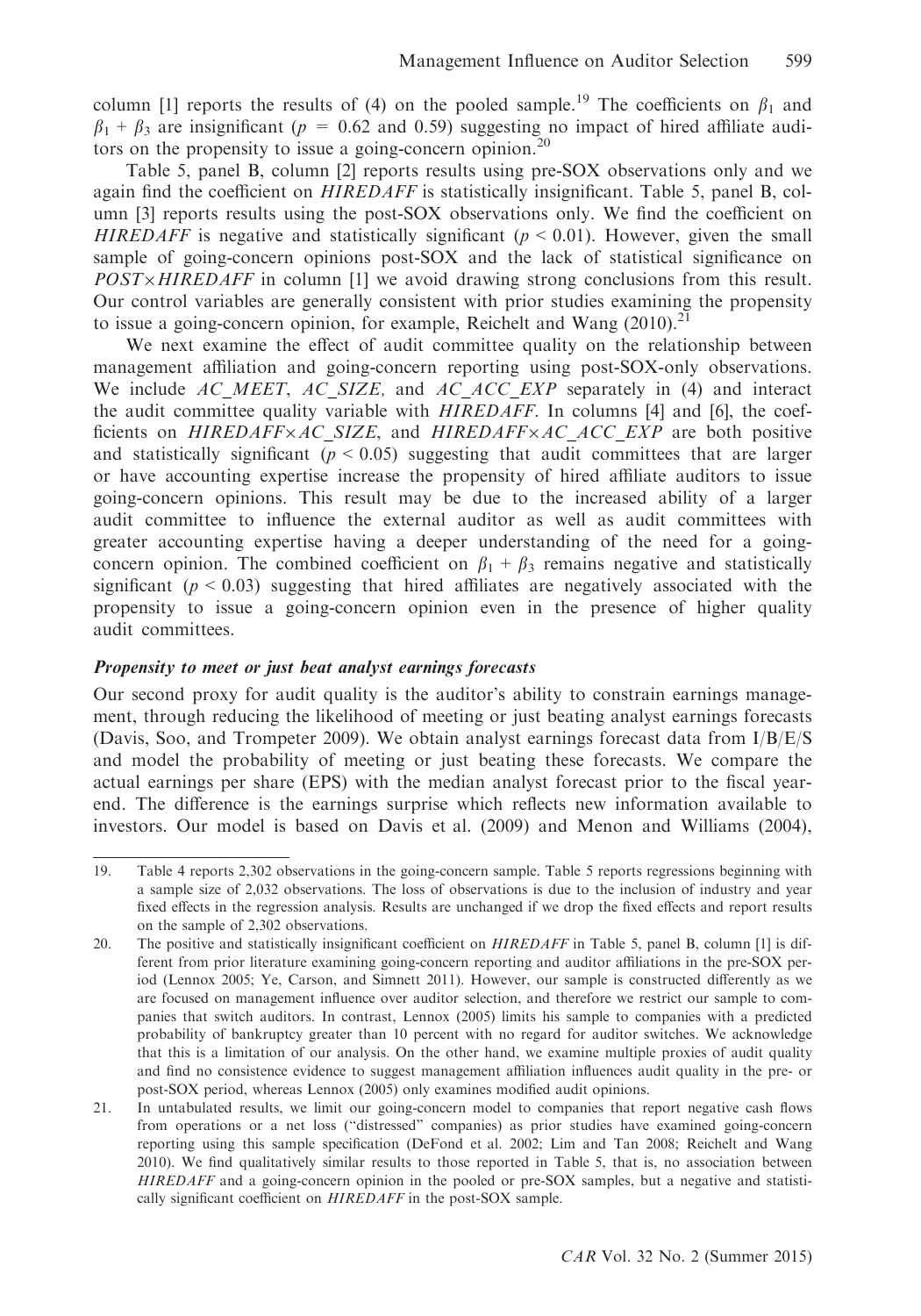| Hired affiliate auditors and the propensity to meet or just beat analyst earnings forecasts<br>TABLE 6                                                                                                                                                            |                                                                                                                                 |                |             |                                                                    |                     |                                |                      |                  |                   |                                |                      |            |
|-------------------------------------------------------------------------------------------------------------------------------------------------------------------------------------------------------------------------------------------------------------------|---------------------------------------------------------------------------------------------------------------------------------|----------------|-------------|--------------------------------------------------------------------|---------------------|--------------------------------|----------------------|------------------|-------------------|--------------------------------|----------------------|------------|
| Logistic regression on the impact of hired affiliate auditors on the propensity to beat analyst earnings forecasts. The <i>Beat</i> variable equals one when actual<br>earnings are greater than or equal to the median analyst earnings forecast, zero otherwise |                                                                                                                                 |                |             |                                                                    |                     |                                |                      |                  |                   |                                |                      |            |
| $Pr(JUSTMEET=1)=F(\beta_0+\beta_1HIREDAFF+\beta_2POST+\beta_3POST\times HIREDAFF+\beta_4MVE+\beta_5NOA+\beta_6DOWNREF+\beta_7FIRMAGEE$                                                                                                                            | $+ \beta_8 SPEC + \beta_9 ANAL YSTS + \beta_{10} STDEF + B_{11} LEV + B_{12} HORIZON + B_{13} POSUE + yearFE + IndustryFE + e)$ |                |             |                                                                    |                     |                                |                      |                  |                   |                                |                      |            |
| Variable                                                                                                                                                                                                                                                          | $[1]$ Pool                                                                                                                      | ed sample      | [2] Pre-SOX |                                                                    | [3] Post-SOX        |                                | [4] Post-SOX         |                  | [5] $Post-SOX$    |                                | [6] $Post-SOX$       |            |
|                                                                                                                                                                                                                                                                   | Coeff.                                                                                                                          | $p$ -value     | Coeff.      | $p$ -value                                                         | Coeff.              | $p$ -value                     | Coeff.               | $p$ -value       | Coeff.            | $p$ -value                     | Coeff.               | $p$ -value |
| HIREDAFF                                                                                                                                                                                                                                                          | $-0.168$                                                                                                                        | 0.64           | $-0.205$    | 0.58                                                               | 0.640               | 0.15                           | $-0.328$             | 0.89             | 0.969             | 0.39                           | $-0.418$             | 0.73       |
| POST×HIREDAFF<br>POST                                                                                                                                                                                                                                             | $-0.490$<br>0.463                                                                                                               | 0.21<br>0.41   |             |                                                                    |                     |                                |                      |                  |                   |                                |                      |            |
| $AC$ <sub>SIZE</sub>                                                                                                                                                                                                                                              |                                                                                                                                 |                |             |                                                                    |                     |                                | $-0.040$             | $0.82\,$         |                   |                                |                      |            |
| AC_SIZE×HIREDAFF                                                                                                                                                                                                                                                  |                                                                                                                                 |                |             |                                                                    |                     |                                | 0.269                | 0.69             |                   |                                |                      |            |
| $AC\_MEET$                                                                                                                                                                                                                                                        |                                                                                                                                 |                |             |                                                                    |                     |                                |                      |                  | 0.001             |                                |                      |            |
| $\label{eq:ac} \begin{array}{c} \multicolumn{3}{c}{{\cal A}C\_MEET \times HIREDAFF} \end{array}$                                                                                                                                                                  |                                                                                                                                 |                |             |                                                                    |                     |                                |                      |                  | $-0.04$           |                                |                      |            |
| $AC\_ACC\_EXP$                                                                                                                                                                                                                                                    |                                                                                                                                 |                |             |                                                                    |                     |                                |                      |                  |                   |                                | 0.394                | 9.24       |
| AC_ACC_EXP×HIREDAFF                                                                                                                                                                                                                                               |                                                                                                                                 |                |             |                                                                    |                     |                                |                      |                  |                   |                                | 1.263                |            |
| MVE                                                                                                                                                                                                                                                               | 0.168                                                                                                                           | 0.00           | 0.167       | $\overline{\omega}$                                                | $0.146$<br>$-0.003$ | 0.23                           | 0.156                | 0.21             | 0.140             | 0.25                           | 0.183                |            |
| NOA                                                                                                                                                                                                                                                               | $-0.019$                                                                                                                        | 0.09           | $-0.209$    | 0.03                                                               |                     | 0.57                           | $-0.003$             | 0.58             | $-0.003$          | 0.57                           | $-0.002$             |            |
| <b>DOWNREV</b>                                                                                                                                                                                                                                                    | $-0.243$                                                                                                                        | 0.05           | $-0.184$    | 0.19                                                               | $-0.431$            | 0.12                           | $-0.424$<br>$-0.007$ | 0.12             | $-0.431$          | 0.74<br>0.54<br>0.79           | $-0.415$             |            |
| FIRMAGE                                                                                                                                                                                                                                                           | $-0.001$                                                                                                                        | 0.90           | $-0.004$    | 0.52                                                               | $-0.007$            | 0.52                           |                      | $0.53$<br>$0.81$ | $-0.006$          |                                | $-0.007$             |            |
| <b>SPEC</b>                                                                                                                                                                                                                                                       | $-0.079$                                                                                                                        | 0.61           | $-0.057$    |                                                                    | $-0.084$            | 0.82                           | $-0.085$             |                  | $-0.094$          |                                | $-0.181$             |            |
| <b>ANALYSTS</b>                                                                                                                                                                                                                                                   | 0.012                                                                                                                           | 0.31           | 0.008       |                                                                    | 0.049               | 0.09                           | 0.047                | 0.10             | 0.050             | 0.09                           | 0.041                |            |
| STDEV                                                                                                                                                                                                                                                             | $-4.235$                                                                                                                        | $0.00$<br>0.23 | $-5.609$    | $0.76$<br>$0.52$<br>$0.85$<br>$0.32$<br>$0.30$<br>$0.30$<br>$0.30$ | $-1.685$            | $0.36$<br>0.37<br>0.46<br>0.04 | $-1.697$             | $0.36$<br>0.37   | $-1.670$          | $0.36$<br>0.36<br>0.13<br>0.46 | $-1.607$             |            |
| LEV                                                                                                                                                                                                                                                               | $-0.383$                                                                                                                        |                | $-0.071$    |                                                                    | $-0.582$            |                                | $-0.572$             |                  | $-0.578$<br>0.059 |                                | $-0.560$             |            |
| HORIZON                                                                                                                                                                                                                                                           | $-0.035$                                                                                                                        |                | 0.033       |                                                                    | $-0.059$            |                                | 0.057                |                  |                   |                                | 0.070                |            |
| POSUE                                                                                                                                                                                                                                                             | $-0.076$                                                                                                                        | 0.58           | $-0.076$    |                                                                    | $-0.183$            |                                | $-0.189$<br>$-1.981$ | 0.45             | $-0.183$          |                                | $-0.234$<br>$-2.545$ |            |
| Intercept                                                                                                                                                                                                                                                         | $-1.257$                                                                                                                        |                | $-2.454$    |                                                                    | $-2.087$            |                                |                      |                  | $-2.071$          | 0.051                          |                      |            |
| Joint test $\beta_1 + \beta_3$                                                                                                                                                                                                                                    |                                                                                                                                 | 0.11           |             |                                                                    |                     |                                |                      | 9.72             |                   | 9.71                           |                      |            |

(The table is continued on the next page.)

(The table is continued on the next page.)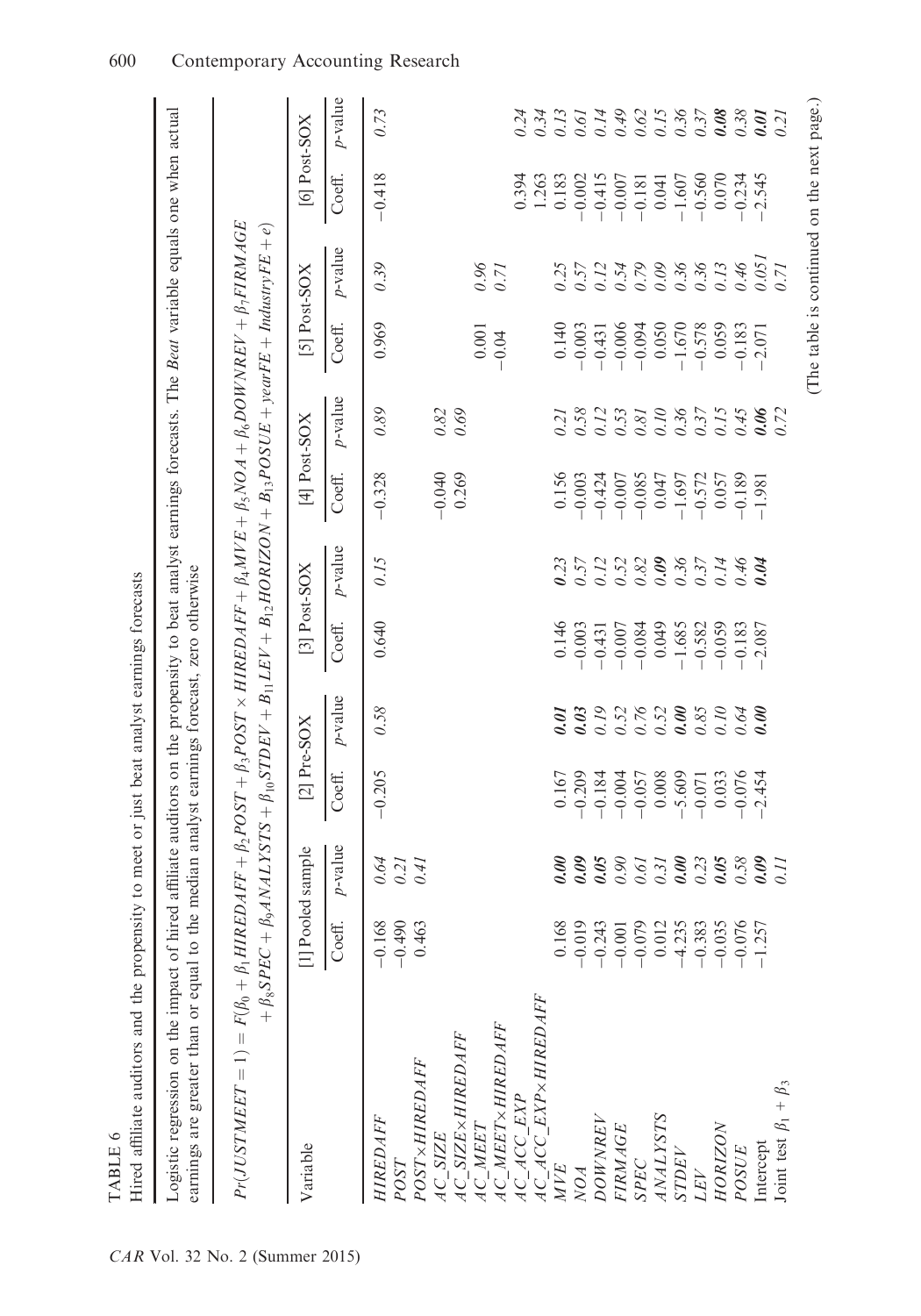| earnings are greater than or equal to the median analyst earnings forecast, zero otherwise                                            |                                                                                                                                           |               |              |              |              |              |
|---------------------------------------------------------------------------------------------------------------------------------------|-------------------------------------------------------------------------------------------------------------------------------------------|---------------|--------------|--------------|--------------|--------------|
| $Pr(JUSTMLET=1)=F(\beta_0+\beta_1HIREDAFF+\beta_2POST+\beta_3POST\times HIREDAFF+\beta_4MVE+\beta_5NOA+\beta_6DOWNREV+\beta_7FIRMAGE$ | $+ \beta_8 SPEC + \beta_9 ANAL YSTS + \beta_{10} STDEF + \beta_{11} LEV + B_{12} HORIZON + B_{13} POSUE + \gamma earFE + IndustryFE + e)$ |               |              |              |              |              |
| Variable                                                                                                                              | [1] Pooled sample                                                                                                                         | [2] Pre-SOX   | [3] Post-SOX | [4] Post-SOX | [5] Post-SOX | [6] Post-SOX |
| Pseudo $R^2$                                                                                                                          | 1,856                                                                                                                                     | 1,358<br>0.12 | 0.12<br>476  | 0.12<br>475  | 0.12<br>474  | 0.13<br>473  |
| Notes:                                                                                                                                |                                                                                                                                           |               |              |              |              |              |

TABLE 6 (continued) TABLE 6 (continued) Logistic regression on the impact of hired affiliate auditors on the propensity to beat analyst earnings forecasts. The *Beat* variable equals one when actual Logistic regression on the impact of hired affiliate auditors on the propensity to beat analyst earnings forecasts. The Beat variable equals one when actual p-values are based on two-tailed tests. All regressions include year and industry fixed effects (based on Fama-French 17 classification) with standard errors p-values are based on two-tailed tests. All regressions include year and industry fixed effects (based on Fama-French 17 classification) with standard errors clustered at the company level. Variables are defined in the Appendix. clustered at the company level. Variables are defined in the Appendix.

Numbers shown in italics are Numbers shown in italies are p-values; p-values shown in bold are statistically significant at the 10 percent level or better (two-tailed). p-values shown in bold are statistically significant at the 10 percent level or better (two-tailed).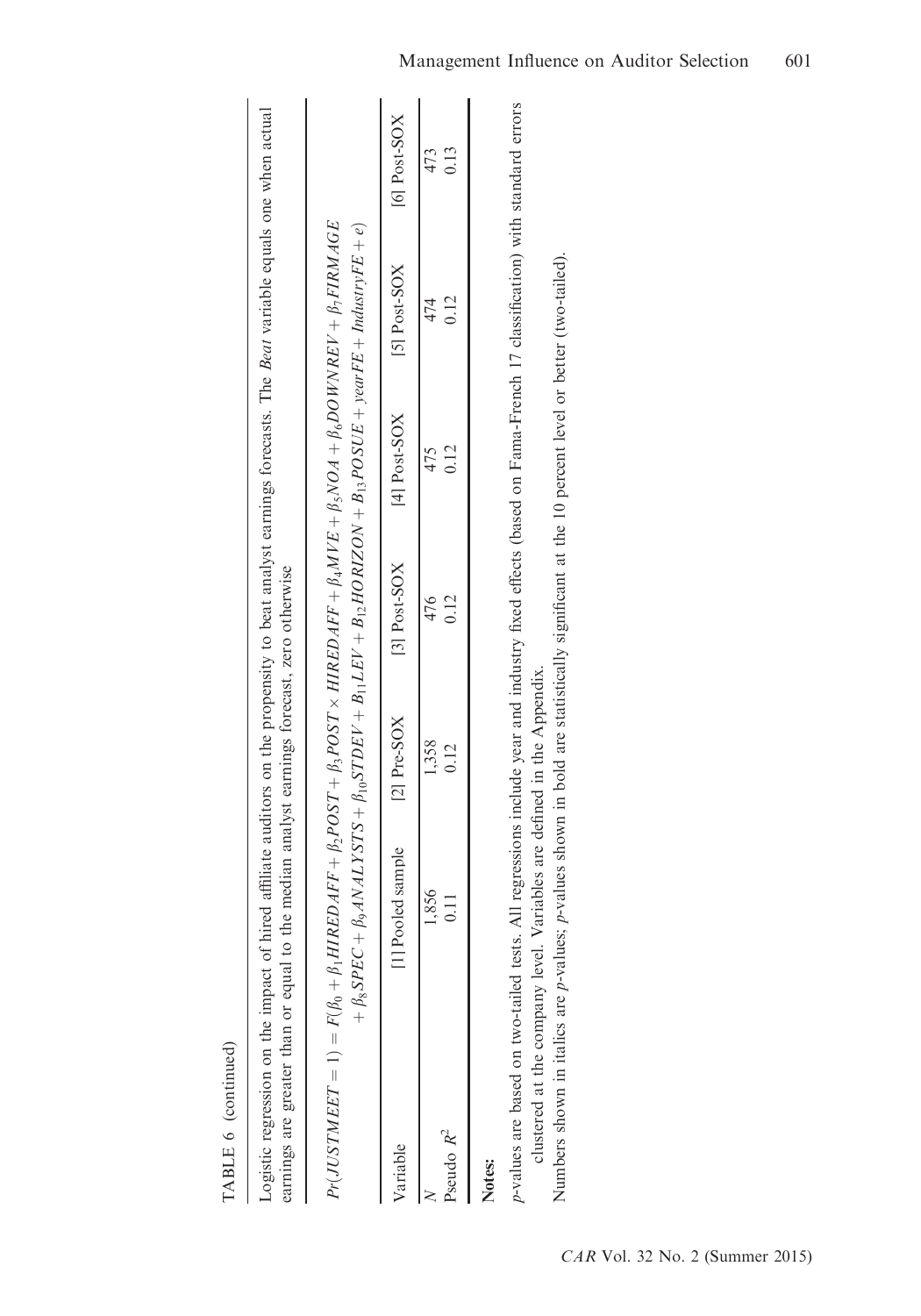augmented with a dummy variable for an industry specialist auditor (Reichelt and Wang 2010). Our model is as follows (subscripts omitted):

$$
Pr(JUSTMLET = 1) = F(\beta_0 + \beta_1 HIREDAFF + \beta_2 POST + \beta_3 POST \times HIREDAFF + \beta_4 MVE + \beta_5 NOA + \beta_6 DOWNREV + \beta_7 FIRMAGE + \beta_8 SPEC + \beta_9 ANALYSIS + \beta_{10} STDEV + B_{11} LEV + B_{12} HORIZON + B_{13} POSUE + yearFE + IndustryFE + e).
$$
 (5)

The *JUSTMEET* variable is equal to one if the earnings surprise (actual earnings  $-$  forecast earnings) is between two cents per share and zero; and zero otherwise. HIREDAFF is equal to one for each company-year observation where a hired affiliate auditor is present. POST is equal to one for all company-year observations where the Big 4 audit firms were appointed after January 14, 2004. For brevity, the control variables are defined in the Appendix. We also include year and industry fixed effects and cluster standard errors at the company level. Under Hypothesis 2(b), we expect  $\beta_1 + \beta_3$  to be positive and significant; that is, hired affiliates are *less likely* to constrain earnings management during the post-SOX period.

Table 6 reports the results of (5). Column [1] reports the results of the pooled sample. We find the coefficient on  $\beta_1 + \beta_3$  is positive but statistically insignificant ( $p = 0.11$ ). Results for the control variables are generally consistent with prior literature (Davis et al. 2009; Menon and Williams 2004). Table 6, column [2] reports the results of (5) for the pre-SOX period alone. The HIREDAFF coefficient is negative and statistically insignificant. Table 6, column [3] reports the results of (5) for the post-SOX period alone. Again, the coefficient on HIREDAFF is positive but insignificant ( $p = 0.15$ ). The results on the propensity to meet or just beat analyst forecasts provide no evidence that hired affiliate auditors are less likely to constrain earnings management.

Lastly, we examine the effect of audit committee quality on the relationship between management affiliation and the propensity to meet or just beat analyst earnings forecasts. Table 6, columns  $[4]-[6]$  report the results using AC\_SIZE, AC\_MEET, and AC ACC\_EXP as proxies for audit committee quality. For each proxy the coefficient on HIREDAFF  $\times$  AC\_SIZE (AC\_MEET or AC\_ACC\_EXP) is statistically insignificant. Overall, we find no significant evidence that hiring an affiliated auditor increases the propensity to meet or just beat analyst forecasts and no evidence of an audit committee quality impact on this relationship.

## 4. Supplementary analyses

Audit Committee Affiliations: We examine whether our results on management influence over auditor selection (Table 3) are robust to other factors that can influence a company's choice of auditor. We consider the impact of audit committee affiliations (i.e., prior employment experience of audit committee members with the Big 4 audit firms). If affiliation influences auditor selection, and if audit committees are active in auditor selection, then an audit committee affiliation may also predict auditor choice. We define  $ACXX$  in a similar fashion to  $MGMTXX$ , that is,  $ACXX$  is equal to one if the company has an audit committee member who previously worked for auditor XX. There are 100 audit committee affiliates in the sample of 421 post-SOX Big 4 appointments. We include  $ACXX$  in (1) for the post-SOX period and find that the coefficient on MGMTXX remains positive and significant for three of the four firms, consistent with the results reported in Table 3. The coefficient on ACXX is insignificant, suggesting that audit committee affiliation does not significantly influence the company' choice of Big 4 audit firm. This is consistent with our evidence that it is primarily management rather than the audit committee that influences the auditor selection decision.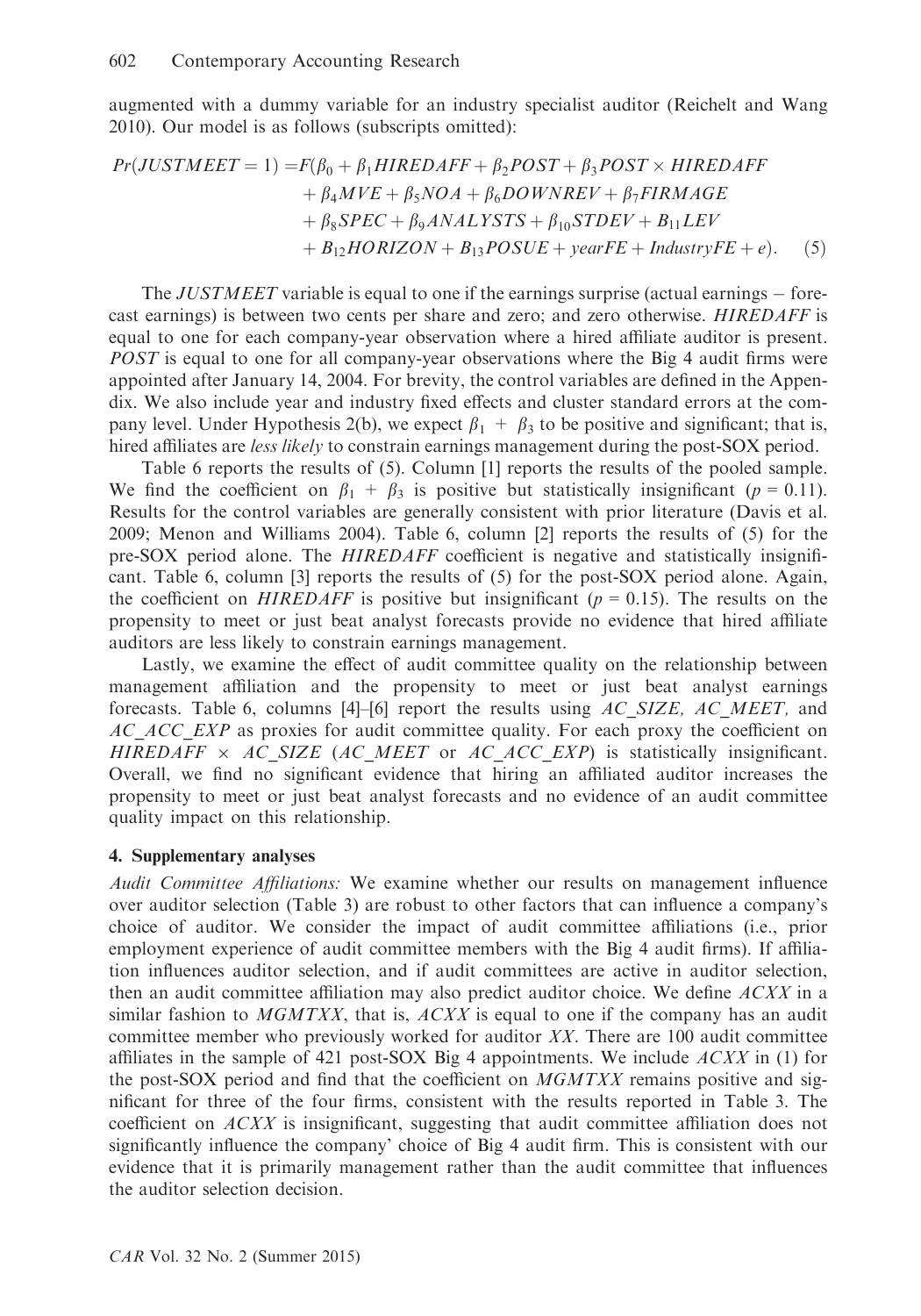Abnormal Accruals: As prior literature frequently uses abnormal accruals to measure earnings management, we follow Menon and Williams (2004) by estimating the impact of HIREDAFF on the level of abnormal accruals. In untabulated results, we find insignificant coefficients on HIREDAFF in both the pre- and post-SOX periods. This lack of a relationship between hired affiliates and abnormal accruals is consistent with Geiger et al. (2005), Geiger and North (2006) and Geiger et al. (2008). It is also consistent with our evidence in Table 6 that affiliated hires are not significantly associated with the propensity to meet or just beat analyst earnings forecasts.

#### 5. Conclusion

While regulators, and many academic studies, largely assume that audit committees carry out responsibilities for auditor selection during the post-SOX period, the evidence in this study suggests managers continue to have significant influence over auditor selection, at least in the subset of companies who select Big 4 audit firms. These results call into question the effectiveness of Section 301 of SOX with respect to the requirement for audit committees to select the external auditor, and the ability of audit committees to act independently of management. This finding is relevant to regulatory bodies given the extensive regulatory efforts that have been taken to transfer the auditor selection rights from corporate managers to audit committees. However, the lack of consistent evidence for a negative impact on audit quality suggests that the audit committee's responsibility for auditor selection may be unwarranted.

Our study has some important limitations. The inferences are limited to companies appointing Big 4 audit firms as we exclude switches to non-Big 4 auditors. Therefore, our results need to be considered in the context of the broader auditor switching environment post-SOX, which suggests a large number of companies switching away from Big 4 audit firms (Landsman, Nelson, and Rountree 2009). Also, although we document an association between management affiliation and auditor selection, we are unable to directly observe management influence. Another limitation is that we identify affiliations using information disclosed in proxy statements. Biographical information beyond the five-year disclosure requirement is voluntary and companies may have incentives to withhold additional biographical employee information. Strategic withholding of biographical information about employee affiliations with auditors may bias against finding evidence of audit quality impairment. Lastly, the sample of hired affiliate auditors is rather small which may explain why the audit quality results are generally insignificant.

## Appendix

| Variable                                               | Definition                                                                                                                                                                                                                                                                                                                                                                                                      |
|--------------------------------------------------------|-----------------------------------------------------------------------------------------------------------------------------------------------------------------------------------------------------------------------------------------------------------------------------------------------------------------------------------------------------------------------------------------------------------------|
| <i>APPTXX</i>                                          | An indicator variable equal to one if the selected audit firm is equal to " $XX$ "<br>where " $XX$ " is defined as EY (Ernst & Young), KPMG, DT (Deloitte), PWC<br>(PricewaterhouseCoopers), zero otherwise                                                                                                                                                                                                     |
| <b>ACCRUALS</b><br>AC SIZE<br>$AC\_MEET$<br>AC ACC EXP | Difference between net income and cash flows<br>The number of audit committee members<br>The number of audit committee meetings held in the year of an auditor switch<br>An indicator variable equal to one if the audit committee has at least one<br>member who qualifies as an accounting expert as defined in Dhaliwal et al.<br>(2010). Accounting expertise is identified as work experience as certified |

(The table is continued on the next page.)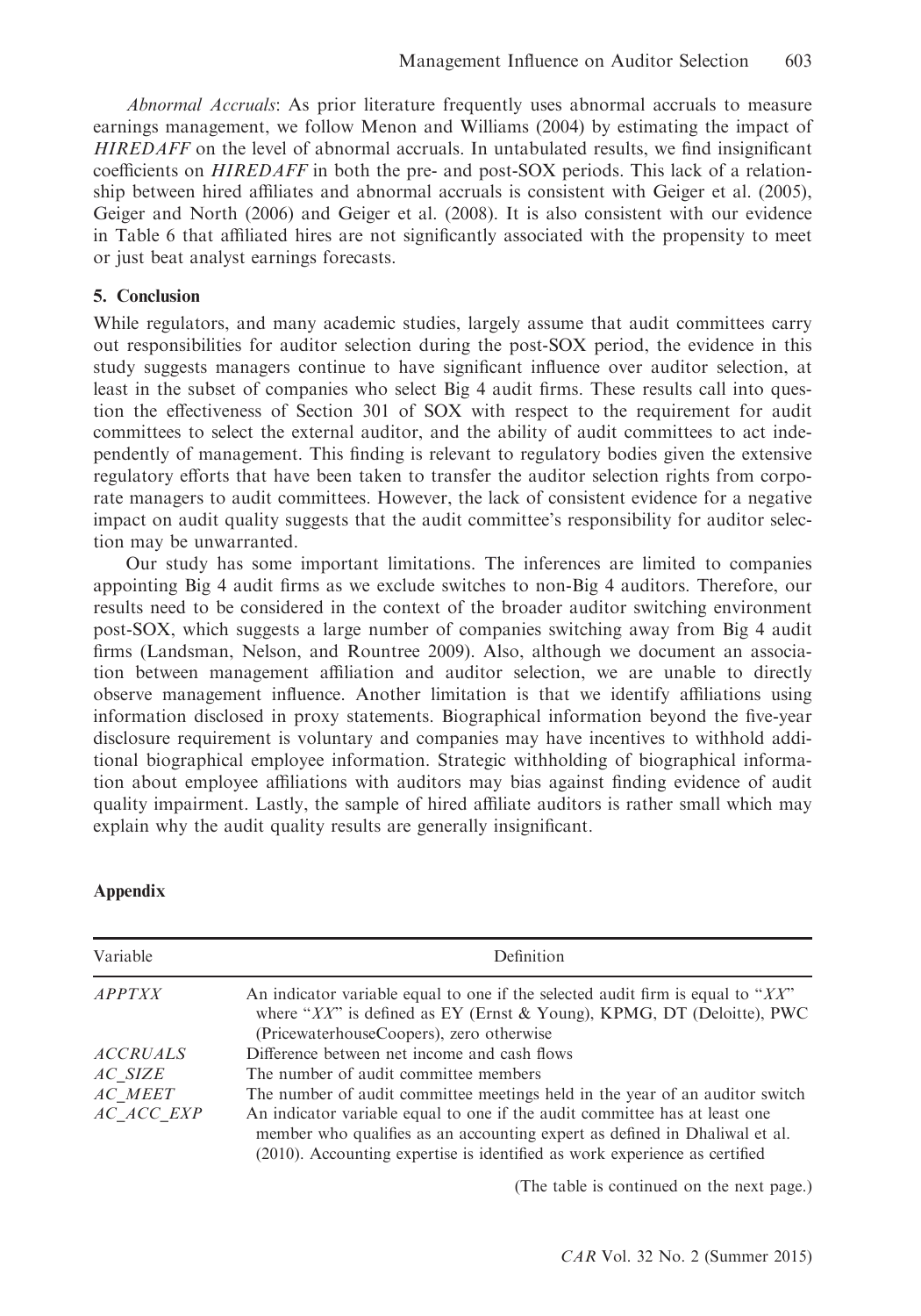| Appendix | (continued) |
|----------|-------------|
|----------|-------------|

| Variable         | Definition                                                                                                                                                                                                                                                                                                                                                                                                                                                                                                                                                                                                                                                                                                                                                                                                                                                                                                                                                                    |
|------------------|-------------------------------------------------------------------------------------------------------------------------------------------------------------------------------------------------------------------------------------------------------------------------------------------------------------------------------------------------------------------------------------------------------------------------------------------------------------------------------------------------------------------------------------------------------------------------------------------------------------------------------------------------------------------------------------------------------------------------------------------------------------------------------------------------------------------------------------------------------------------------------------------------------------------------------------------------------------------------------|
|                  | public accountants, chief financial officers, vice presidents of financial                                                                                                                                                                                                                                                                                                                                                                                                                                                                                                                                                                                                                                                                                                                                                                                                                                                                                                    |
|                  | controllers, or any other major accounting position                                                                                                                                                                                                                                                                                                                                                                                                                                                                                                                                                                                                                                                                                                                                                                                                                                                                                                                           |
| <i>ANALYSTS</i>  | The number of analysts providing forecasts for a company                                                                                                                                                                                                                                                                                                                                                                                                                                                                                                                                                                                                                                                                                                                                                                                                                                                                                                                      |
| <b>DISMISSAL</b> | Indicator variable equal to one if the company dismissed the auditor, zero if<br>the auditor resigned                                                                                                                                                                                                                                                                                                                                                                                                                                                                                                                                                                                                                                                                                                                                                                                                                                                                         |
| <i>DOWNREV</i>   | An indicator variable equal to one if the final analyst forecast was lower than<br>the preceding analyst forecast; zero otherwise                                                                                                                                                                                                                                                                                                                                                                                                                                                                                                                                                                                                                                                                                                                                                                                                                                             |
| <i>FBIG5</i>     | An indicator variable equal to one if the predecessor auditor is a Big 4/5 firm,<br>zero otherwise                                                                                                                                                                                                                                                                                                                                                                                                                                                                                                                                                                                                                                                                                                                                                                                                                                                                            |
| <i>FIRMAGE</i>   | The number of years a company has been listed on COMPUSTAT                                                                                                                                                                                                                                                                                                                                                                                                                                                                                                                                                                                                                                                                                                                                                                                                                                                                                                                    |
| GC               | An indicator variable equal to one if the auditor issued a going-concern<br>opinion in the given year, zero otherwise                                                                                                                                                                                                                                                                                                                                                                                                                                                                                                                                                                                                                                                                                                                                                                                                                                                         |
| HIREDAFF         | An indicator variable equal to one if a company selects an auditor affiliated<br>with a current manager                                                                                                                                                                                                                                                                                                                                                                                                                                                                                                                                                                                                                                                                                                                                                                                                                                                                       |
| HORIZON          | Forecast horizon, equal to the number of months between earnings<br>announcement and the month of the earnings forecast                                                                                                                                                                                                                                                                                                                                                                                                                                                                                                                                                                                                                                                                                                                                                                                                                                                       |
| <i>JUSTMEET</i>  | An indicator variable equal to one if the actual earnings are equal to or greater<br>than median analyst forecasted earnings as obtained from I/B/E/S by two<br>cents or less                                                                                                                                                                                                                                                                                                                                                                                                                                                                                                                                                                                                                                                                                                                                                                                                 |
| $LAG_GC$         | An indicator variable equal to one if the company received a going-concern<br>opinion in year $t-1$                                                                                                                                                                                                                                                                                                                                                                                                                                                                                                                                                                                                                                                                                                                                                                                                                                                                           |
| LOSS             | An indicator variable for a company with a loss in the current quarter, zero<br>otherwise                                                                                                                                                                                                                                                                                                                                                                                                                                                                                                                                                                                                                                                                                                                                                                                                                                                                                     |
| <i>LEV</i>       | Leverage is defined as total debt divided by total assets                                                                                                                                                                                                                                                                                                                                                                                                                                                                                                                                                                                                                                                                                                                                                                                                                                                                                                                     |
| LIT              | An indicator variable equal to one if the company operates in a high litigation<br>industry (SIC codes of 2833-2836, 3570-3577, 3600-3674, 5200-5961, and<br>7370); zero otherwise                                                                                                                                                                                                                                                                                                                                                                                                                                                                                                                                                                                                                                                                                                                                                                                            |
| <i>LNAT</i>      | Natural log of total assets                                                                                                                                                                                                                                                                                                                                                                                                                                                                                                                                                                                                                                                                                                                                                                                                                                                                                                                                                   |
| LOSS             | An indicator variable equal to one if net income is less than zero in a given<br>year                                                                                                                                                                                                                                                                                                                                                                                                                                                                                                                                                                                                                                                                                                                                                                                                                                                                                         |
| <i>MATCHXX</i>   | An indicator variable equal to one if characteristics of the company match the<br>clientele of the incoming auditor more than they match the clienteles of any<br>of the other Big 4 auditors; zero otherwise. To determine how closely a<br>company matches the clientele of each Big 4 auditor, we estimate auditor<br>choice models for the entire COMPUSTAT population of Big 4 clients<br>during our sample period (1995–2009). The dependent variables in the four<br>auditor choice models indicate the identities of the Big 4 auditing firms and<br>the independent variables capture the company's size, financial health, and<br>two-digit SIC industry code. We use the model coefficients and the<br>independent variables to predict the Big 4 probabilities for each company<br>in the auditor change sample. If the company appoints the Big 4 audit firm<br>which has the highest probability of being appointed, MATCHXX is coded<br>as one, zero otherwise |
| <i>MGMTXX</i>    | An indicator variable set to one if at least one member of management has an<br>affiliation with the incoming auditor; zero otherwise. For example, MGMTEY<br>equals one if a manager is affiliated with Ernst and Young, zero otherwise,<br>MGMTKPMG, MGMTPWC, MGMTDT, are all constructed in the same<br>manner                                                                                                                                                                                                                                                                                                                                                                                                                                                                                                                                                                                                                                                             |
| MTB              | Market to book ratio                                                                                                                                                                                                                                                                                                                                                                                                                                                                                                                                                                                                                                                                                                                                                                                                                                                                                                                                                          |
| <i>MVE</i>       | Market value of equity                                                                                                                                                                                                                                                                                                                                                                                                                                                                                                                                                                                                                                                                                                                                                                                                                                                                                                                                                        |

(The table is continued on the next page.)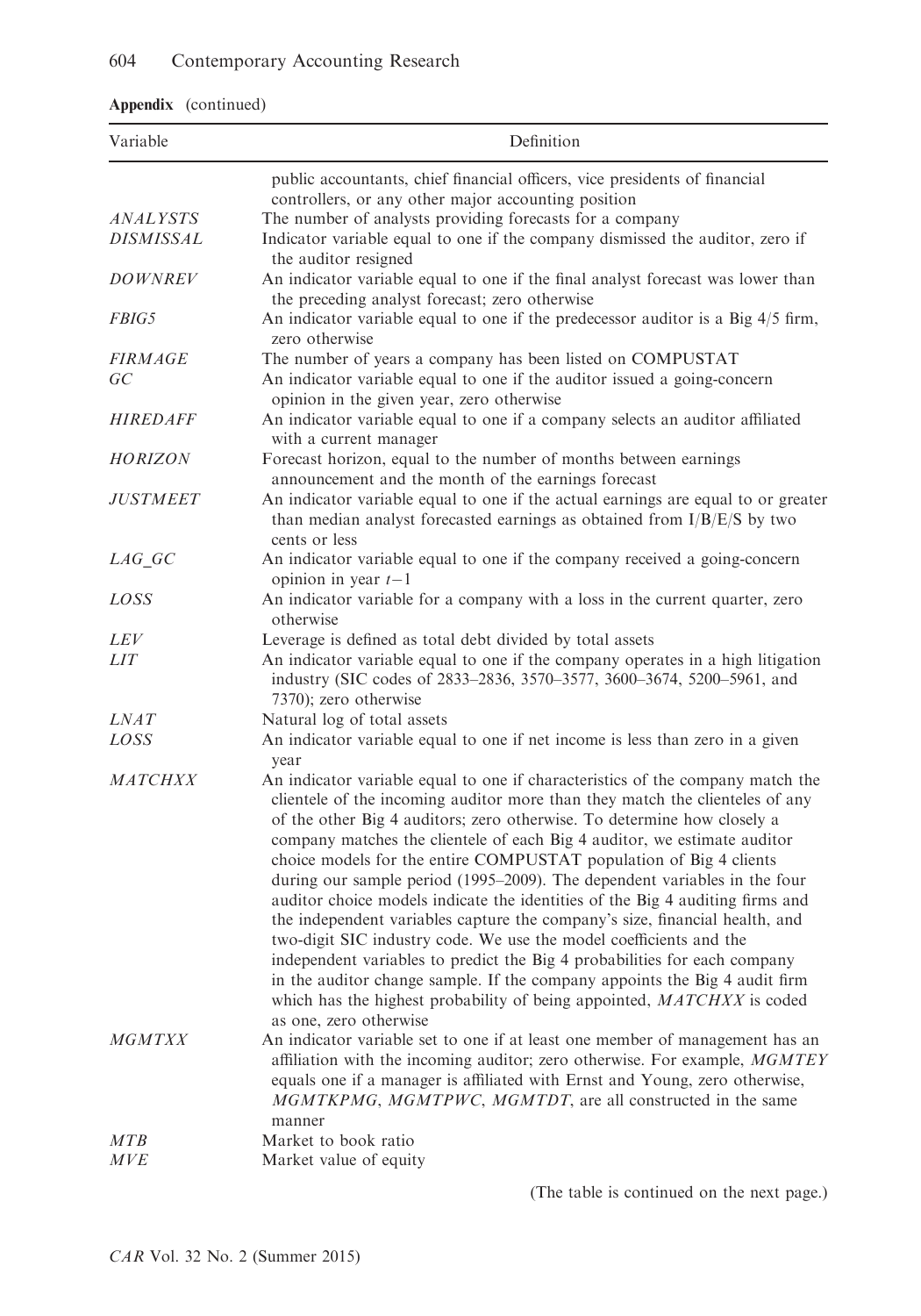| Variable       | Definition                                                                                                                                                                                                                                                                                                            |
|----------------|-----------------------------------------------------------------------------------------------------------------------------------------------------------------------------------------------------------------------------------------------------------------------------------------------------------------------|
| NOA            | Net operating assets, defined similar to Menon and Williams (2004).<br>Net operating assets = $(SEQ - CHE + DIC + DLT)/SALE$ , derived from<br><b>COMPUSTAT</b>                                                                                                                                                       |
| <i>POST</i>    | An indicator variable equal to one for all observations post-SOX (January<br>15, 2004)                                                                                                                                                                                                                                |
| <b>POSUE</b>   | Indicator equal to one if earnings per share in current year is greater than<br>last year                                                                                                                                                                                                                             |
| <b>RECENT</b>  | Indicator variable equal to one if the management affiliate was employed by<br>its former audit firm within the last five years                                                                                                                                                                                       |
| ROA            | Return on assets, defined as net income divided by total assets                                                                                                                                                                                                                                                       |
| <b>SPEC</b>    | An indicator variable set to one if the incoming auditor is an industry<br>specialist as defined by Reichelt and Wang (2010); that is, the auditor has the<br>largest market share in the industry and its' market share is more than $10\%$<br>higher than the second largest auditor's market share; zero otherwise |
| <b>STDEV</b>   | Standard deviation of earnings forecasts                                                                                                                                                                                                                                                                              |
| <b>STDEARN</b> | Standard deviation of income before extraordinary items                                                                                                                                                                                                                                                               |
| <i>ZSCORE</i>  | Bankruptcy risk score as defined by Zmijewski (1984). $(-4.3 - (4.5 \times$ return on<br>assets) + $(5.7 \times \text{leverage ratio}) - (0.004 \times \text{current ratio}))$                                                                                                                                        |
| #MEET BOARD    | The number of meetings held by board of directors in the year of the auditor<br>switch                                                                                                                                                                                                                                |
| %IND AUDCOM    | The percent of audit committee members that are independent directors                                                                                                                                                                                                                                                 |
| $\%IND$ BOARD  | The percent of board members that are independent directors                                                                                                                                                                                                                                                           |

#### Appendix (continued)

## References

- Abbott, L., J. S. Parker, and G. F. Peters. 2004. Audit committee characteristics and restatements. Auditing: A Journal of Practice and Theory 23 (1): 69–87.
- Anderson, R. C., S. A. Mansi, and D. M. Reeb. 2004. Board characteristics, accounting report integrity, and the cost of debt. Journal of Accounting and Economics 37 (3): 315–42.
- Balsam, S., J. Krishnan, and J. S. Yang. 2003. Auditor industry specialization and earnings quality. Auditing: A Journal of Practice and Theory 22 (2): 71–97.
- Bartov, E., D. Givoly, and C. Hayn. 2002. The rewards to meeting or beating earnings expectations. Journal of Accounting and Economics 33 (2): 173–204.
- Beasley, M., J. Carcello, D. Hermanson, and P. D. Lapides. 2000. Fraudulent financial reporting: Consideration of industry traits and corporate governance mechanisms. Accounting Horizons 14 (4): 441–51.
- Beasley, M., J. Carcello, D. Hermanson, and T. Neal. 2009. The audit committee oversight process. Contemporary Accounting Research 26 (1): 65–122.
- Blue Ribbon Committee (BRC). 1999. Report and recommendations of the blue ribbon committee on improving the effectiveness of corporate audit committees. Stamford, CT: BRC.
- Burgstahler, D., and M. Eames. 2006. Management of earnings and analysts' forecasts to achieve zero and small positive earnings surprises. Journal of Business Finance & Accounting 33 (5–6): 633–52.
- Carcello, J., and T. Neal. 2000. Audit committee composition and auditor reporting. The Accounting Review 75 (4): 453–67.
- Carcello, J., and T. Neal. 2003. Audit committee characteristics and auditor dismissals following "new" going-concern reports. The Accounting Review 78 (1): 95-117.
- Carey, P., and R. Simnett. 2006. Audit partner tenure and audit quality. The Accounting Review 81 (3): 653–76.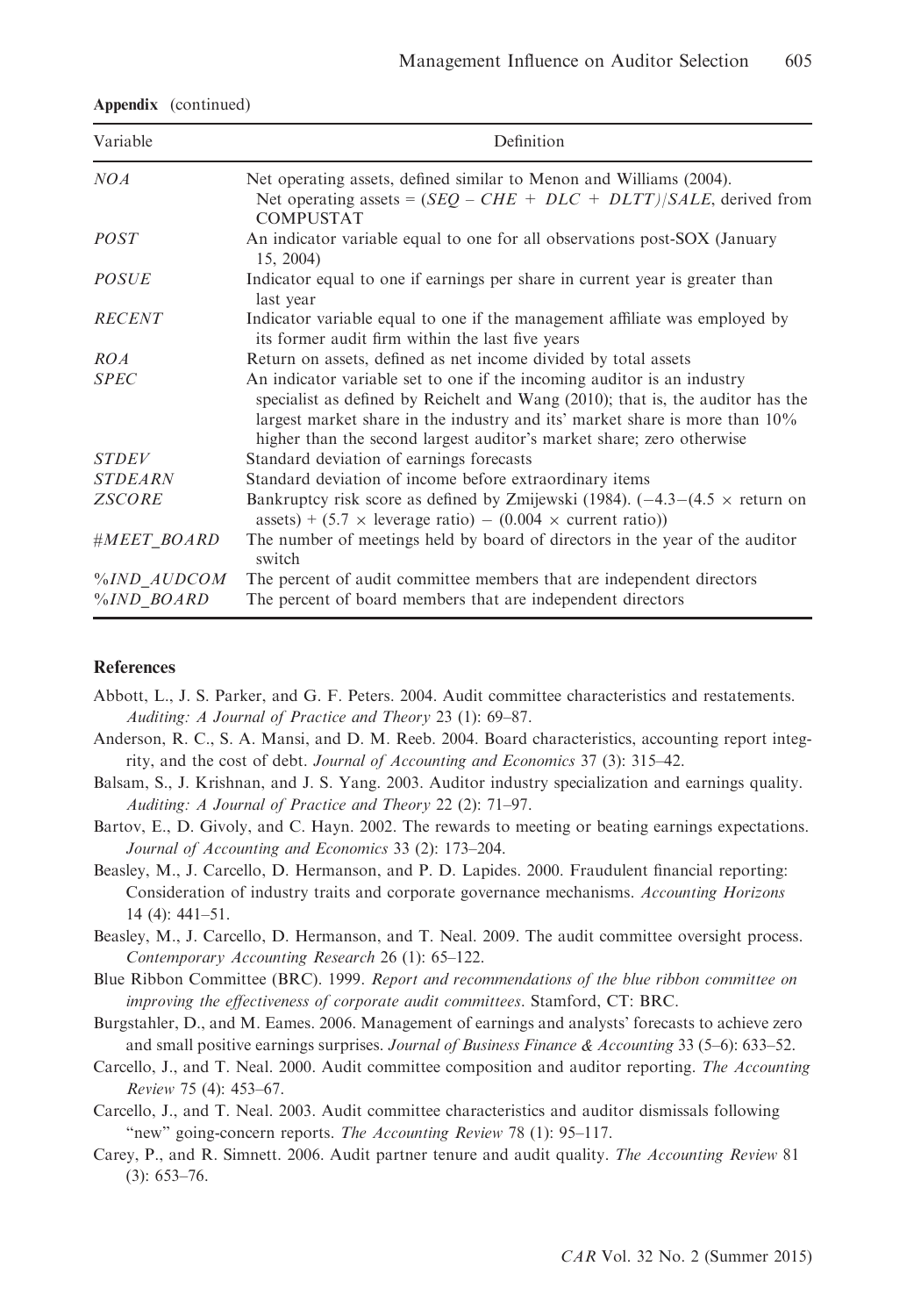- Cohen, J., G. Krishnamoorthy, and A. Wright. 2010. Corporate governance in the post Sarbanes-Oxley era: Auditor experiences. Contemporary Accounting Research 26 (1): 65–122.
- Dao, M., K. Raghunandan, and D. V. Rama. 2012. Shareholder voting on auditor selection, audit fees, and audit quality. The Accounting Review 87 (1): 149–71.
- Davis, L. R., B. S. Soo, and G. M. Trompeter. 2009. Auditor tenure and the ability to meet or beat earnings forecasts. Contemporary Accounting Research 26 (2): 517–48.
- DeFond, M., and J. Zhang. 2014. A review of archival auditing research. Working paper, University of Southern California.
- DeFond, M., K. Raghunandan, and K. R. Subramanyam. 2002. Do non-audit service fees impair auditor independence? Evidence from going concern audit opinions. Journal of Accounting Research 40 (4): 1247–74.
- Degeorge, D., J. Patel, and R. Zeckhauser. 1999. Earnings management to exceed thresholds. The Journal of Business 72 (1): 1–33.
- DeZoort, T., D. Hermanson, and R. Houston. 2008. Audit committee member support for proposed audit adjustments: Pre-SOX versus post-SOX judgments. Auditing: A Journal of Practice and Theory 27 (1): 85–104.
- Dhaliwal, D., V. Naiker, and F. Navissi. 2010. The association between accruals quality and the characteristics of accounting experts and mix of expertise on audit committees. Contemporary Accounting Research 27 (3): 787–827.
- Doty, J. R. 2011. Keynote address: A fresh look at auditing. Speech at NASBA 104th annual meeting, Oct. 24.
- Farber, D. 2005. Restoring trust after fraud: Does corporate governance matter? The Accounting Review 80 (2): 539–61.
- Feldman, D. A., and W. J. Read. 2010. Auditor conservatism after Enron. Auditing: A Journal of Practice and Theory 29 (1): 267–78.
- Fiolleau, K., K. Hoang, K. Jamal, and S. Sunder. 2013. How do regulatory reforms to enhance auditor independence work in practice? Contemporary Accounting Research 30 (3): 864–90.
- Francis, J., and M. Yu. 2009. Big 4 office size and audit quality. The Accounting Review 84 (5): 1521–52.
- Geiger, M., and D. S. North. 2006. Does hiring a new CFO change things? An investigation of changes in discretionary accruals. The Accounting Review 81 (4): 781–809.
- Geiger, M., D. S. North, and B. T. O'Connell. 2005. The auditor-to-client revolving door and earnings management. Journal of Accounting, Auditing & Finance 20 (1): 1-26.
- Geiger, M. A., K. Raghunandan, and D. V. Rama. 2005. Recent changes in the association between bankruptcies and prior audit opinions. Auditing: A Journal of Practice and Theory 24 (1): 21–35.
- Geiger, M., C. S. Lennox, and D. S. North. 2008. The hiring of accounting and finance officers from audit firms: How did the market react? Review of Accounting Studies 13 (1): 55–86.
- Gul, F. A., S. Y. Fung, and B. Jaggi. 2009. Earnings quality: Some evidence on the role of auditor tenure and auditors' industry expertise. Journal of Accounting and Economics 47 (3): 265–87.
- Iyer, V. M. 1998. Characteristics of accounting firm alumni who benefit their former firm. Accounting Horizons 13 (1): 18–30.
- Iyer, V. M., E. M. Bamber, and R. M. Barefield. 1997. Identification of accounting firm alumni with their former firm: Antecedents and outcomes. Accounting, Organizations, and Society 22 (3-4): 315–36.
- Johnstone, K. M., M. H. Sutton, and T. D. Warfield. 2001. Antecedents and Consequences of Independence Risk: Framework of Analysis. Accounting Horizons 15 (1): 1–18.
- Klein, A. 2002. Audit committee, board of director characteristics, and earnings management. Journal of Accounting and Economics 33 (3): 375–400.